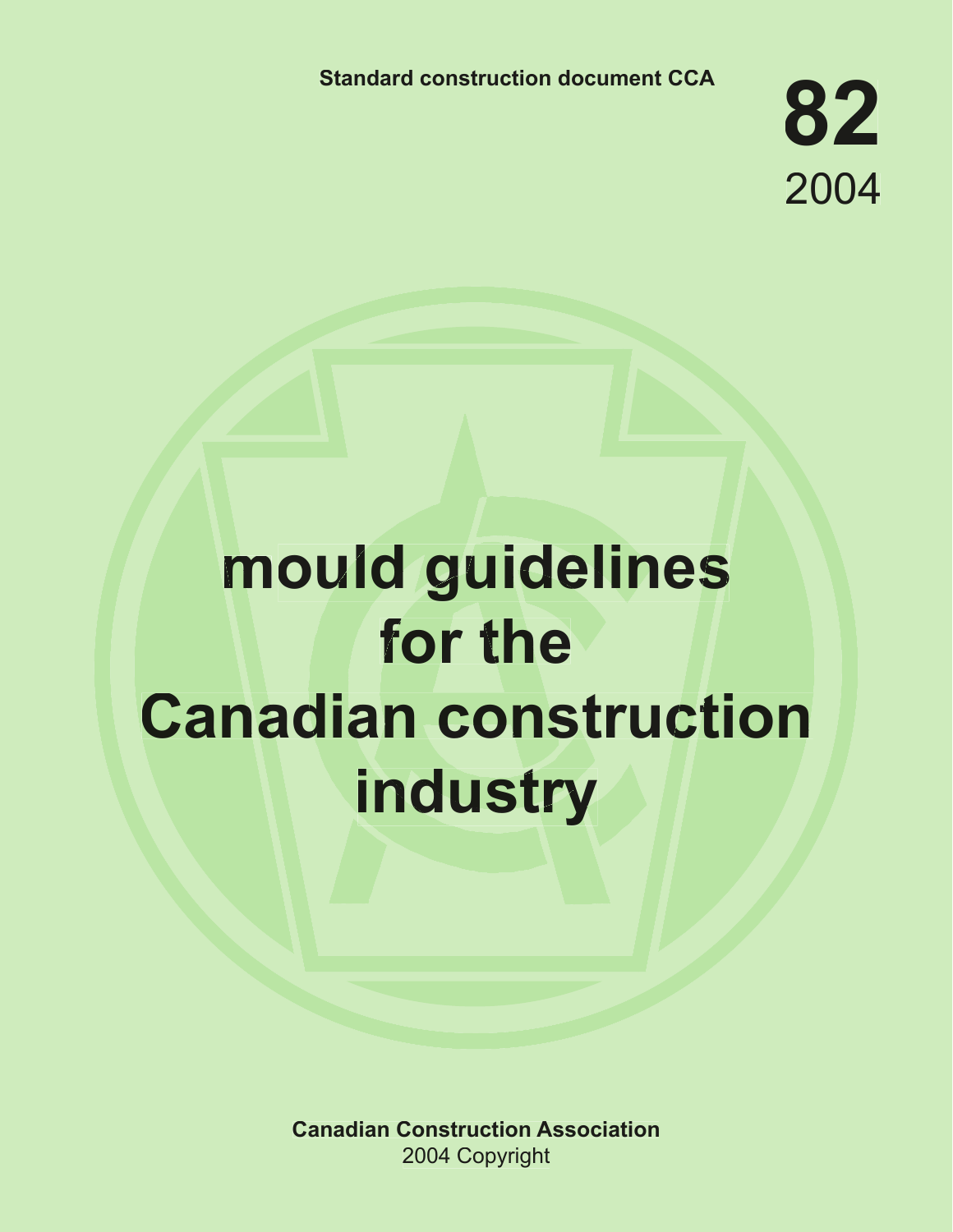Enquiries should be directed to: Canadian Construction Association 400-75 Albert Street Ottawa, ON K1P 5E7 Tel: (613) 236-9455 Fax: (613) 236-9526 www.cca-acc.com



# **FOREWORD**

Mould, or fungi, has existed on Earth since life first began, and results in the natural decomposition (recycling) of organic materials.

In the built environment, fungi and mould damages wood, wallboard and other materials and causes them to rot. The growth of fungi on materials in the built environment can affect human health, depending on the extent of growth, the length of exposure, and the health status of the exposed personnel. Because many regulatory agencies now consider mould growth a health hazard, there has been an increase in litigation, originally limited to the United States but now being seen in Canada, against those involved in the construction and maintenance of buildings. In the absence of national guidelines or legislative remedies, courts have been left to define the extent of contractors' and other parties' responsibility concerning mould growth and exposure.

In June 2002, the Canadian Construction Association created a Mould Task Force to develop national guidelines to assist contractors in minimizing the potential for mould growth, and instituting effective remediation practices. This document is the product of that work. These national guidelines provide useful information and step-by-step instructions in the following areas:

- Insurance Considerations:
- $\bullet$  Minimizing of Moisture Intrusion;
- Proper Building Maintenance and Operation;
- Mould Assessment;
- Mould Remediation Protocols;
- Proper Disposal of Mouldy Materials; and
- **.** Guidelines for Selecting Mould Remediation Contractors.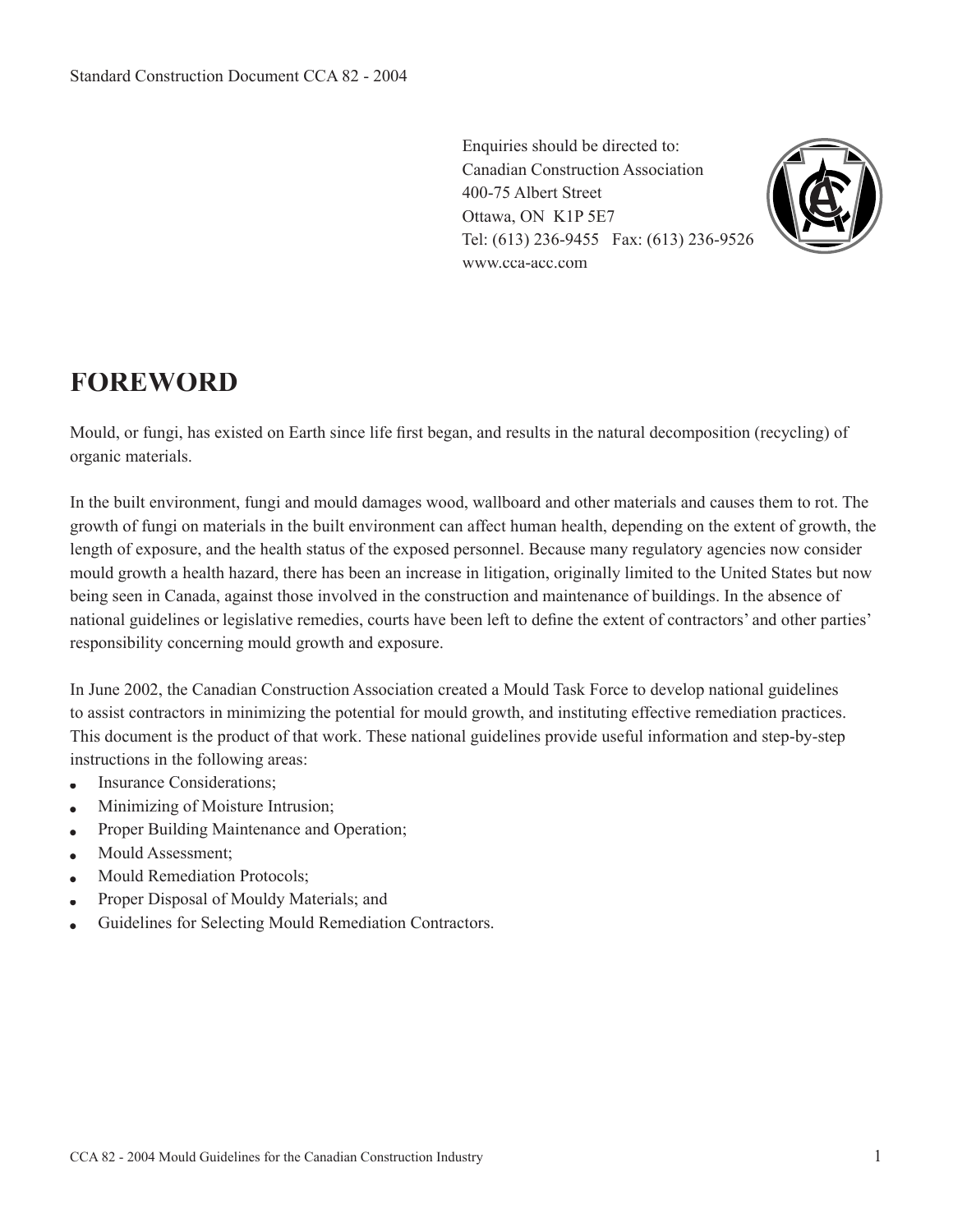# **DISCLAIMER**

This guide incorporates technical data and other information relating to mould, which the Canadian Construction Association (CCA) received from third parties. This guide provides general information only. CCA does not warrant the accuracy of the information, and users of the guide rely upon the information at their own risk. CCA accepts no responsibility for any loss, damage, injury, or consequential damages to persons or property arising out of or connected with the use of this guide. Project construction, building systems, maintenance, and repairs are highly technical, and qualified and trained persons should assess risks and initiate action in accordance with the unique requirements of a project or situation, and in accordance with their own skills and professional judgement.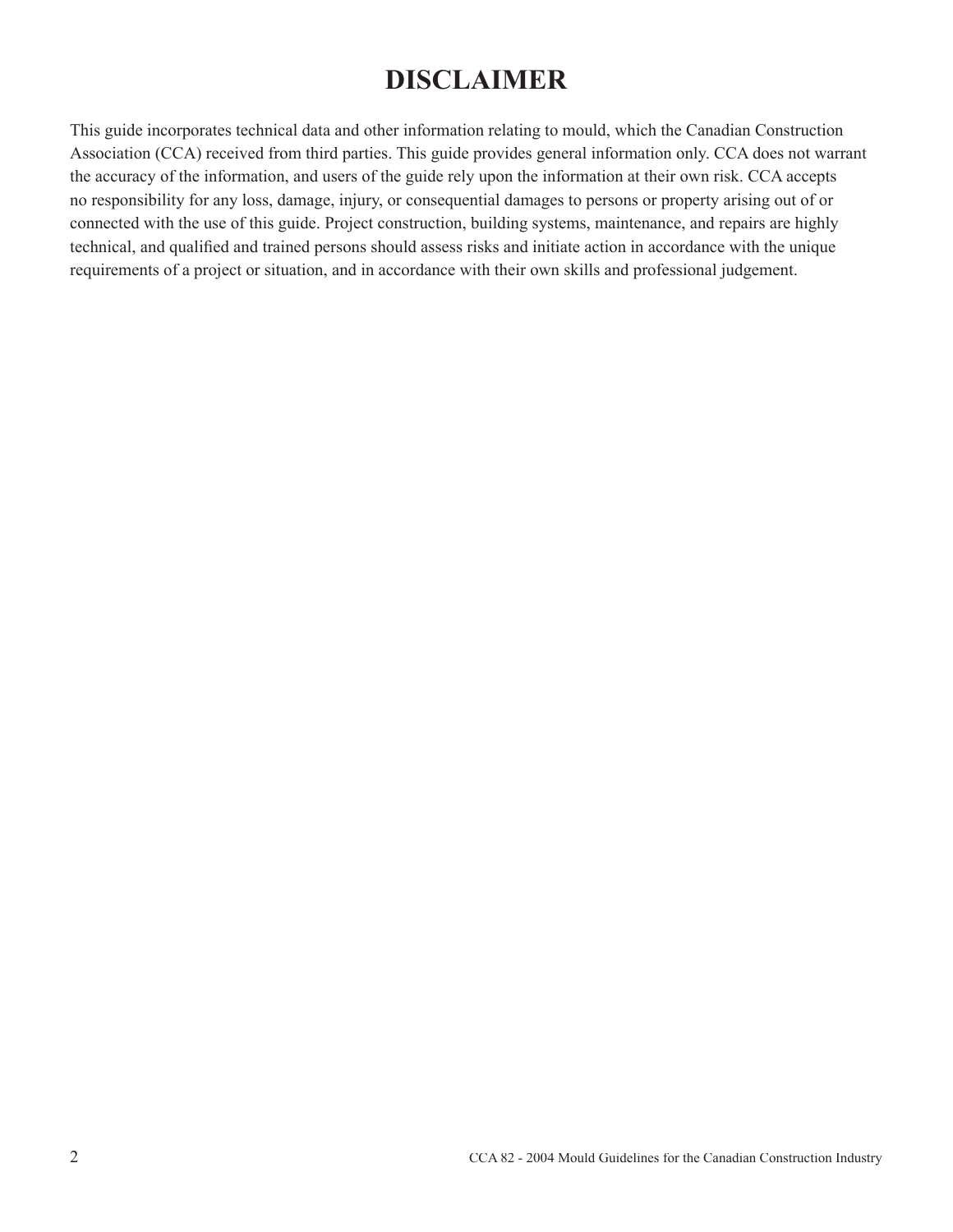# **CCA MOULD GUIDELINES TABLE OF CONTENTS**

### **FOREWORD LEGAL DISCLAIMER**

| 1.0 | <b>INTRODUCTION</b>                                          | 5              |
|-----|--------------------------------------------------------------|----------------|
| 1.1 | Key Roles and Responsibilities                               | 5              |
| 2.0 | <b>LEGAL OVERVIEW</b>                                        | 6              |
| 3.0 | <b>INSURANCE OVERVIEW</b>                                    | 6              |
| 3.1 | <b>Insurance Industry Approach</b>                           | 6              |
| 3.2 | Property and Business Interruption                           | $\sqrt{ }$     |
| 3.3 | Liability                                                    | $\overline{7}$ |
| 3.4 | Home Insurance                                               | 8              |
| 3.5 | Examples of Possible Insurance Claims                        | 8              |
| 3.6 | Recommendations                                              | 8              |
| 4.0 | <b>DEFINING MOULD</b>                                        | 9              |
| 5.0 | <b>HEALTH RISKS</b>                                          | 10             |
| 5.1 | General                                                      | 10             |
| 5.2 | Susceptibility to Mould Exposure                             | 10             |
| 5.3 | <b>Infectious Diseases</b>                                   | 10             |
| 5.4 | Relocation of Personnel                                      | 10             |
| 6.0 | <b>CONSTRUCTION PRACTICES TO MINIMIZE MOISTURE INTRUSION</b> | 11             |
| 6.1 | General                                                      | 11             |
| 6.2 | <b>Building Design Considerations</b>                        | 11             |
|     | 6.2.1 Architectural Detailing and Practices                  | 12             |
|     | 6.2.2 Role of HVAC Designer                                  | 12             |
| 6.3 | <b>Construction Considerations</b>                           | 12             |
|     | 6.3.1 General Considerations                                 | 13             |
|     | 6.3.2 Administrative Control and Record-Keeping              | 13             |
|     | 6.3.3 Worker Orientations                                    | 14             |
| 6.4 | Subcontractor/Suppliers                                      | 14             |
| 6.5 | Drying of Wet Materials                                      | 14             |
| 7.0 | <b>BUILDING OPERATION AND MAINTENANCE</b>                    | 15             |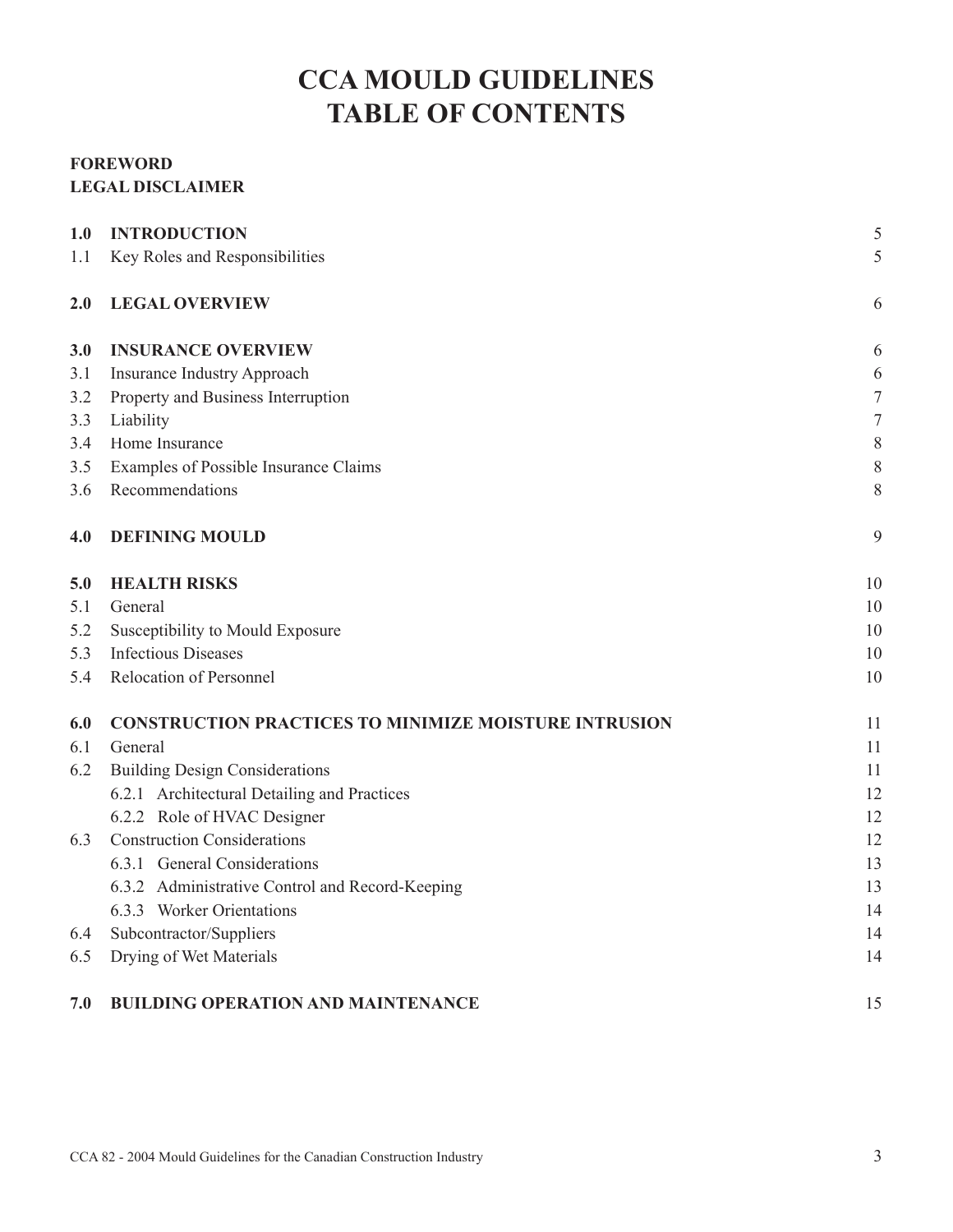| <b>MOULD ASSESSMENT</b>                                                               | 19 |
|---------------------------------------------------------------------------------------|----|
| Visual Inspection                                                                     | 19 |
| Intrusive Inspections                                                                 | 20 |
| <b>Surface Testing</b>                                                                | 20 |
| Air Sampling                                                                          | 21 |
| Laboratory Support and Sample Submission                                              | 21 |
| <b>MOULD REMEDIATION GUIDELINES</b>                                                   | 21 |
| General                                                                               | 21 |
| <b>Remediation Levels</b>                                                             | 22 |
| 9.2.1 Remediation of HVAC Systems                                                     | 23 |
| 9.2.2 High-Risk Facilities                                                            | 23 |
| 9.2.3 Special Risks of Mould Linked to Contaminated Water                             | 23 |
| 9.2.4 Remediation of Small Scale Mould Growth (Less than about 1 m <sup>2</sup> )     | 23 |
| 9.2.5 Remediation of Medium Scale Mould Growth (Areas from 1 $m2$ to 10 $m2$ )        | 25 |
| 9.2.6 Remediation of Large Scale Mould Growth (Areas greater than 10 m <sup>2</sup> ) | 25 |
| Remediation of HVAC Systems                                                           | 28 |
| 9.3.1 Small contamination areas (under $3 \text{ m}^2$ )                              | 28 |
| 9.3.2 Larger contamination areas $(3 \text{ m}^2 \text{ or more})$                    | 29 |
| Conclusion                                                                            | 30 |
| 10.0 COMMUNICATION                                                                    | 30 |
| 11.0 DECOMMISSIONING/DEMOLITION CONSIDERATIONS                                        | 31 |
| <b>12.0 DISPOSAL OF MOULDY MATERIALS</b>                                              | 33 |
| <b>13.0 GUIDELINES FOR SELECTING MOULD REMEDIATION CONTRACTORS</b>                    | 33 |
| 13.1 General                                                                          | 33 |
| 13.2 Approved Remediation Plan                                                        | 33 |
| 13.3 Continual Training Requirements                                                  | 33 |
| <b>APPENDIX A</b>                                                                     | 34 |
| Checklist for Visually Determining the Presence of Mould in an Existing Building      |    |
| <b>APPENDIX B</b>                                                                     | 38 |
|                                                                                       |    |

Mould Remediation Resources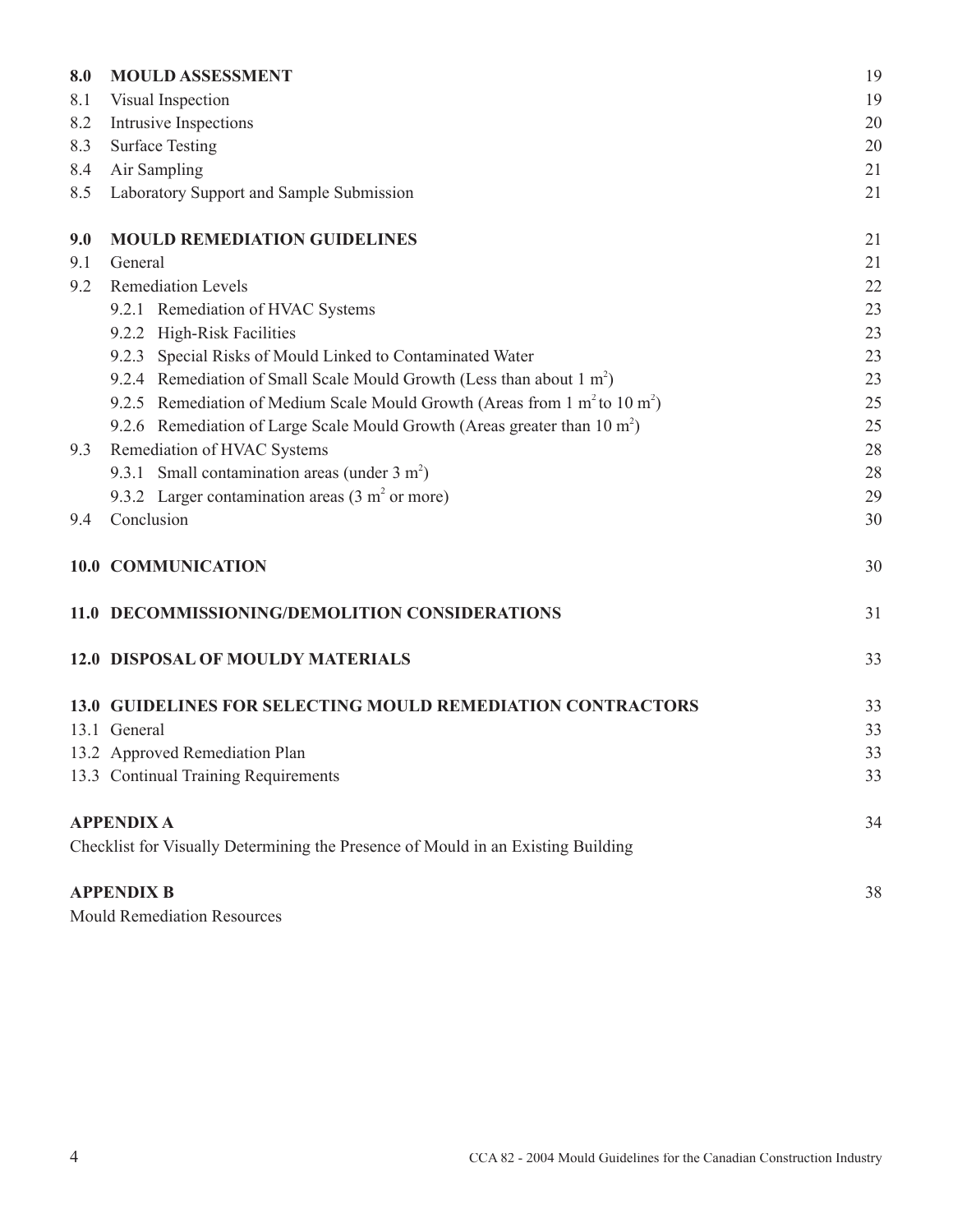#### **1.0 INTRODUCTION**

In recent years, the private, commercial, industrial, and institutional sectors, as well as the public at large have become increasingly concerned about the potential health risks of mould.

Because of the media's coverage of the possible health risks of mould in schools, courthouses, homes, and other public and private buildings, and the associated legal issues and insurance claims, mould has become a very hot topic.

This has placed increased pressures on building managers, safety committees, directors, contractors, consultants and owners to properly assess the effects of mould and to implement proper prevention, clean-up and remediation practices and procedures.

The scientific and public health communities agree that indoor mould contamination is a health issue for some individuals, and therefore mould growth should be removed. At the same time, both communities agree that it is presently impossible to establish safe mould exposure thresholds.

Incurring mould growth during construction can have a negative effect on scheduling, costs, client relations and occupancy.

In order to minimize mould growth and associated health risks, all aspects of a construction project should be reviewed. This includes the design, specifications, material selection and handling, construction work practices, scheduling, operations and maintenance.

Minimizing water intrusion during construction and developing a proactive plan to effectively deal with wet construction materials are also important considerations.

As construction professionals, understanding mould related issues is vital to achieving successful projects and minimizing associated liabilities.

This document is intended to provide stakeholders with information to assist them in understanding some of the issues associated with mould, as well as their own roles and responsibilities, and the decisions that can significantly increase or decrease associated risk factors.

#### **1.1 Key Roles and Responsibilities**

Design professionals (e.g. architects and engineers) are responsible for the design of a building's envelope, its heating, ventilating and air conditioning (HVAC) system and other mechanical systems and components, including design details that could potentially cause or minimize mould growth.

Construction contractors are responsible for the proper handling and storage of construction materials at the work-site, and for monitoring that their employees and subcontractors perform in accordance with the plans, specifications, and other contract requirements.

Both design professionals and building owners are responsible for the building materials and systems they select and specify.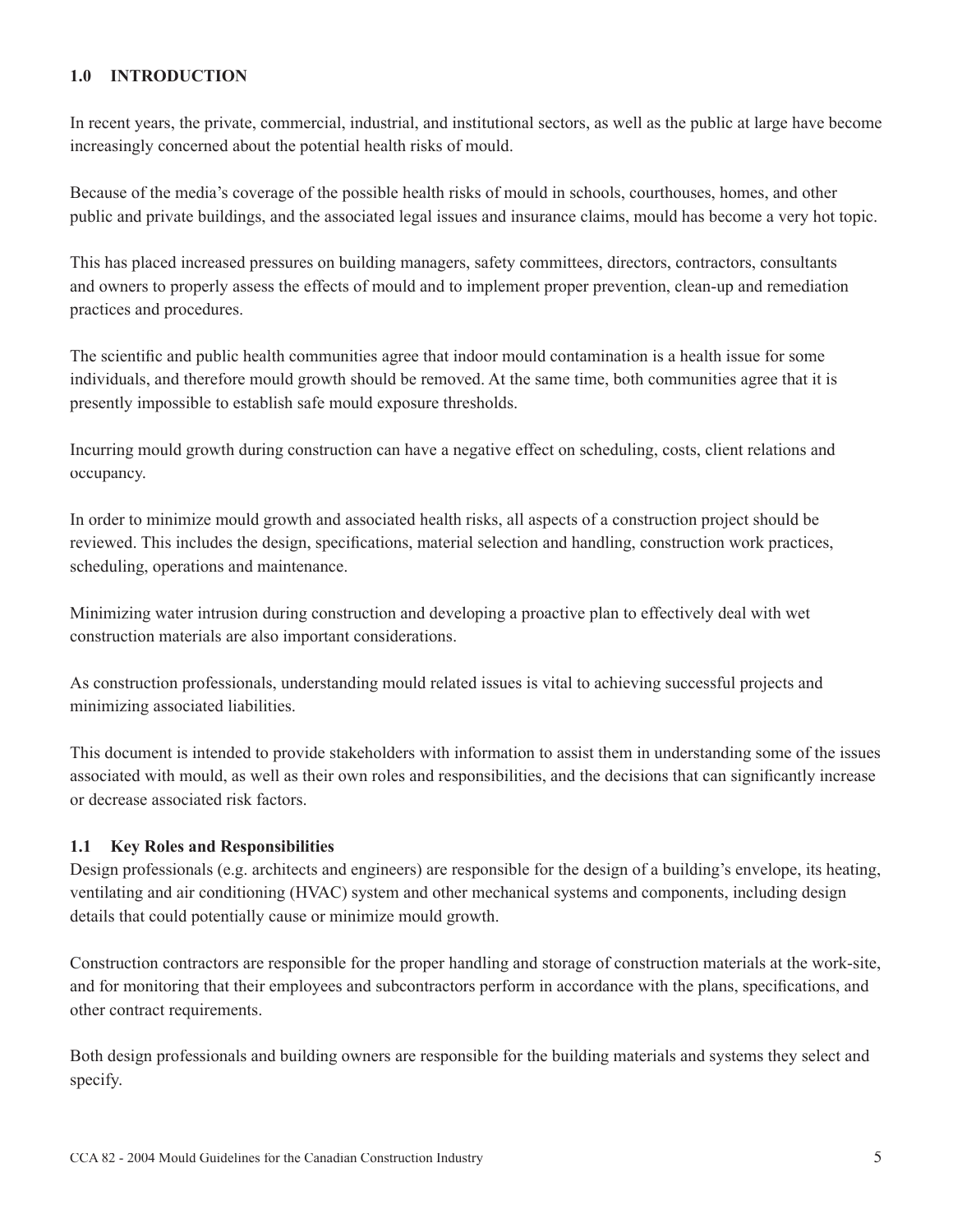Owners are also responsible for the usage, operation and maintenance of a building following its completion.

#### **2.0 LEGAL OVERVIEW**

Mould in indoor environments has been compared to the asbestos crises of several years ago. Whether the two are comparable remains to be seen. What is obvious, however, is the media's and legal profession's increasing interest in mould and its possible risks. As a result, people are more aware of their legal rights, and quicker to act on them. Class actions are becoming more common in Canada, as are "contingency" fee arrangements whereby lawyers charge clients based on recovery rather than on effort.

Looking at the U.S. experience with mould claims, it is likely that mould will also become a significant legal issue in Canada, and will result in a growing number of claims by owners and occupants against those involved in the construction process. Several large actions are underway involving contractors, subcontractors, design professionals, material suppliers, and maintenance entities.

The U.S. experience has resulted in multi-million dollar jury awards for clean-up costs, relocation expenses and, in some cases, personal injury damages. The insurance market has been hit hard, leading a number of insurers to no longer provide coverage for mould and its consequences. Most insurers have taken steps to limit their exposure to mould claims.

For federal/provincial regulators, mould is a significant occupational health and safety issue, as well as a public health issue. Most jurisdictions have issued alerts or bulletins concerning the hazards of mould growth in indoor environments. Employers are required to take all reasonable measures to protect the health and safety of their workers, which includes a duty to protect against exposure to potentially harmful substances such as mould. These measures require the immediate and safe removal of any mould growth in buildings, while ensuring the protection of workers, building occupants, and the surrounding environment. Although the health risks of mould exposure are not fully known, scientific and health authorities agree that exposure should be avoided.

Employers must be duly diligent and ensure that their policies and procedures demonstrate full commitment to worker safety. Due diligence is also required to protect the construction industry from the consequences of civil claims relating to mould damage and the potential health risks of mould exposure.

We believe that a proactive response to the issues surrounding mould in indoor environments is appropriate, and will assist our industry in managing the legal risks presented by the growing concerns over mould.

#### **3.0 INSURANCE OVERVIEW**

#### **3.1 Insurance Industry's Position**

Generally, the insurance industry's position is that mould is not covered under commercial insurance policies. Endorsements specifically excluding mould were added to clarify coverage under Commercial Property and Liability Policies – generally at renewal dates of policies on or after January 1, 2003.

The definition of mould was deemed too restrictive, and therefore endorsements may also use the term "fungi", which includes mould, and "spores" – the reproductive part of fungi.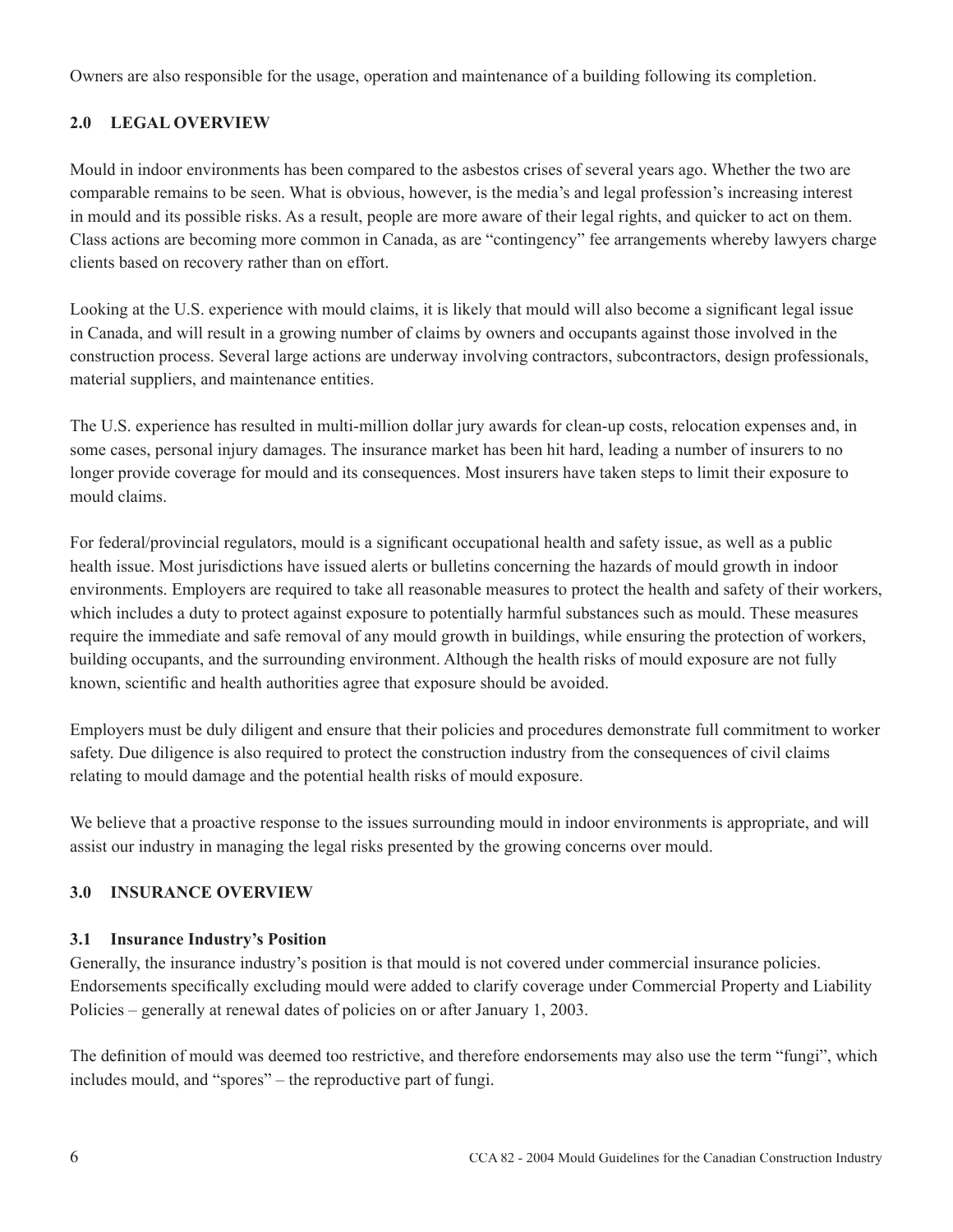Insurers recognized the need to specifically exclude mould following the outcome of a number of court cases in Canada and the U.S. The courts' interpretation of insurance policy wordings led insurers and their reinsurers to clarify the intent of policies by specifically stating that mould is excluded. Some insurers are more restrictive than others, and each policy should be carefully reviewed to confirm the extent of coverage and exclusions.

**3.2 Property and Business Interruption** (e.g., builder's risk, installation floaters, equipment, owned property (such as buildings and contents), extra expense).

The standard mould exclusion used by most insurers:

- Excludes loss or damage consisting of or caused directly or indirectly, in whole or in part, by fungi or spores, unless such fungi or spores are directly caused by or directly result from a peril otherwise insured and not excluded under the policy.
- <sup>l</sup> Excludes costs or expenses for any testing, monitoring, evaluating or assessing of fungi or spores.
- Provides limited coverage for fungi and spores if damage results from another insured peril (such as fire).

However, not all insurers provide the limited cover referred to in the third bullet above. Some have ABSOLUTE exclusions. Each insurance policy should be carefully reviewed for mould provisions.

Some insurers may also be willing to pay for expenses incurred for testing following an otherwise insured loss to ensure that remediation work is done properly. Again, it is important to review each policy to determine whether coverage may be available.

### **3.3 Liability**

General liability policies provide insurance to cover the insured's legal responsibility for bodily injury of other people or property damage to other people's property.

Under this type of policy, three options are typically available with respect to mould:

1. Absolute Exclusion, using wording such as the following:

Excludes bodily injury, property damage, personal injury or medical payments or any other cost, loss or expense incurred by others, arising directly or indirectly from the actual alleged or threatened inhalation of, ingestion of, contact with, exposure to, existence of, presence of, spread of, reproduction, discharge or other growth of any fungi or spores, however caused, including any costs or expenses incurred to prevent, respond to, test for, monitor, abate, mitigate, remove, cleanup, contain, remediate, treat, detoxify, neutralize, assess or otherwise deal with or dispose of fungi or spores, or

Any supervision, instructions, recommendations, warnings or advice given or which should have been given in connection with above, or

Any obligations to pay damages, share damages with or repay someone else who must pay damages because of such injury or damage.

2. Limited coverage, possibly with a sublimit and/or annual aggregate limit Coverage may be provided with respect to products and completed operations as opposed to ongoing work, and for work or operations performed by the insured or on the insured's behalf to premises he/she owns, rents, or occupies.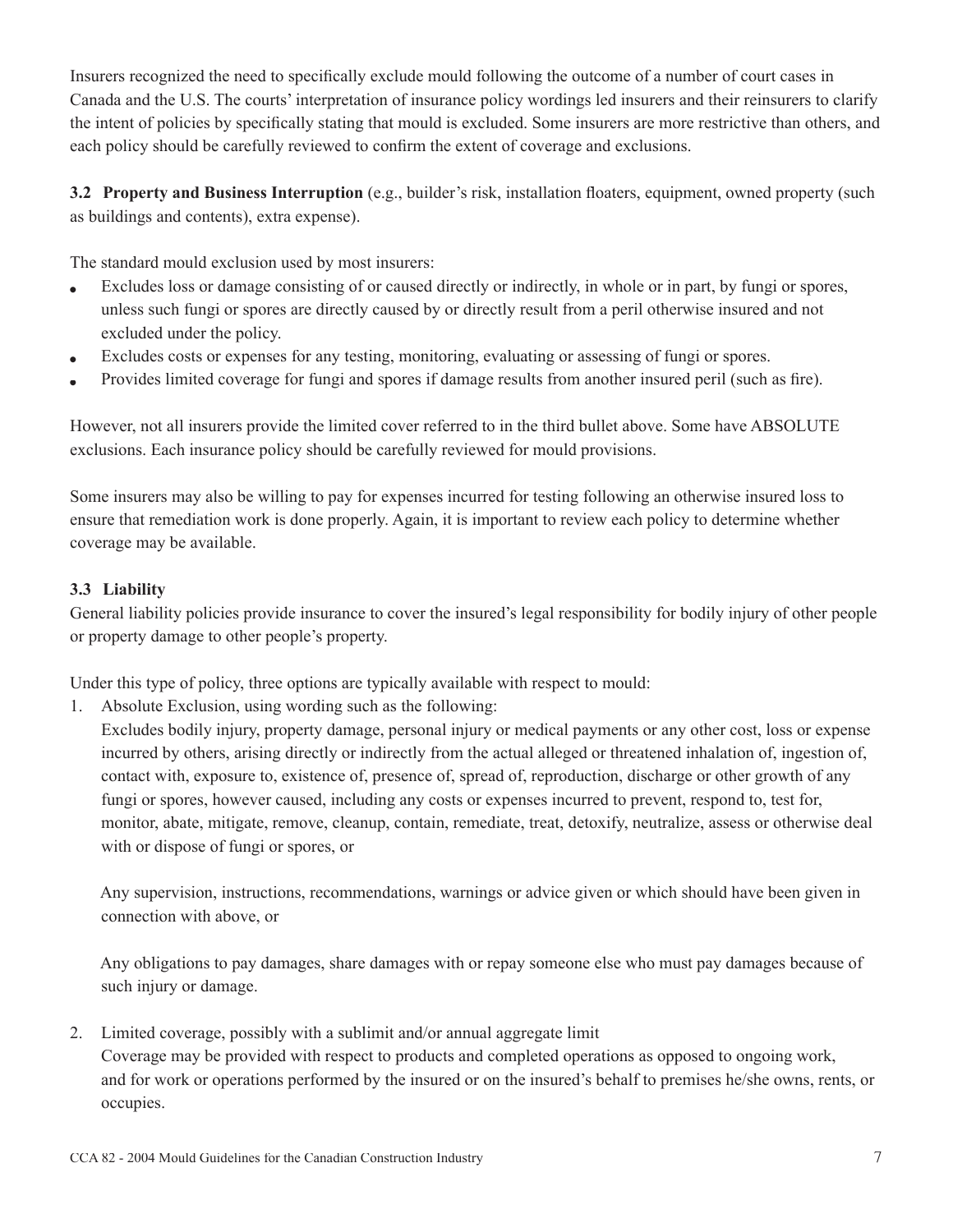3. No endorsement, that is, the policy is silent with respect to mould.

It is likely that the Absolute Exclusion will be included in policies for the construction industry.

#### **3.4 Home Insurance**

Personal insurance for homes, condominiums, or apartments has excluded mould for a number of years.

#### **3.5 Examples of Possible Insurance Claims**

- Contractor completes a building, and two years later, mould develops with no specific incident noted to cause the mould. Building owner sues contractor, and the insurance policy does not respond.
- Plumbing Contractor works in new or existing building. Work is not completed correctly (e.g., pipe joints not sealed, etc.). Mould subsequently develops because of leakage. Building owner sues for damage to building, and tenant sues for resulting health problems. Insurance policy does not respond to either claim.
- let Fire occurs in a recently constructed building. Mould develops as the result of water used to put out fire or from improper clean up. Building owner seeks recovery of costs. Building owner's property policy responds because mould developed as a result of the fire (an insured peril under the policy). In the event that the building was not fully complete, the Builders Risk Policy should then respond.

It is also important to note that if the building owner's insurer responded, that insurer might pursue recovery (subrogate) from the contractor if it could be proven that the contractor's negligence had contributed to the cause of the fire. Depending on his / her insurance policies, the contractor may or may not have coverage.

 $\bullet$  A condominium corporation hires a building science consultant to assess and provide designs to repair a deteriorated building envelope. The consultant neither assesses for mould nor includes the costs of mould abatement in the repair budget. A contractor is retained to perform the repairs and, early in the project, when hidden mould is identified, the public health office issues orders for extensive abatement. The condominium board is sued by a class of owners over escalating repair costs and reduction in property values; the board in turn sues the consultant. The insurers for both the condominium board and the consultant refuse coverage for legal fees and damages, citing the pollution exclusion clause.

It is important to note that if the property policy had an Absolute Pollution exclusion, the policy would not respond, and again there would be no insurance coverage.

#### **3.6 Recommendations**

- Check your policy wording, and ask your insurance representative to explain what coverage if any you may have for mould. Ask whether it is possible to obtain quotes for other options.
- Coverage may be available under the following types of policies:
	- $\leftarrow$  Environmental Liability Policy
	- $\rightarrow$  Directors and Officers Liability Policy
- <sup>l</sup> A contractor or building owner, when hiring a mould remediation contractor or environmental consultant, should determine whether the service provider's insurance includes mould coverage. Mould inclusive insurance is recommended for all levels of mould remediation, particularly for Level 2 and 3 remediation work.

Again, discuss your coverage with your insurance representative. He / she will assist you in determining whether these options will provide mould insurance and at what cost.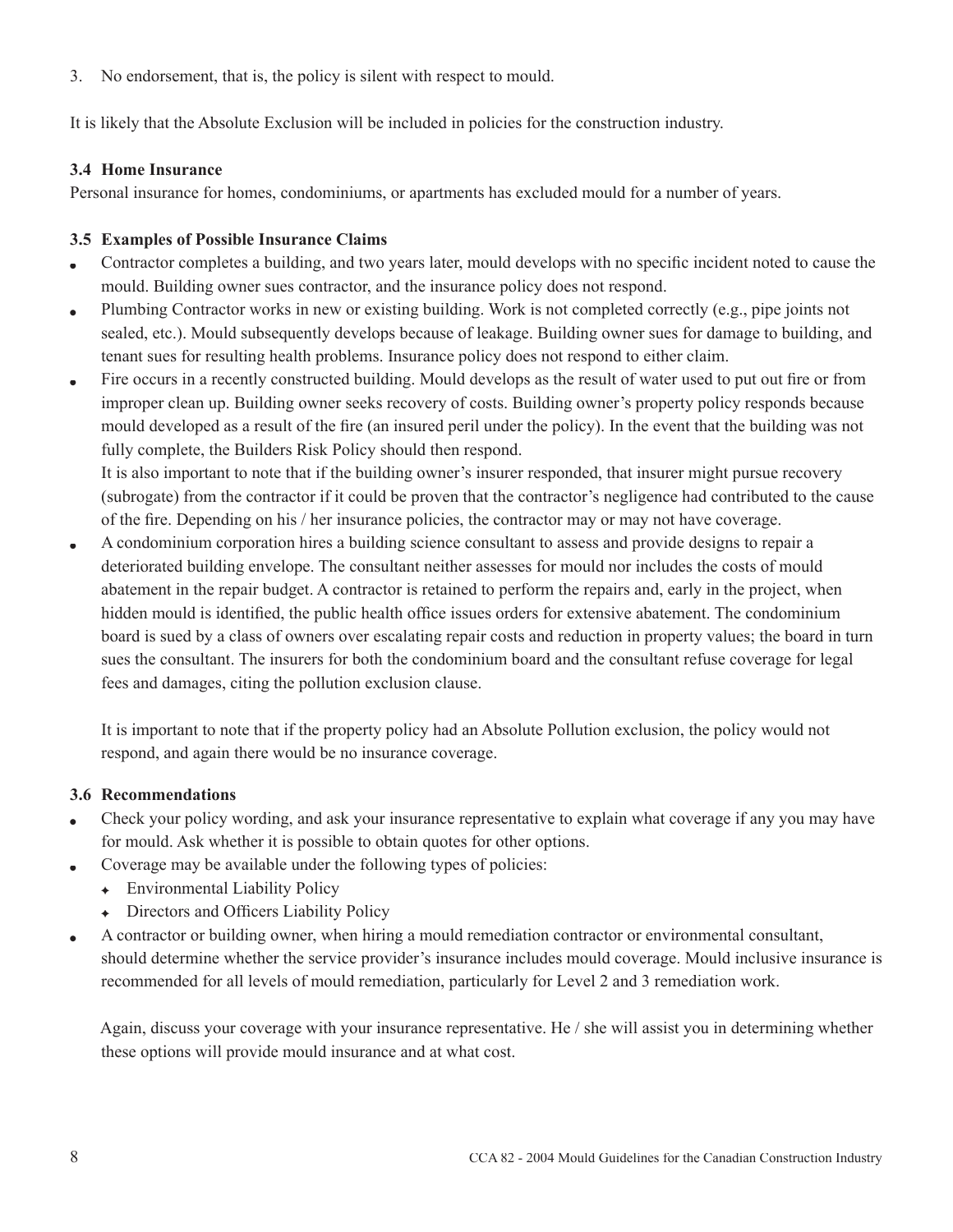#### **4.0 DEFINING MOULD**

The term "mould" applies to a large group of microorganisms, which, together with mushrooms and yeast, form the Fungi Kingdom of living matter. Over 100,000 individual species of mould have been identified and biologists estimate there may be over 1.5 million species worldwide. Mould organisms grow by degrading nutrients from organic substrates such as wood and wood products, fabrics, foodstuffs, plants and plant debris, and soil. They play an essential role in the natural world. Mould is one of the principal decomposers of organic matter and through the decomposition process, essential nutrients are made available to other organisms. Mildew is a common term applied to a variety of moulds that grow on plants or household items under damp conditions.

Most moulds reproduce by forming large numbers of spores. Mould spores are always present outdoors and in buildings, and are distributed by wind, insects, floods, animal and human activity. All buildings have a background concentration of settled spores. However, these spores do not pose a hazard until the three essential conditions for mould growth are present, namely, a suitable temperature, appropriate substrate and adequate moisture. Some species of mould grow even in extreme temperatures, for example, just above the freezing point of water and up to temperatures of at least 40°C. Moulds will colonize on a wide variety of construction materials and building contents, the most common being drywall, wood and wood products, ceiling tiles, wallpaper, and carpets. Exposed soil within a building (e.g., a dirt crawlspace) is another area of potential mould growth. While some inorganic materials such as fibreglass insulation or plaster and other masonry products may not themselves support mould growth they may contain dirt or have surface coatings that support growth. The presence of moisture may be due to either flooding (e.g., a rain storm or broken pipe), or conditions of relative humidity and condensation which can result in trapped moisture in a wall cavity, cold sections of air conditioning equipment and ductwork, or cool surfaces in unventilated, unheated areas. By their very nature, construction sites are prone to wetness or uncontrolled humidity.

Under the appropriate conditions, mould grows rapidly. The spores develop a root-like structure within hours of wetting and many common mould species produce visible colonization and masses of spores within 3-5 days. Mould growth on building finishes and contents normally appears as a pattern of black, green or grey spotty circular growth or as masses of fine, white, fluffy growth. Generally, once the conditions of adequate moisture have been established, many types of mould may colonize a surface. A musty, earthy odour, which results from the release of metabolic by-products, is often present as the mould grows. Mould growth may produce billions of spores per square metre of visible growth which, when airborne, may pose a potential health risk.

The wet conditions in buildings that promote mould growth can also foster the growth of other microorganisms, some of which may also pose a health risk. For example, actinomycetes are a class of bacteria that form long filaments of powdery growth of various colours on soil and other organic materials and may be mistaken for mould growth. Gramnegative bacteria are a class of bacteria that may also colonize building materials. Bacterial growth often produces a sour or rank odour. Generally, the measures outlined in these guidelines to prevent and remediate mould growth are also suitable for preventing and controlling environmental bacterial growth.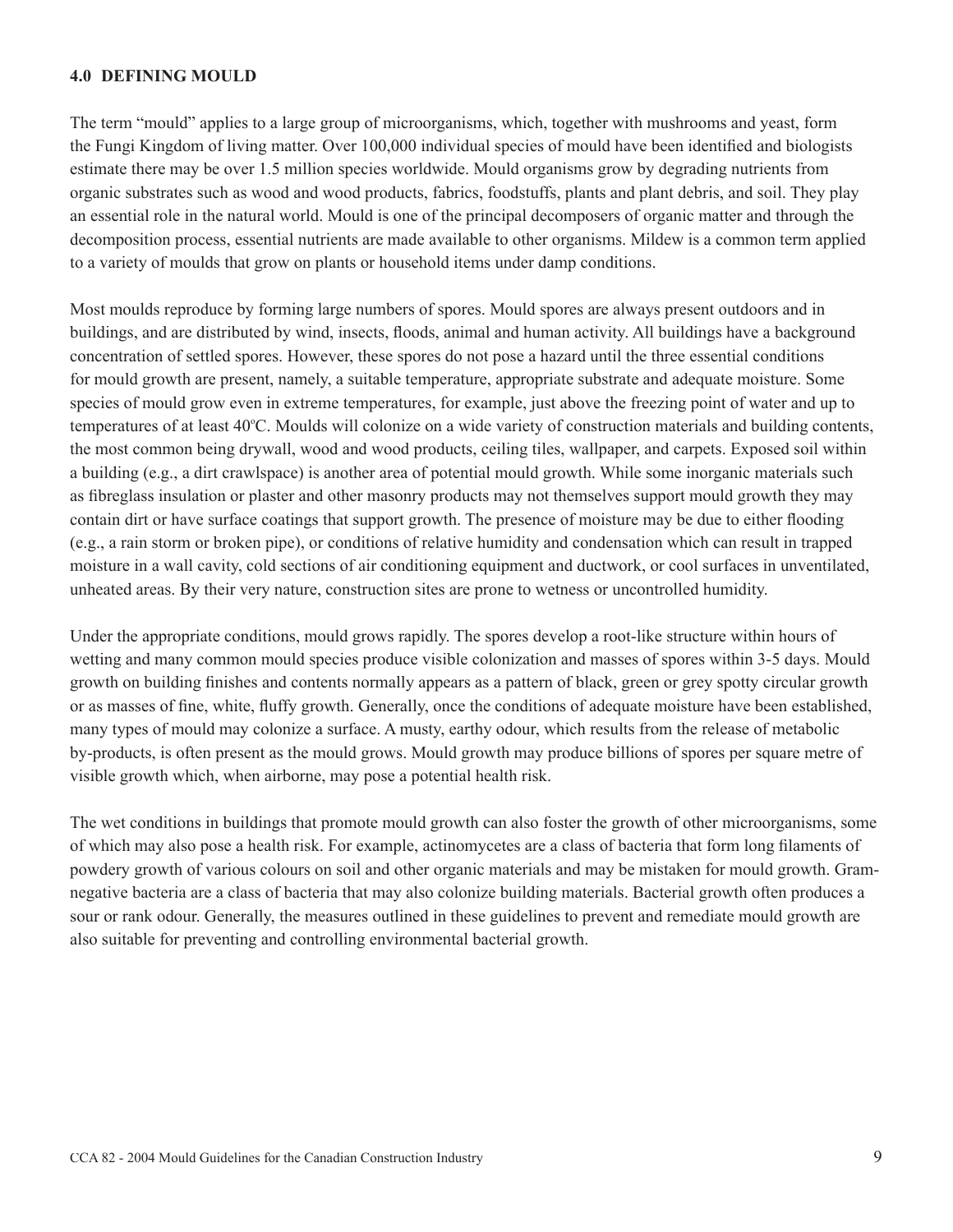#### **5.0 HEALTH RISKS**

#### **5.1 General**

There are a number of documented cases of health problems related to exposure to indoor fungi. Both high-level, short-term exposures and lower-level, long-term exposures can result in illness. The most common symptoms from exposure to mould in indoor environments are runny nose, eye irritation, cough, congestion, aggravation of asthma, headache, flu-like symptoms, fatigue, and skin rash. People with suppressed immune systems may be susceptible to fungal infections as a result of exposure to indoor moulds.

People who are exposed to mould growth on building materials will not necessarily exhibit adverse health effects. However, the mould must still be removed. Humans are at risk from indoor mould when fungal spores, fragments or metabolites are released into the air and inhaled or physically contacted (dermal exposure).

Not everyone experiences allergic reaction; the susceptibility to exposure varies with the individual's genetic predisposition, age, state of health, and concurrent exposures. For these reasons, and because the measurement of exposure is not standardized and biological markers of exposure to fungi are largely unknown, it is not possible to establish "safe" or "unsafe" levels of exposure. However, federal and provincial policies have been written to minimize mould exposure and the elimination of mould indoors.

#### **5.2 Susceptibility to Mould Exposure**

People's reaction to mould exposure is quite varied, and although anyone can be affected, some people may be more susceptible and at greater risk, including:

- Infants and children
- $\bullet$  The elderly
- $\bullet$  Pregnant women
- Individuals with respiratory conditions or allergies and asthma
- <sup>l</sup> Persons with weakened immune systems (e.g., chemotherapy patients, organ or bone marrow transplant recipients, and people with HIV infections or autoimmune diseases).

People with specific health concerns should consult their doctor if concerned about mould exposure. Symptoms that may appear to stem from mould exposure may be due to other causes such as bacterial or viral infections or other allergies.

#### **5.3 Infectious Diseases**

Exposure to fungi from bird and bat droppings (i.e., Histoplasma capsulatum and Cryptococcus neoformans) poses a risk of infection to any worker or building occupant when the droppings are disturbed. Although most infected persons may only experience temporary flu-like symptoms, some may develop more significant respiratory infections or blindness. All significant deposits of bird or bat droppings should be considered a hazardous substance.

#### **5.4 Relocation of Personnel**

Anyone who may be severely affected by mould exposure should be removed from the affected area during remediation. People diagnosed with fungal-related diseases should not be returned to the affected and/or adjacent areas until mould remediation and verification testing are completed. The decision to remove / return people affected by mould exposure should be based on a medical assessment.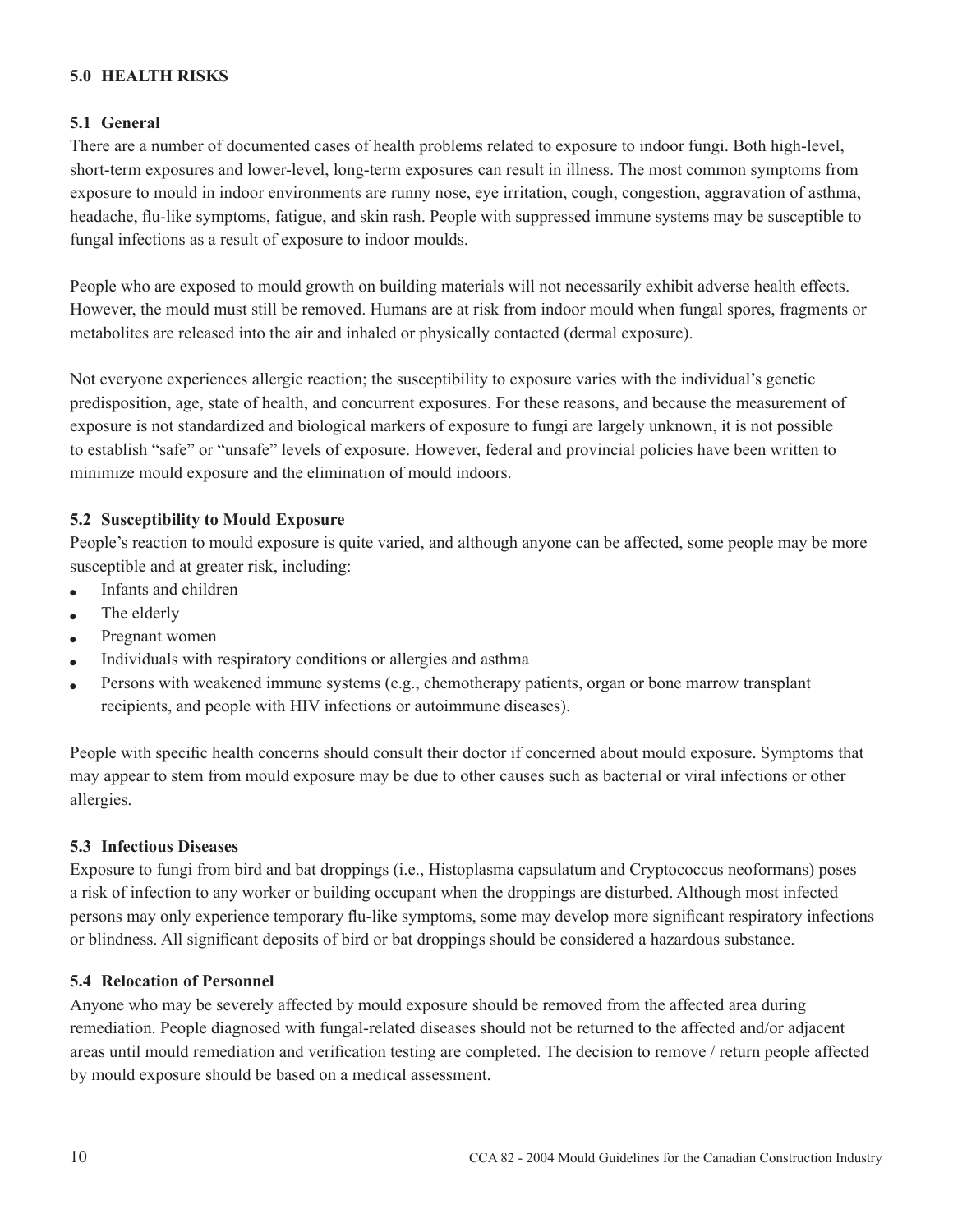#### **6.0 CONSTRUCTION PRACTICES TO MINIMIZE MOISTURE INTRUSION**

#### **6.1 General**

The key to dealing with mould – and with the rising tide of public concern and adverse publicity that surround the issue – lies in prevention. Many construction materials contain enough organic material to cultivate mould when wet. Stachybotrys, for example, is frequently found on wet paper used in gypsum wallboard and other materials with a high cellulose content.

Although it is not possible to completely eliminate mould spores and nutrients from the construction process, it is possible to control the other element that promotes mould growth - moisture. Mould needs moisture to grow; without excess water or humidity, mould growth will not occur. This is not an easy task; however, controlling moisture during the construction process poses significant challenges to the designers, consultants, contractors, and owners who must work closely together to successfully complete the project.

#### **6.2 Building Design Considerations**

Mould prevention is the joint responsibility of the three key stakeholders in a building project, designers, builders, and operators/owners. The failure of any stakeholder to exercise due care can result in a mould-contaminated facility, with the inherent loss of use, costly remediation, and possible long-term litigation. Guidelines for preventing mould in new construction and in the operation of building systems are discussed in later sections of this document.

Although some contractors operating in the Design-Build sector have a thorough knowledge of proper design principles, some do not. Nevertheless, builders must be aware of the importance of proper HVAC design, architectural detailing, and the selection of suitable systems and materials in the prevention of mould in a building.

It is unreasonable to expect the builder to carry the entire burden of mould prevention for a project. Builders are responsible for proper material handling and workmanship, but should never accept responsibility for inadequate detailing or specification. Designers are duty-bound to provide proper detailing, systems design, and material selection to prevent water intrusion or condensation that results in mould growth and contamination. Building operators must establish, as part of a complete Facility Operations and Maintenance Plan, detailed guidelines on maintenance and inspection for the prevention and early detection of mould.

Project or construction managers, whether or not they are part of the design team, should give careful consideration to the timing and scheduling of the project, and advise the owner of any increased risks due to accelerated schedules. It is critical to acknowledge that construction during damp / rainy seasons may result in the exposure of building materials to moisture.

Even with a weather-tight completed building envelope, concrete floor curing or plastering processes can release excess moisture within a building. Where a suitable ventilation or drying process is not specified, drywall surfaces and wood structures that are particularly sensitive to moisture absorption are likely to facilitate mould growth.

Designers who recognize the risks of exposing materials to moisture during construction or during building operation can make appropriate material choices to reduce the risk of mould.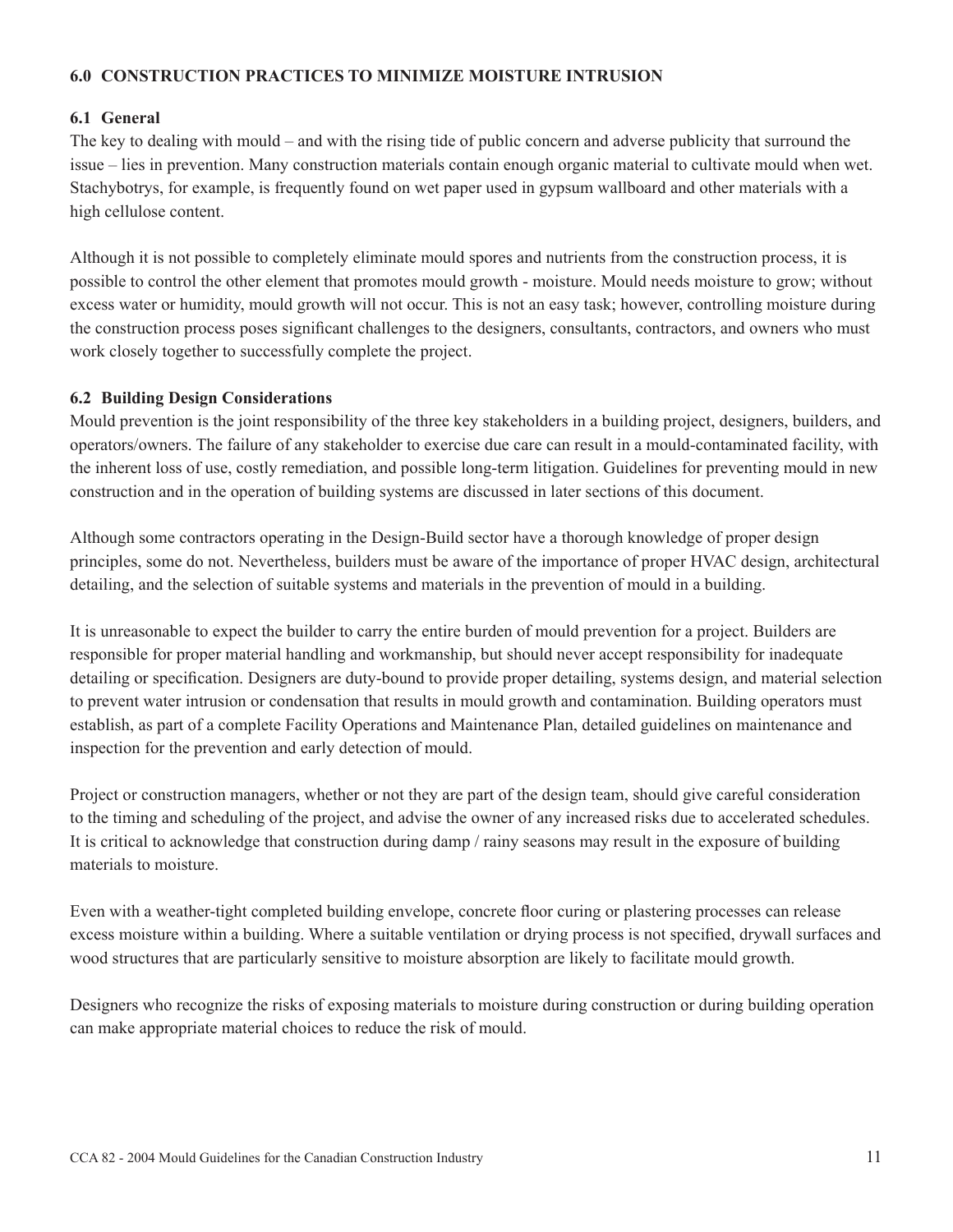In response to industry demands, manufacturers of interior finishing products have developed "mould resistant" materials. Wallboard manufacturers are producing moisture-resistant gypsum board faced with a glass mat instead of paper for use when exposure to moisture can occur. Some ceiling tile manufacturers now offer tiles that incorporate a mould inhibitor, and anti-microbial silver ion-based paints are available to coat sheet metal to minimize mould growth in ductwork.

Builders have the right to ask designers for details of the project mould prevention plan. If no such plan exists, the builder should inform the designers that mould prevention is a joint responsibility of the designer, builder and owner. Given the growing awareness of the potential hazards of mould contamination in buildings, owners and designers must today be acutely aware of detailing or systems engineering practices that led to mould problems in the past. In the early 1980's, for example, many buildings were made "air-tight" but without the benefi t of adequate ventilation to control humidity. The resulting problems due to mould contamination are well documented in industry and legal publications.

# **6.2.1 Architectural Detailing and Practices**

Many mould-contaminated buildings suffer from chronic leaking through exterior wall and roof systems, sometimes as a result of poor detailing of penetrations or entire assemblies. Proper "rain-screen" design principles and details are essential in the Canadian environment to permit the escape of rainwater that penetrates the exterior surface.

Progressive designers will stipulate that the builder constructs mock-ups of critical assemblies such as windows prior to installation. This is crucial to an effective Quality Management Plan and allows the designer and builder to demonstrate the validity of the design or to expose problems with detailing that might permit a leak. The mock-ups will ensure suitable flashing, insulation, caulking, and air barrier installation; the completed and approved mock-up is then left on the site to serve as the standard for all future installations.

# **6.2.2 Role of HVAC Designer**

Proper design principles can reduce the risk of the heating, ventilation, and air conditioning (HVAC) system contributing to mould growth in a building. Various publications by respected industry bodies such as the American Society of Heating, Refrigerating and Air Conditioning Engineers Inc. (ASHRAE) outline good practices for ductwork design, cooling for dehumidification, and proper installation of humidification systems to reduce moisture in ductwork and the likelihood of mould growth (see, for example, the ASHRAE publication, "Humidity Control Design Guide for Commercial and Industrial Buildings-2001").

The HVAC designer should also provide input on the final Operation and Maintenance Guidelines for the specified systems and equipment, and should actively participate in the Commissioning Process, thereby ensuring that building operators understand their role and responsibility in mould prevention.

Should the project permit or require the builder to operate the permanent HVAC system during construction, it must be specified that the equipment be turned over upon project completion in clean condition.

# **6.3 Construction Considerations**

To effectively minimize moisture intrusions, owner(s), designer(s), consultants, and construction contractors must work together. It is particularly important that all parties analyze the construction schedule because it dictates the installations for the project and when they are to occur.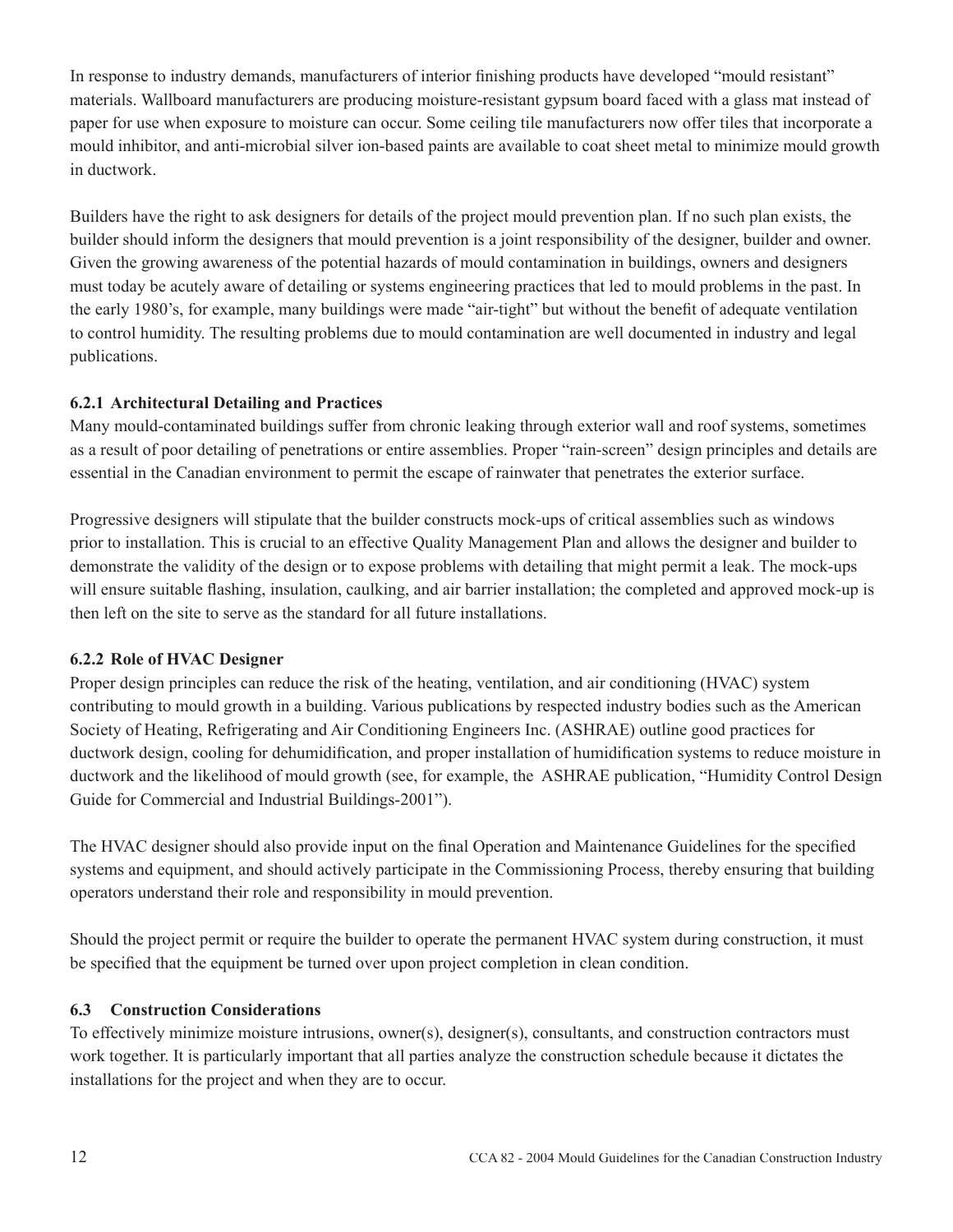Generally, the earlier the construction schedule requires a contractor to begin finishing the interior, the greater the risk of permitting water to enter or accumulate on materials that accommodate mould growth.

There are three stages of construction: the Exposed Phase, the Partially Enclosed Phase, and the Controlled Phase. If the goal is to achieve the lowest level of risk, then the single most important point in the construction schedule may be the point at which the contractor seals the building envelope.

During the Exposed and Partially Enclosed Phases, to minimize the potential for mould growth, it is important to minimize the risk of water damage and wet surfaces due to external factors such as rain, snow, flooding, and high relative humidity. The installation of protective barriers or temporary enclosures across building envelope openings (walls, roof, and basement) and open areas to accommodate construction elevators/hoists, window installation, etc., is recommended. The use of water-resistant materials in areas susceptible to moisture also reduces the risk of mould growth. These decisions affect both the construction cost and schedule, and should be fully considered. Wet areas should be reported immediately and steps taken to dry the materials within 24 hours.

Sequencing of construction and fit-up materials is critical during the Controlled Phase. Concrete walls, beams and floors, wooden structural components, gypsum moldings, and other materials must be allowed to completely dry without being covered or hidden. Placing a floor or ceiling over a wet concrete floor can result in mould growth. Installation of drywall on or near concrete that is being cured, or adjacent to sprayed-on insulation, or within an area of high relative humidity, will result in water damage.

Drying techniques using fans, natural ventilation, heaters, dehumidifiers, desiccant dehumidifiers, and the HVAC system if operational have unique limitations. These methods should be reviewed and used appropriately to reduce the potential of interior mould growth during construction.

#### **6.3.1 General Considerations**

Construction contractors should consider the following to minimize the potential for mould growth:

- $\bullet$  minimizing the exposure of interior building products to exterior conditions;
- protecting stored materials from moisture;
- minimizing moisture accumulation within the building;
- prevent spillage of water within the building;
- maintaining the integrity of the building envelope components through ongoing monitoring and inspections;
- <sup>l</sup> achieving balance control of thermal comfort and relative humidity in the building;
- checking all material deliveries to validate that components are dry and clean;
- reject wet or mouldy materials, and;
- monitoring installations to ensure they remain clean and dry (including the HVAC systems).

#### **6.3.2 Administrative Controls and Record-Keeping**

Administrative controls and record keeping are useful resources in the prevention of mould growth because they provide working tools for on-site personnel. These may include:

- a written Project Environment and Safety Plan which identifies mould prevention practices and procedures;
- Incident Report forms for documenting water intrusion incidents;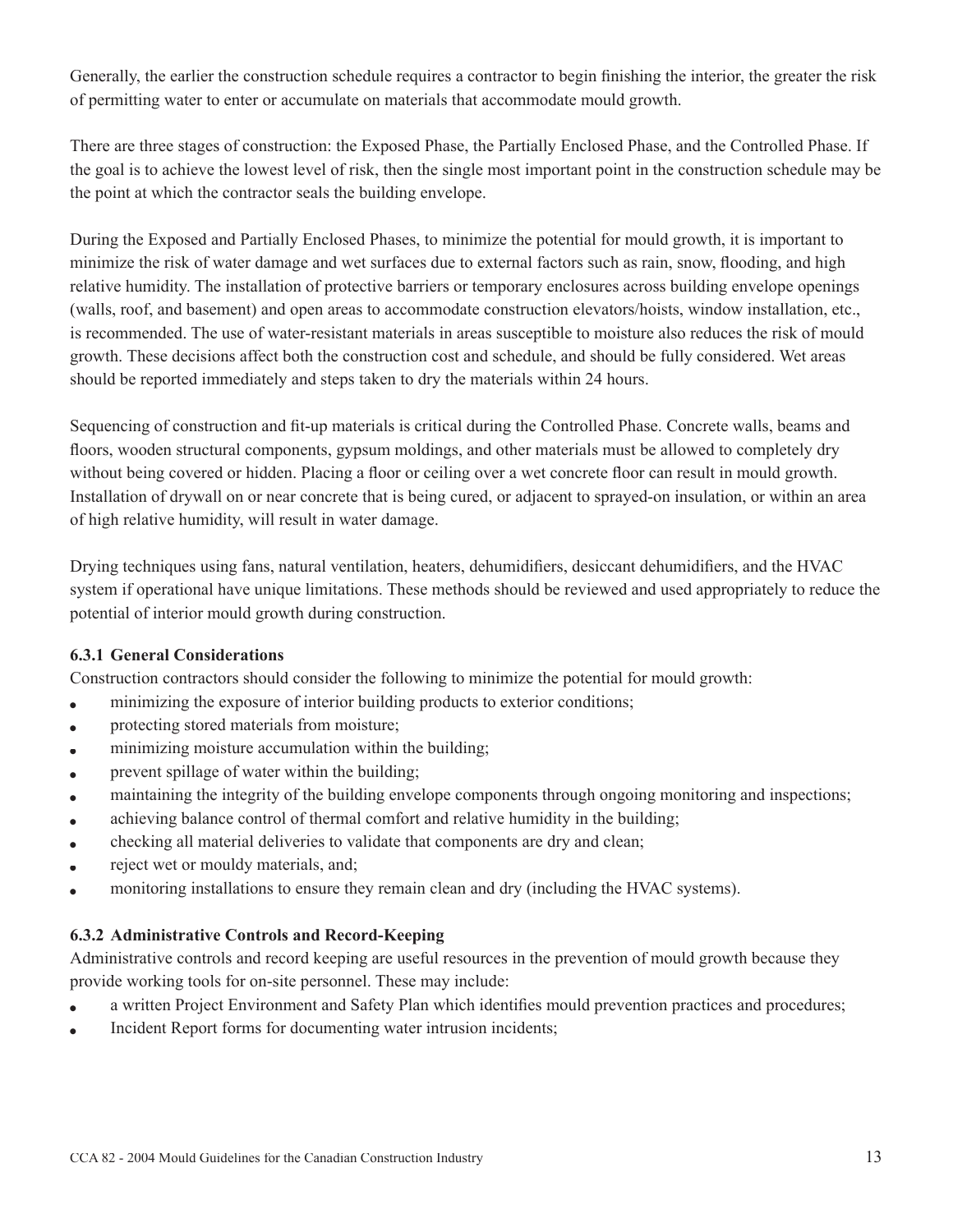- Non-Conformance Report forms identifying rejected wet materials;
- Inspection forms; and
- <sup>l</sup> Tailgate meeting forms where topics for water intrusion prevention can be communicated and documented.

#### **6.3.3 Worker Orientations**

Where construction work is to be performed on any facility, it is extremely important that workers be informed of the following at worker orientation sessions:

- Exposure to mould may cause adverse health effects;
- If mould is found, work in the affected area is to be stopped and the worker is to report the mould finding to his/ her supervisor immediately;
- <sup>l</sup> Mould must not be disturbed because it may become airborne and contaminate or impact other areas;
- Wet construction materials must not be installed unless part of an approved process;
- Mouldy construction materials must not be installed; and
- <sup>l</sup> Workers must report wet or mouldy construction materials immediately so proper corrective measures (drying, cleaning or replacement) can be implemented.

NOTE: Subcontractors who conduct their own worker orientations must provide the above information to their workers, and must document that the information has been provided.

#### **6.4 Subcontractors / Suppliers**

Contract and purchase order specifications should require that materials be delivered dry and kept clean and dry at all times, including during storage and transportation.

#### **6.5 Drying of Wet Materials**

If water intrusion occurs, every reasonable effort should be made to dry out wet materials within 24 hours (48 hours maximum) from the time when it is reasonably practical to stop the water intrusion. It should be determined whether materials can remain on site or must be removed and replaced. Some materials such as absorbent ceiling tiles or fiberglass insulation cannot be effectively dried and should be immediately discarded and replaced. All incidents of wet materials should be documented as part of due diligence.

A moisture meter will detect hidden wetness and moisture under carpets and between interior and exterior walls. Both pin and pinless meters are readily available and can be used to compare wet and dry areas. Sometimes a carpet "feels" dry to the touch but the underpadding or floor is saturated. A wall may have a wet core or wet fibreglass insulation behind it. Materials such as drywall, carpet, wood, concrete, etc., have an established "equilibrium" moisture content that will not support mould growth.

Where water is introduced as part of a construction process (e.g., forming drywall curvatures), every reasonable effort should be made to dry out wet materials within 24 hours (48 hours maximum).

These guidelines apply to clean water intrusion incidents only. If the water source is contaminated with sewage, or chemical or biological pollutants, a qualified consultant or contractor should be contacted immediately for advice and/ or assistance.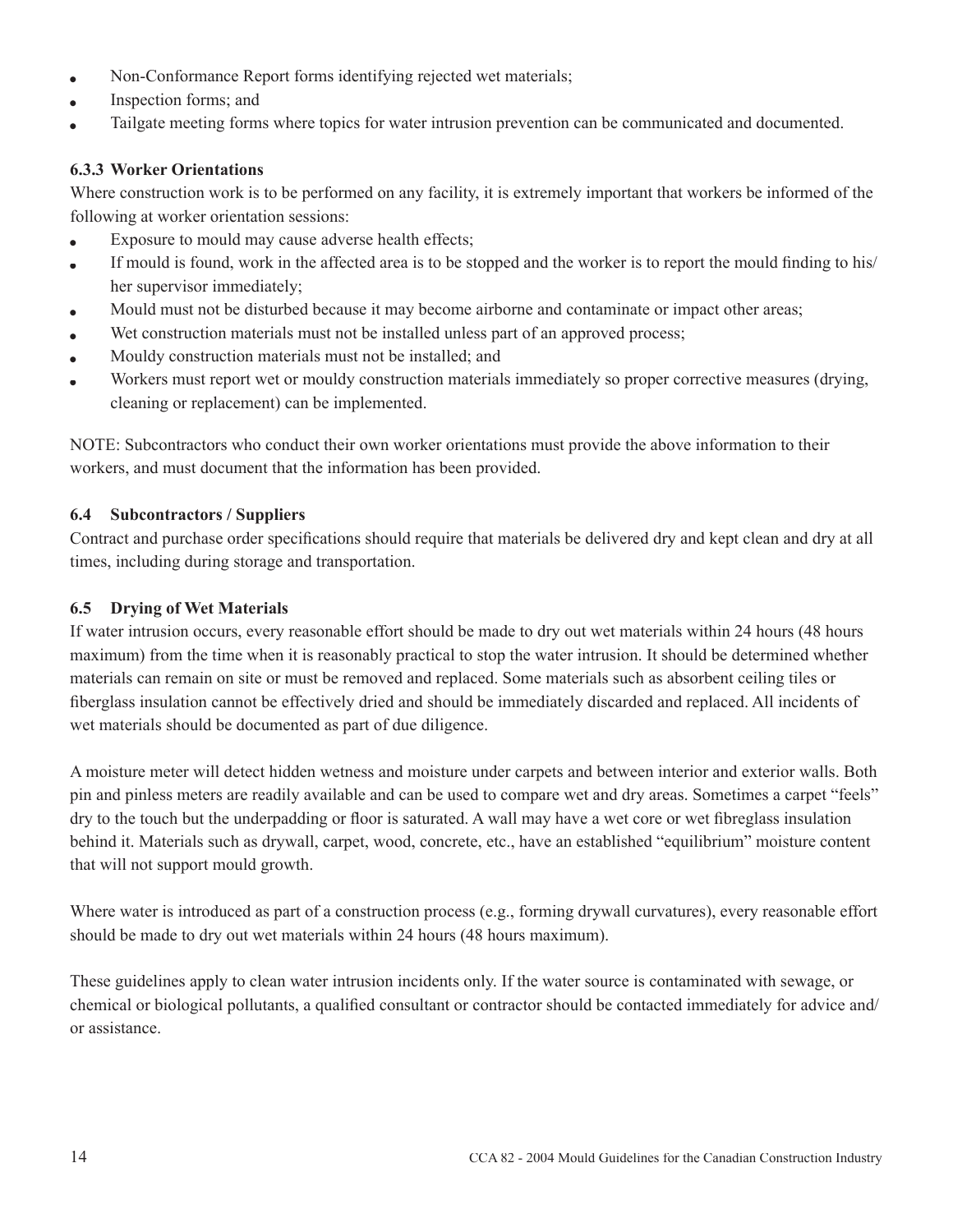#### **7.0 BUILDING OPERATION AND MAINTENANCE**

In addition to the Handover and Acceptance Procedures, it is extremely important that the Manufacturer's Operational and Maintenance Procedures for the HVAC system (part of handover package to owner) are reviewed with the owner (for each occupancy) and documented as well. Proper humidity moisture control and good housekeeping within a building are critical to minimizing mould growth.

The HVAC system serves several functions, including providing required ventilation, maintaining desired temperatures, adjusting indoor humidity and establishing desired pressure relationships (air flows) within different portions of a building. The HVAC system components can become a source or disseminator of airborne contamination throughout the building. Figure A shows the general layout of a HVAC system.

Mould may also be introduced through improper positioning of outdoor air intakes. Upwind cooling towers, sanitary vents, and bird-nesting sites are possible growth sources for influx. Stagnant water, soil, plant and animal waste near or in an air intake can support the development of mould, which may subsequently enter a building. It is also important to monitor bird, bat, rodent and other animal infestations in the area, as animal droppings and waste materials harbour pathogenic species. The presence of a particular species depends on the geographic location of the building. For example, Cryptococcus neoformans and Histoplasma capsulatum are found in Ontario and Quebec.

Filters are traditionally used to protect the heating and cooling coil(s) within the HVAC system, and may become damp when an air intake is not adequately protected from rain or snow. Consequently, mould may grow on a damp filter or on the collected dust. The common filters in building HVAC systems will not remove all particles from the incoming air stream. These particles contain organic matter that can gather on surfaces within the HVAC system, and support mould growth in the presence of moisture.

The air supply is cooled and heated by coils (tubes and fins) within the air-handling unit. Debris and moisture collected on the coils can result in microbial growth and contamination of the HVAC system and occupied space. Condensation on the cooling coil and spray from the humidification system can wet system components such as mixing plenums, dampers, floors, fans, and supply ducts. Wet porous insulation and stagnant water can be especially problematic and must be remediated.

Moulds can grow in stagnant water that results when drain pans are not properly sloped toward an outlet or when a drain is blocked. The pressure differential between the inside and outside of a ventilation system may also affect drainage. The presence of a film or foam in standing water is a good indication of microbial growth or other contamination. However, some type of mechanical disturbance is required to create airborne contaminants from infested water.

Sumps for air washers and humidification devices that use recirculated cold water are easily contaminated by microorganisms and consequently require regular cleaning and maintenance. Because these devices generate aerosols, they should always be considered a potential problem. Growth may also occur in a heat-exchange plenum if the surfaces are sufficiently cool to allow condensation. Although steam humidification systems are preferred over water spray systems, condensation and related microbial growth may still be problematic.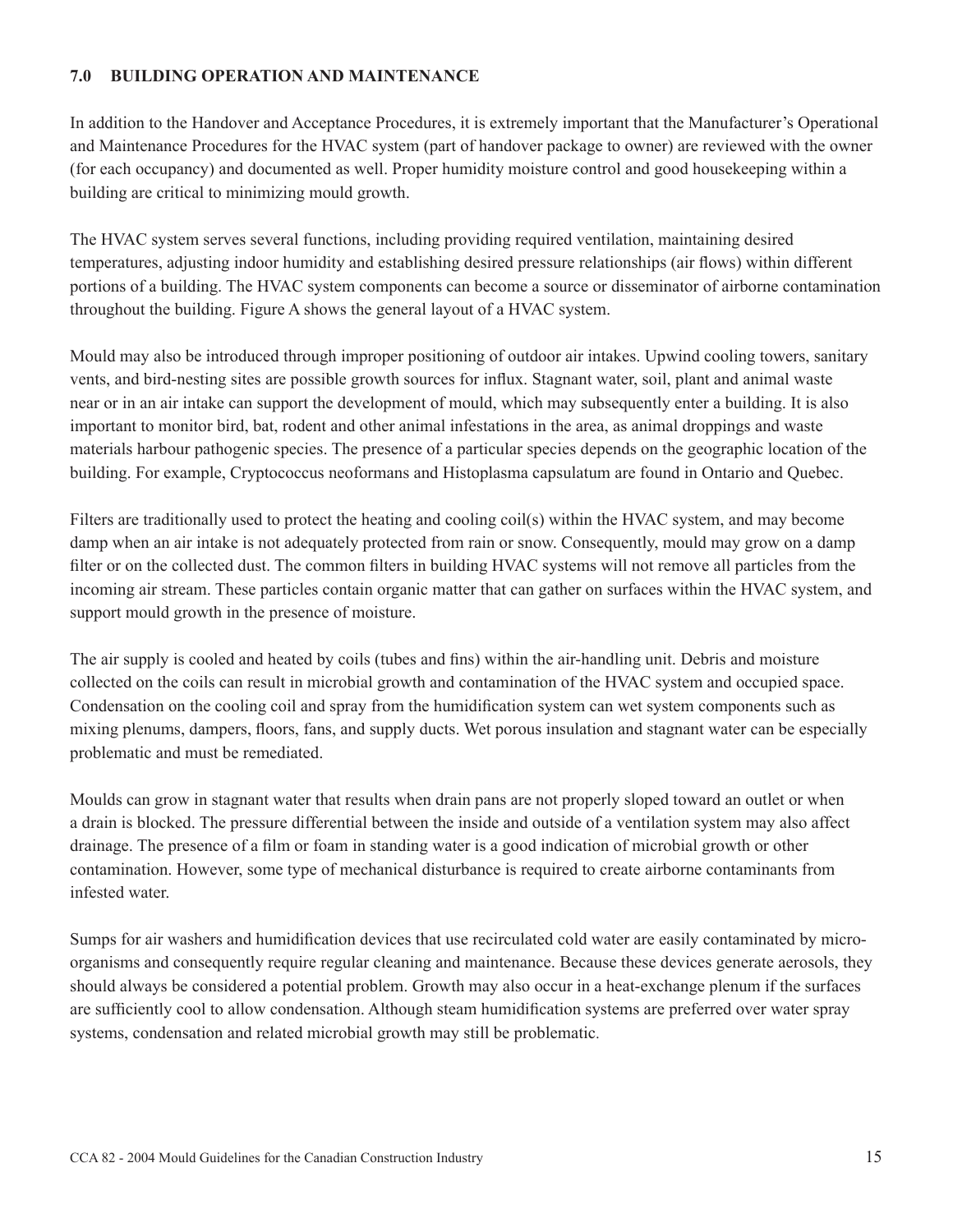Supply air ducts and return plenums are often lined with glass fibre to reduce noise and minimize heat exchange with surrounding materials. Return air ceiling plenums and risers will also have accumulated dust and debris. Any surface within the air supply system can accumulate dirt, which, in the presence of adequate moisture, will promote mould growth. Moisture sources such as condensation on cold air supply ducts and pipes, and leaking drains and roofs must be remediated. Improperly operated and maintained fan-coils, induction units, and heat pumps above the ceiling or along the building perimeter can also be a source of moisture for mould growth.

In most office and institutional buildings, air exits from the occupied space by passing through a common return plenum or an open space above a suspended ceiling. The return air then goes through an air-handling unit for reconditioning. If not effectively filtered, mould contaminants produced in an occupied space may be circulated to other parts of the building. Pressurization, leakage, or backflow from a return or exhaust air system could re-aerosolize particulates and mould. Any water leak in the return air systems can result in mould contamination of the occupied space and HVAC system.

The decontamination of an HVAC system is often costly and time consuming. The key to avoiding remediation is proper system control. Table 1 presents some measures for reducing the risk of mould growth in key HVAC system components.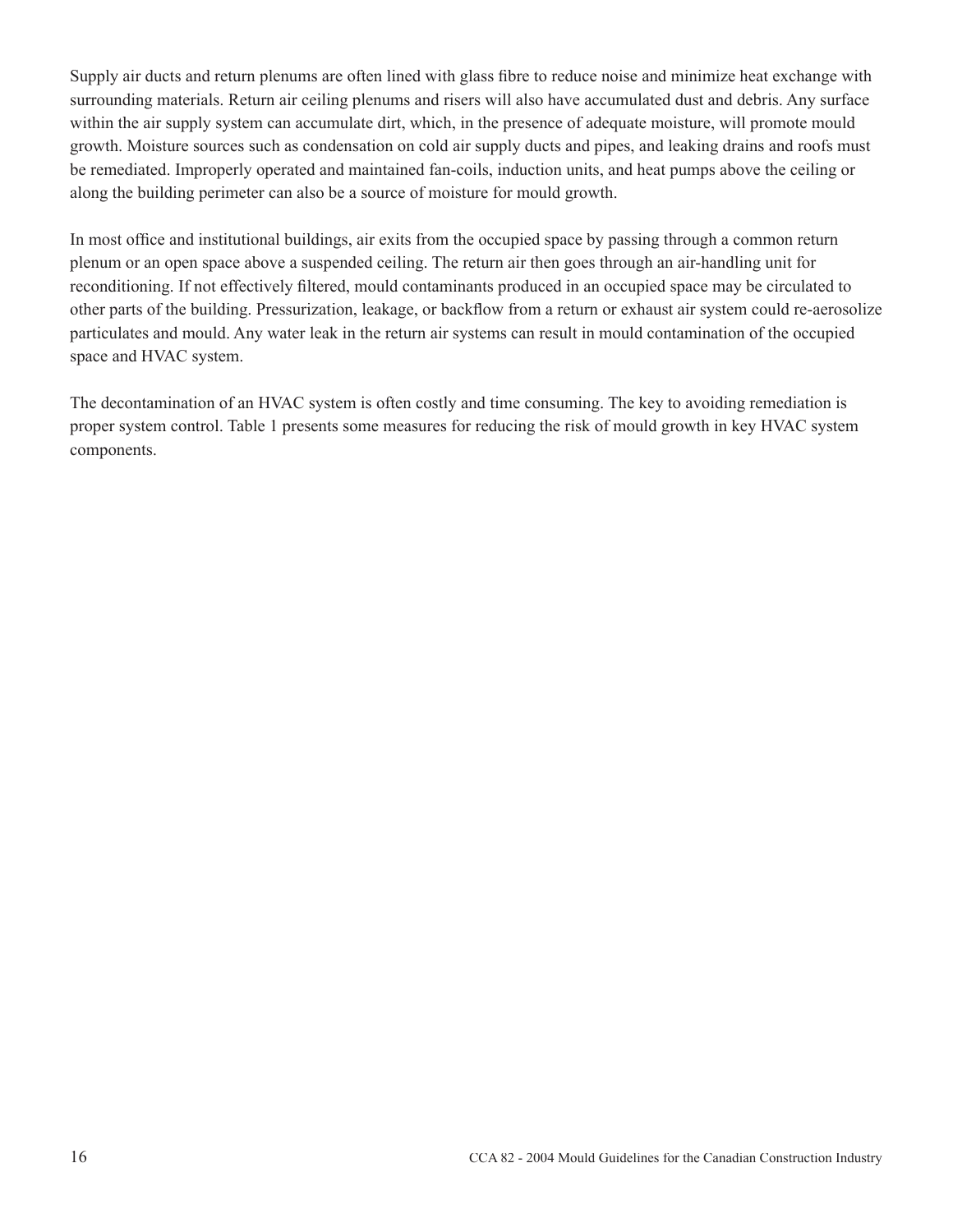# **Figure A.** General HVAC System Layout

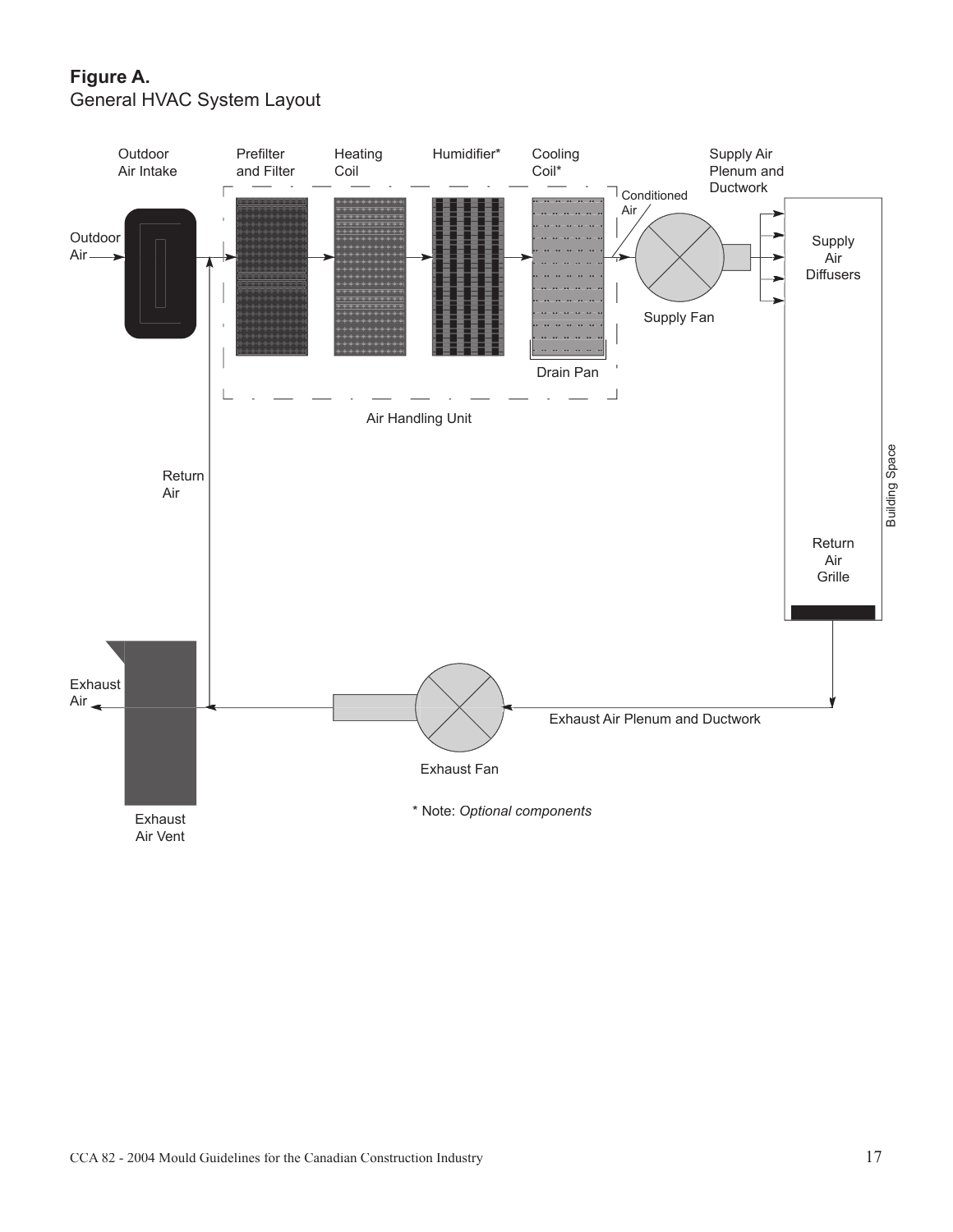# **Table 1. Measures for Reducing Mould Growth in HVAC Systems.**

|                | <b>COMPONENT</b>                       | <b>DISCIPLINE</b> |            | <b>MEASURE</b>                                                                                                                                                                                                                                                                                                                                                                                                                    |
|----------------|----------------------------------------|-------------------|------------|-----------------------------------------------------------------------------------------------------------------------------------------------------------------------------------------------------------------------------------------------------------------------------------------------------------------------------------------------------------------------------------------------------------------------------------|
| 1              | <b>Outdoor Air Intakes</b>             | M                 | $^{\star}$ | Maintain clean surfaces to prevent the accumulation<br>of moisture or debris.                                                                                                                                                                                                                                                                                                                                                     |
|                |                                        | M                 | $\star$    | Protect intakes and surrounding area from infestation<br>of birds, bats, rodents, or other animals.                                                                                                                                                                                                                                                                                                                               |
|                |                                        | M                 | $\star$    | Promptly remove all stagnant water, soil, plant,<br>animal, and other debris from adjacent areas.                                                                                                                                                                                                                                                                                                                                 |
|                |                                        | D                 | $\star$    | Avoid positioning any intake down wind from possible<br>mould sources (e.g., cooling towers, sanitary vents,<br>building exhausts, large bird nesting or roosting sites).                                                                                                                                                                                                                                                         |
| $\overline{2}$ | <b>Filters</b>                         | D/M               | $\star$    | Protect filters from direct wetting via rain, snow, water<br>leaks or flooding to avoid microbial growth on the filter<br>medium. Replace filters periodically so they perform<br>to design specifications.                                                                                                                                                                                                                       |
|                |                                        | D                 | $\star$    | Locate duct humidifiers at least 4.6 m (15 ft.)<br>downstream of the final, high-efficiency filters.                                                                                                                                                                                                                                                                                                                              |
|                |                                        | M                 | $\star$    | Promptly discard wet filters and insulation from HVAC<br>air-handling and fan-coil units.                                                                                                                                                                                                                                                                                                                                         |
| 3              | <b>Condenser Units</b><br>and Vicinity | D                 | $\star$    | Avoid the use of porous materials on airstream<br>surfaces in persistently wet areas of HVAC systems.                                                                                                                                                                                                                                                                                                                             |
|                |                                        | D/M               | $\star$    | Design and operate cooling coils and spray<br>humidifiers to minimize carryover of water droplets.                                                                                                                                                                                                                                                                                                                                |
| 4              | <b>Drain Pans</b>                      | D                 | $\star$    | Slope pans to drain completely (e.g., a drop of -0.2<br>cm for every 10 cm of pan length (0.25 in/ft.)). The<br>slope should direct water toward a drainage point,<br>preferably from the bottom of a pan. Do not insulate<br>pan with porous materials.                                                                                                                                                                          |
|                |                                        | $\mathsf D$       | $\star$    | To allow water to drain properly, isolate the pressure<br>difference between an air-handling unit under<br>negative pressure relative to a mechanical room by<br>installing a water trap in the drain line. The effect<br>height of the water trap should be 40% greater than<br>the expected peak static pressure of the supply air fan<br>(i.e. 1.4 times the peak static pressure in centimeters<br>or inches or water gauge). |
|                |                                        | M                 | $\star$    | Keep drain pans clean to avoid extensive microbial<br>growth. Physically remove growth that develops.<br>Biocide treatment without removal of microbial growth<br>is inadequate.                                                                                                                                                                                                                                                  |
|                |                                        | M                 | $\star$    | HVAC components, subject to wet or damp<br>conditions, should be inspected monthly and cleaned,<br>if necessary.                                                                                                                                                                                                                                                                                                                  |
| 5              | <b>Humidifiers</b>                     | D/M               | $\star$    | If steam is used, supply "clean steam." Raw steam<br>from a central boiler may be contaminated.                                                                                                                                                                                                                                                                                                                                   |
|                |                                        | A                 | $\star$    | Discourage the use of console humidifiers or<br>vaporizers in the workplace because they must be<br>fastidiously cleaned and disinfected to eliminate all<br>growth.                                                                                                                                                                                                                                                              |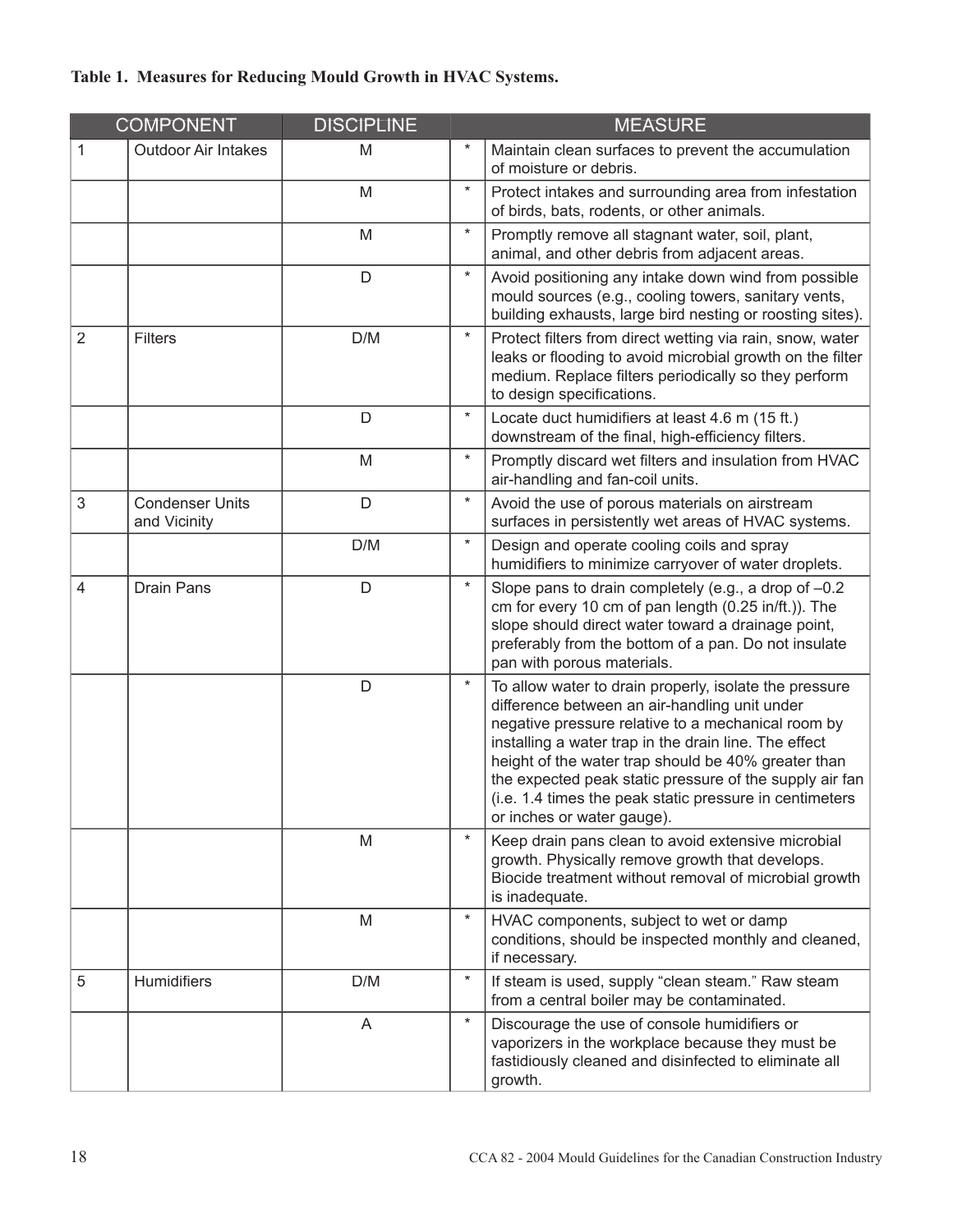|   | <b>COMPONENT</b>         | <b>DISCIPLINE</b> | <b>MEASURE</b> |                                                                                                                                                                                                                                                                              |
|---|--------------------------|-------------------|----------------|------------------------------------------------------------------------------------------------------------------------------------------------------------------------------------------------------------------------------------------------------------------------------|
|   |                          | A                 | $^\star$       | Avoid water-spray humidifiers and air washers in<br>non-industrial HVAC systems because they require<br>frequent maintenance to prevent microbial growth.                                                                                                                    |
|   |                          | D/M               | $\star$        | Avoid exposed insulation and air cleaners (e.g.,<br>filters) in HVAC plenums or ductwork downstream<br>of humidifiers within the absorption distance<br>recommended by manufactures to allow complete<br>entrainment of humidifier moisture by the ventilation<br>airstream. |
| 6 | <b>Plenums and Ducts</b> | D/M               | $\star$        | The airstream surfaces of HVAC equipment and<br>ductwork should resist the accumulation of dirt (or be<br>readily cleanable or replaceable), moisture absorption<br>or retention, and biodeterioration.                                                                      |
|   |                          | M                 | $\star$        | Maintain all surfaces within the HVAC plenum to<br>prevent the accumulation or moisture or debris.                                                                                                                                                                           |
|   |                          | D/M               | $\star$        | Surfaces in the vicinity of moisture-producing<br>equipment should be smooth and non-absorbent.<br>Keep porous insulation in these areas free of dirt<br>and moisture or protect surfaces with a layer that is<br>impermeable to water (e.g., sheet metal).                  |
|   |                          | A<br>D/M          | $\ast$         | Check for obstructions or proper operation of HVAC<br>system if areas are poorly ventilated.                                                                                                                                                                                 |

#### **Discipline Legend:**

D = *Design* M = *Maintenance* A = *Administrative*

# **8.0 MOULD ASSESSMENT**

Prior to tendering a construction project involving an existing building, an investigation should be conducted to assess and identify the areas or probable areas of mould growth within the building and HVAC system. Simple inspections can be performed by design professionals, building owners, or construction managers, while more complicated or extensive investigations should be performed by qualified environmental professionals. The extent of the review will depend on the circumstances of the project and building, but will most likely include the following:

- <sup>l</sup> Collection of any available background information (e.g., history of water damage, sequence of renovations or operations, reports of odours or adverse health effects).
- **.** Walkthrough evaluation of the project area and HVAC systems.
- Intrusive inspections into walls or other cavities to detect the presence of hidden mould growth, where information or observations suggest the possibility of mould.
- In some circumstances, collection and testing of air and/or surface samples may be useful to correlate the visual findings and to document current conditions.

#### **8.1 Visual Inspection**

A thorough inspection of the project areas and HVAC systems is the most important element of a mould assessment. See Appendix A for a checklist for visually determining the presence of mould in an existing building.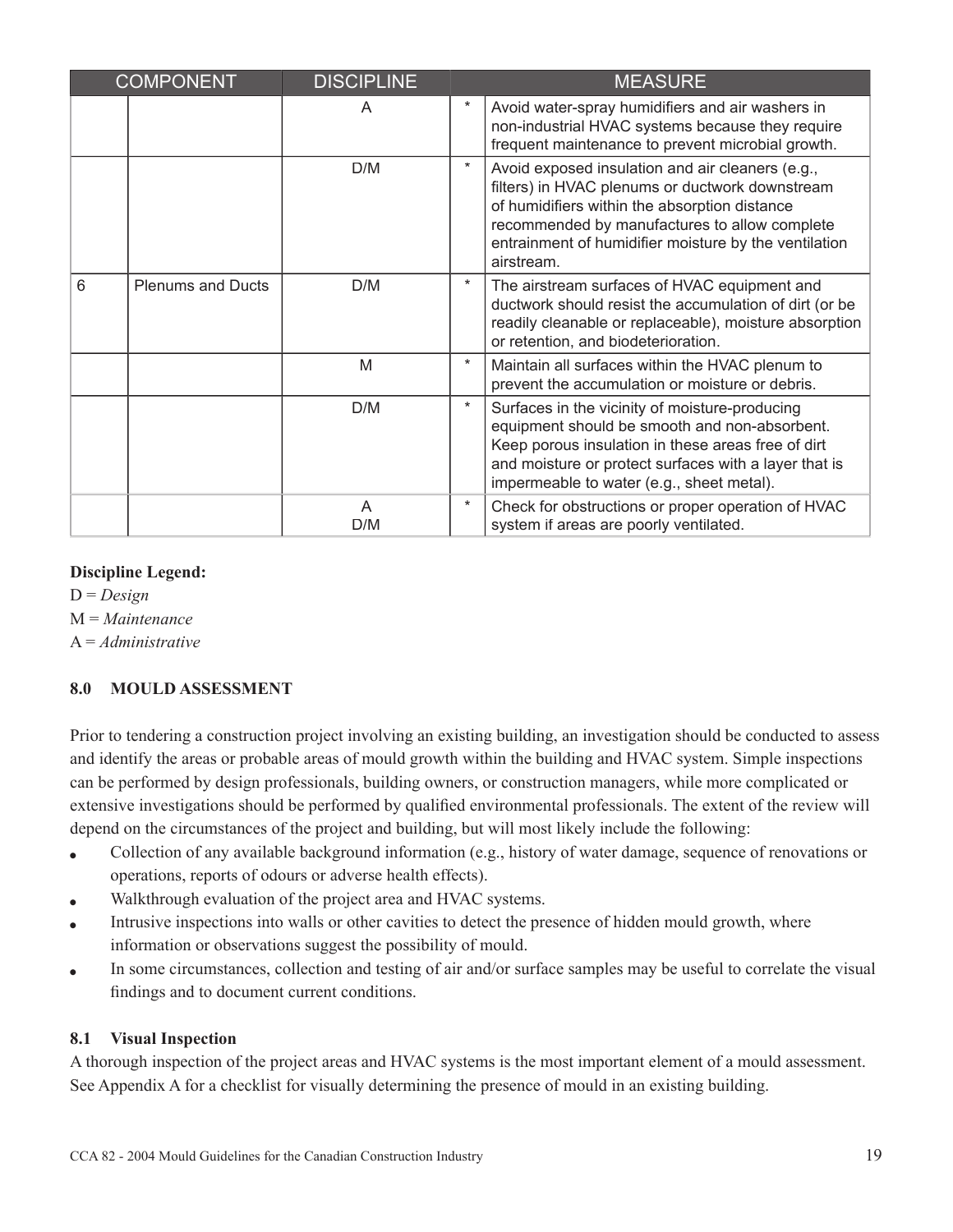Investigators who may have prolonged exposure to elevated mould concentrations during their inspections and sampling should wear a suitable respirator (minimum of N95 half-facepiece). Disposable coveralls should be used for work in areas that pose a significant risk of contact with mouldy materials or other contaminants (e.g., investigations in a crawlspace or attic with extensive visible mould growth).

## **8.2 Intrusive Inspections**

If the building inspection reveals no obvious mould growth, there may still be growth within the walls, ductwork, or at other hidden locations. Where risk factors for possible hidden mould growth are present (e.g., history of water damage or building envelope failure, surface staining, mouldy odours), an intrusive inspection is necessary to determine the full extent of contamination. Intrusive inspections may involve peeling back areas of baseboard or vinyl wallpaper, removing sections of carpet or ceiling tiles, cutting holes into wall or ceiling cavities, or inspecting HVAC systems, components, and ductwork.

Before performing an intrusive inspection, the investigator should consider and plan for the possible impact on those performing the inspection, and the other building occupants and elements. It is advisable to remove occupants during an intrusive inspection, if possible. The use of dust-controlled tools with exhaust ventilation to a high efficiency particulate air (HEPA) filtered vacuum are useful options in controlling the spread of contamination. An intrusive inspection should never be performed where building occupants are particularly susceptible to mould (e.g., infants, asthmatics, persons with environmental sensitivities and comprimized immune systems). In such cases, the inspection should be performed under isolated conditions and possibly within HEPA- filtered negative pressure enclosures. In addition, the investigators should be protected by disposable coveralls, and suitable respiratory protection. In occupied buildings, the affected area should be cleaned after inspection and holes sealed with tape or other suitable material.

# **8.3 Surface Testing**

Mould growth can often be identified by raised, dusty deposits, often in rings or in a spotty leopard-like pattern. Where contamination is evident, it is seldom necessary to test mould-suspect materials. However, where mould growth is suspected and not visible, or where the presence and types of mould must be confirmed for health or legal reasons, then bulk, surface, or air samples should be obtained for laboratory analysis. The collection process should minimize the release and dispersal of any contaminant.

The most common surface samples are bulk or substrate samples, tape-lift samples, and swabs.

- I Bulk or substrate samples are collected by cutting out a section of mould-suspect material. The sampling tool should be cleaned with a disinfectant wipe prior to obtaining each sample. The material is sealed in a sturdy ziplock bag and transported to the laboratory.
- <sup>l</sup> Tape-lift samples are useful where the investigator does not want to cut out the mould-suspect material. A piece of clear (not translucent) adhesive tape is pressed lightly against the mould-suspect surface and then stuck onto the surface of a piece of plastic (a clean zip-lock bag is suggested) or waxed paper, with the adhesive side to the bag surface. The adhered tape-lift sample is then placed in a clean zip-lock bag for transport to the laboratory.
- <sup>l</sup> Swab samples are taken with medical-type swabs or sterile cotton swabs by rolling the swab head against the mould-suspect surface. The sample is returned to a clean container and transported to the laboratory.

It is best to consult the laboratory, prior to sampling, for advice on the best type of sample to collect to meet the specific requirements, and for details on sampling methods, handling, and transport.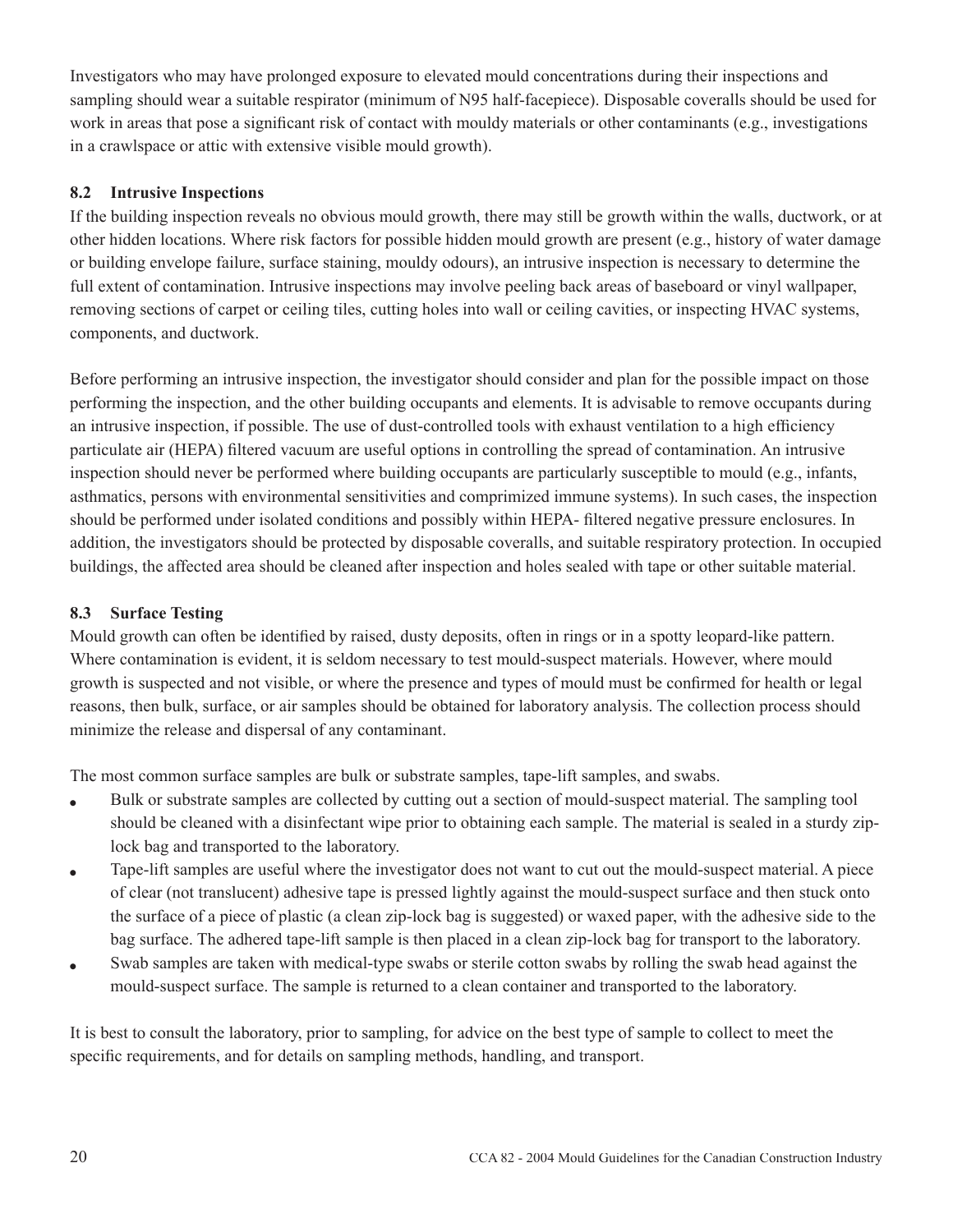## **8.4 Air Sampling**

The collection and interpretation of fungal air samples should be performed by environmental or health and safety professionals experienced in fungal and indoor air quality investigations. Air sampling is not typically required in mould investigations, particularly if the extent of mould is readily determined by inspection. Air sampling may be useful in cases where hidden mould growth is suspected and the investigator would limit destructive testing, in cases where mould growth may be present in ventilation units, or for purposes of litigation. Air sampling can also provide information on exposure levels, although the interpretation is complicated by the limitations of short sampling periods, high variability in indoor concentrations, and a lack of standardization in sampling methods and equipment. Air sampling is sometimes performed after mould remediation is completed, to confirm that an acceptable condition has been met before the containment barriers are removed.

#### **8.5 Laboratory Support and Sample Submission**

Prior to mould sampling, it is important to identify a microbiology laboratory with experience and demonstrated performance in the identification of environmental mould. The laboratory can provide advice and references towards the development of the sampling strategy, including test methods, equipment and media, sampling time, transportation, and analysis and reporting period.

When selecting a laboratory, the Health and Safety Professional/Consultant who is experienced in performing microbial investigations shall ensure it meets the following criteria:

- The analytical staff should have training and experience in the identification of environmental mould and bacteria and should be able to identify mould to the species level.
- The laboratory should follow current best practices for environmental microbiology.
- The laboratory should be able to demonstrate successful participation in an external proficiency testing program, wherein the laboratory periodically analyses test samples.
- The laboratory should have a comprehensive quality assurance program and designated quality assurance officer.

The person submitting the samples must complete a chain of custody form to accompany all samples. A unique identifier is assigned to each sample and clearly marked on the sample's packaging. Where available, the laboratory's own form should be used. Ensure that all applicable fields are completed, including sample number, type of analysis requested, date of collection and the date by which results are required. The form should be signed and dated every time the sample changes hands.

The analysis of biocontaminants other than moulds [e.g., Legionella bacteria, (gram negative from water sources) hantavirus (from mouse droppings), etc.] requires specialized analyses that may be available from only a few laboratories.

# **9.0 MOULD REMEDIATION GUIDELINES**

#### **9.1 General**

The following Mould Remediation Guidelines have been developed to assist the construction industry in the effective removal of mould growth while maintaining the safety of the workers performing the removal and the occupants of the affected building. In selecting the appropriate abatement measures, it is important to consider the extent and location of the mould growth, and any particular sensitivities of the occupants. These three factors are interdependent; therefore, they must be considered collectively when determining the appropriate abatement measures.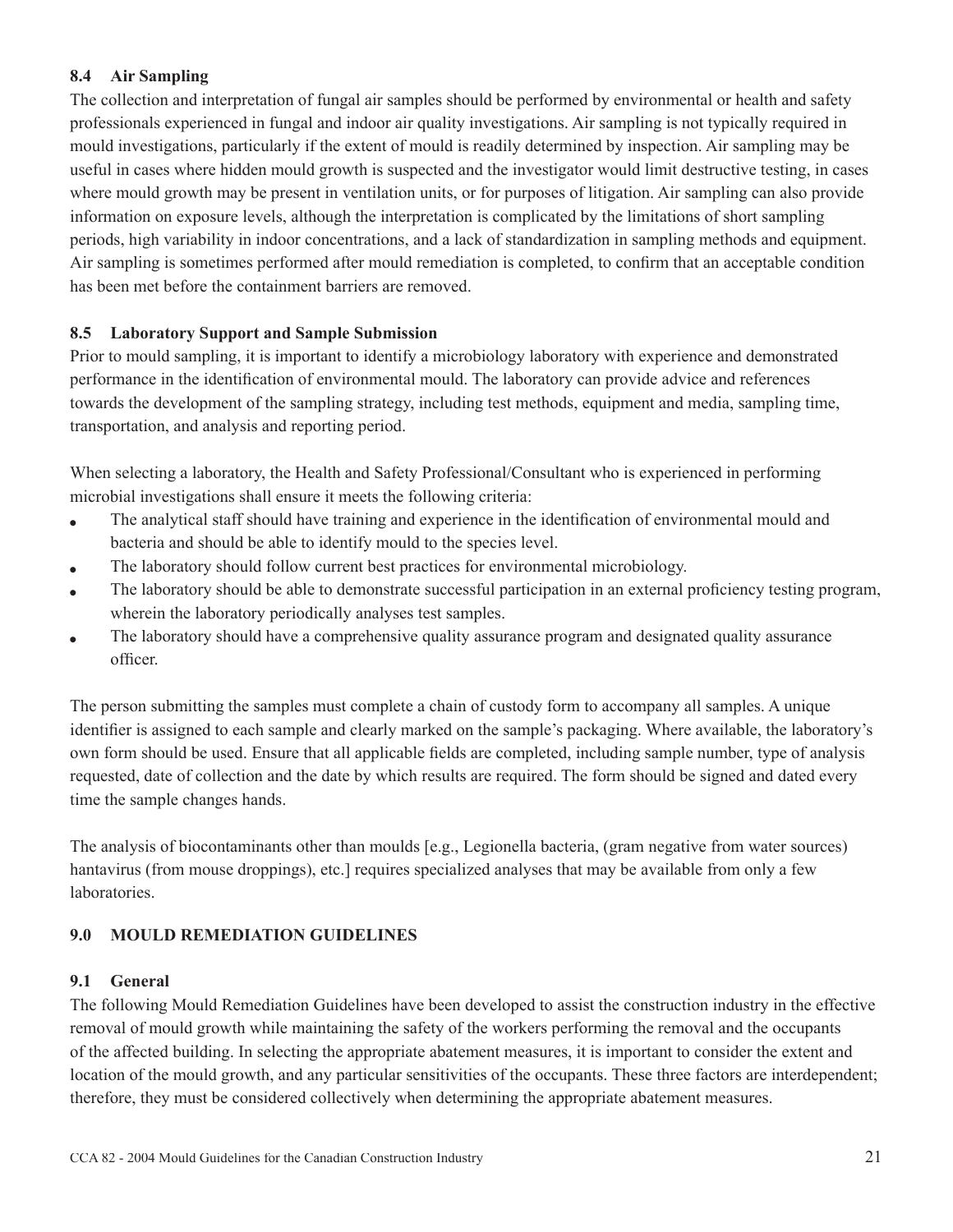Two primary principles underscore mould remediation: universal precautions and controlled conditions.

*Universal precautions* assume that an exposure hazard exists, unless proven otherwise. Therefore the use of respiratory protection, gloves and eye protection is recommended. (Note: bird and bat droppings are pathogenic and require special precautions.)

*Controlled conditions* include isolation or containment of the affected area to prevent the dispersion of mould to other areas within the building and into the HVAC system.

The successful remediation of mould contamination includes the following:

- $\bullet$  Identification and rectification of the underlying cause;
- Use of reputable and proven resources;
- <sup>l</sup> Development or use of an established remediation methodology; that is, a "Standard Operating Procedure" that includes the use of personal protection, employee training, method of containment, repair, cleaning and disposal, equipment use and decontamination, and isolation of the air-handling system;
- Proper hygiene practices working clean and safeguarding against the spread of dust and debris;
- $\bullet$  Use of detergents and chemicals that are approved for the specified use;
- <sup>l</sup> Establishment of criteria for documentation, task completion and quality assurance; and
- Selection of a "contact person" and development of a communication strategy.

Each remediation project has its own unique challenges that may require deviations from these guidelines. Changes to these guidelines should only be made by qualified personnel experienced in microbial investigations and remediation. Health Canada, Public Works and Government Services Canada (PWGSC), the U.S. Environmental Protection Agency (EPA), the American Industrial Hygiene Association (AIHA), and the American Conference of Governmental Industrial Hygienists (ACGIH), have published documents on this subject.

#### **9.2 Remediation Levels**

Remediation depends primarily on the scale, or size, of the mould growth. Mould growth is classified as small (Level l), medium (Level II), or large (Level III), with appropriate measures or procedures established for each level.

For building finishes and components (e.g., drywall, ceiling tile, carpet, etc.) the levels are as follows:

- **Level 1 (Small Scale):** Areas less than 1 square metre  $(10 \text{ square feet})^*$
- Level II (Medium Scale): Areas between 1-10 square metres (10-100 square feet)\*
- Level III (Large Scale): Areas greater than 10 square metres  $(\geq 100$  square feet)\*

When determining the appropriate remediation level, it is important to consider both the total area affected (the perimeter of affected materials) and the density of the mould growth.

\*These are arbitrary thresholds and are offered as guidelines only. Again, it is recommended that a qualifi ed remediation specialist be consulted to determine the specific requirements of the project.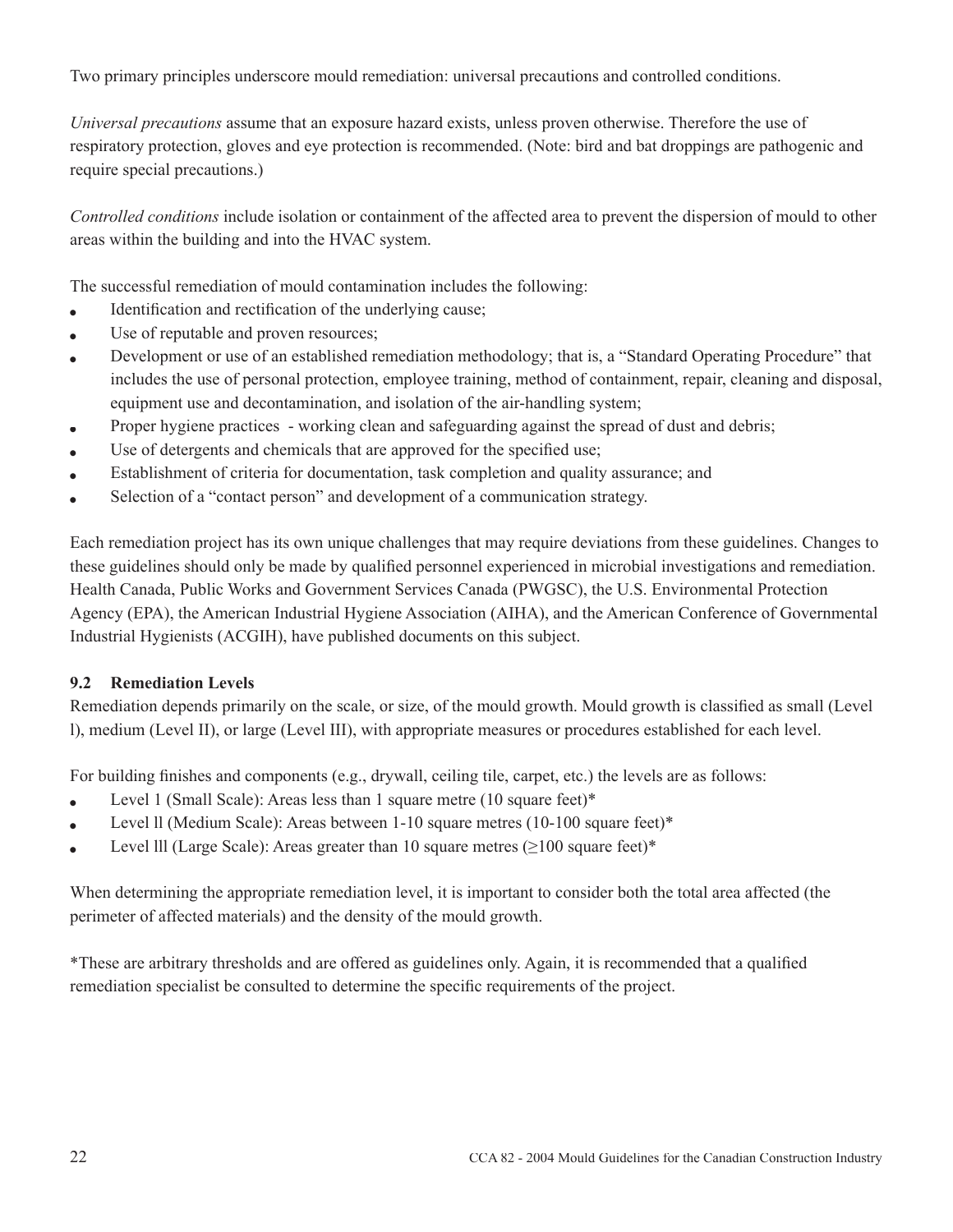#### **9.2.1 Remediation of HVAC Systems**

See Section 9.3

#### **9.2.2 High-Risk Facilities**

Mould remediation poses a greater potential risk in facilities such as hospitals, infant daycare centres, medical clinics, and chronic care facilities because of the high proportion of occupants with heightened sensitivities to mould. The remediation manager should consult with the facility operator regarding potential sensitivities to mould. Where sensitivities exist, Level II remediation measures should be used, and susceptible occupants should be kept well away from the perimeters of the remediation containment areas.

In health care facilities, Infection Control personnel should review, approve and monitor the mould remediation procedures. As a minimum, the requirements of the following Health Canada standard must be followed: "Construction-Related Nosocomial Infections in Patients in Healthcare Facilities – Decreasing the Risk of Aspergillus, Legionella and Other Infections," Canada Communicable Disease Report, Volume 2752, July 2001. The Health Canada standard can be accessed through the CCA Mould website at: www.cca-acc.com/mould.

#### **9.2.3 Special Risks of Mould Linked to Contaminated Water**

If mould growth is linked to water sources containing potentially high levels of harmful microorganisms (e.g., sewage, river floods), the remediation worker has the added risk of infectious disease. In such cases, specific restoration protocols must be followed and additional measures, including isolation, personal protection, and disinfection, are required. These projects require the assistance of a qualified restoration contractor or consultant. For more information, see "Remedial Procedures for Water Damage in Buildings," Public Works and Government Services Canada, 2001, which can be accessed through the CCA Mould website at www.cca-acc.com/mould.

#### **9.2.4 Remediation of Small-Scale Mould Growth (Less than 1 m²)**

Remediation may be performed by regular building maintenance staff; however, only properly trained workers should perform mould abatement. Workers should be well informed about the hazards of mould abatement, and their training should include the use of personal protection and proper clean-up methods. Eating, drinking or smoking is prohibited in the work area.

- 1. Occupants should not be present within the remediated area. The project authority (remediation supervisor) should consider whether occupants should be removed from the adjacent work areas. The determining factor is usually the presence of susceptible occupants, including, but not limited to, infants less than 12 months old, persons recovering from surgery, the elderly, and people with suppressed immune systems or chronic inflammatory lung diseases. Consultation with the facility operator is recommended.
- 2. Workers must be medically fit to work with potential mould exposure. Workers with a history of significant allergic disease (asthma, hay fever, hives, etc.) or other medical concerns should consult with an occupational physician to determine the health risks associated with mould removal and restoration activities. Mould abatement workers who risk infectious disease from unsanitary water sources (sewage, river floods, etc.) should consult with an occupational physician regarding appropriate immunization.
- 3. Workers performing Level I mould remediation shall wear a half-face piece air-purifying respirator fitted with replaceable filters (N95 minimum) or a filtering facepiece respirator (N95 minimum) and suitable eye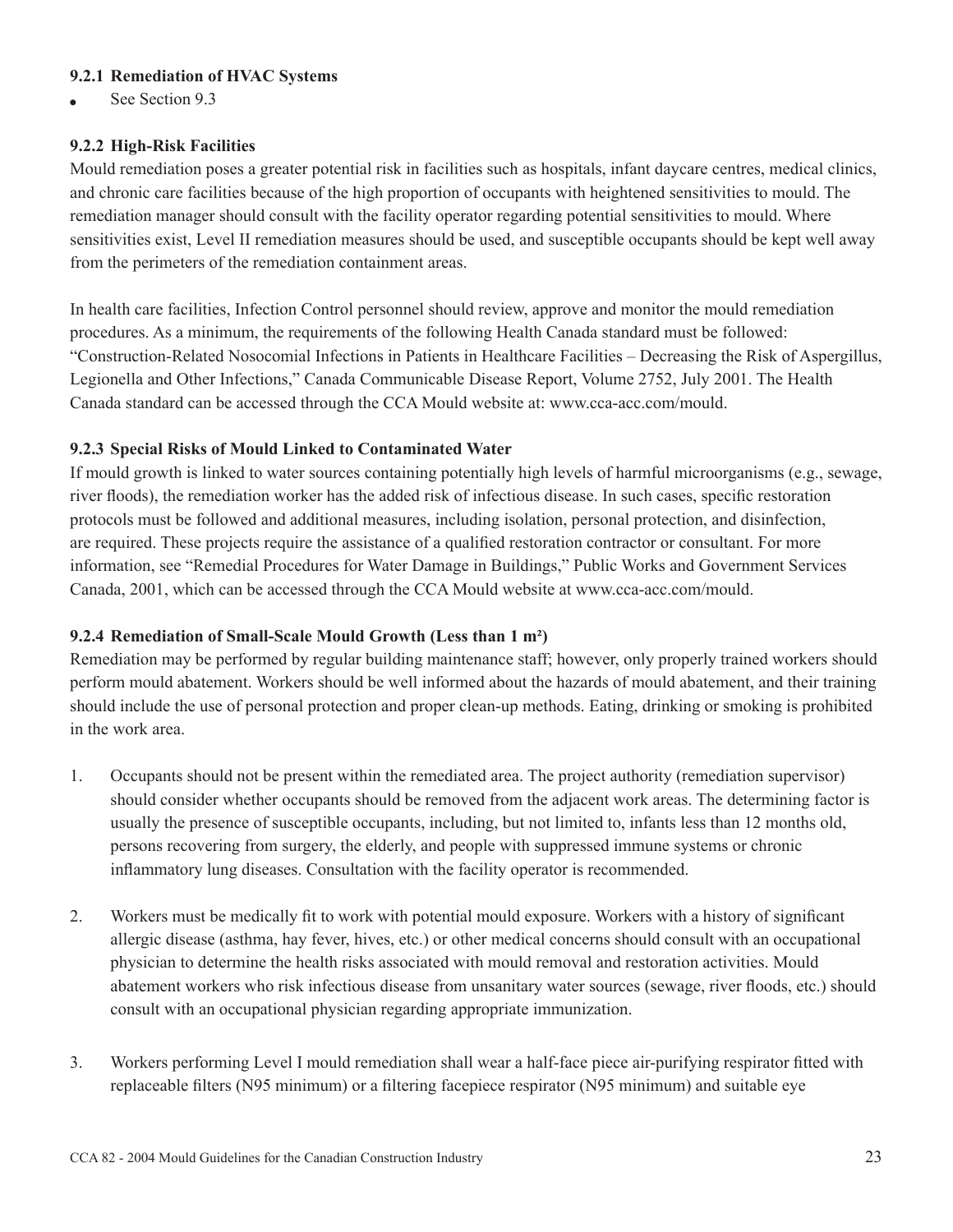protection. The selection, fitting, maintenance, and monitoring of the respirator shall meet the requirements of CSA Standard Z94.4, as amended. Workers shall be fit-tested with the assigned respirator, prior to the initial use and yearly thereafter. The seal of the respirator to the wearer's face shall not be compromised by any facial hair. Filters shall be disposed of daily due to the potential growth of mould spores on damp filter media.

- 4. Workers shall wear disposable coveralls and dust-impermeable gloves appropriate to the work being performed, and water-impermeable gloves when applying detergent or disinfectant. Workers can wear disposable boot covers or they should clean their boots before leaving the remediation area. Refer to the Material Safety Data Sheet (MSDS) for the selection of appropriate detergents, disinfectants, and gloves.
- 5. Turn off HVAC systems and seal over all system openings (e.g., diffusers and return air openings) within or immediately adjacent to the work area.
- 6. Movable non-porous items within the work area shall be cleaned with a HEPA vacuum, followed by a suitable cleaning solution, and then removed from the work site. Fixed non-porous items within the work area shall be first cleaned by vacuuming and wet wiping, and then sealed under polyethylene sheeting, taped in place during remediation work.
- 7. Wherever possible, place a drop sheet below the mouldy materials to be removed.
- 8. Do not use compressed air mechanical devices to clean up or remove contamination.
- 9. Dust suppression methods should be used where possible, prior to disturbing mouldy materials. Tape a section of plastic sheeting or duct tape over the mouldy material, or, lightly mist the mouldy material with water. Do not dry sweep or dry whisk. Power tools fitted with dust collection bags will reduce airborne particulates.
- 10. Remove any porous substrate materials (ceiling tiles, drywall, etc.) well beyond the immediate areas of visible contamination; the minimum recommended distance is 30 cm in all directions.
- 11. After bulk removal, clean all exposed surfaces within the work area. Begin by cleaning with a HEPA vacuum and appropriate tools. Do not use any other type of vacuum. If a HEPA vacuum is not available, wet wiping is adequate for Level I work.
- 12. Remove all waste created by the remediation work, including, but not limited to, building debris, disposable coveralls, respirator cartridges, and plastic sheeting. Seal all waste into 6 mil nominal disposal bags. Wet wipe or clean the bags with a HEPA vacuum and finally double-bag in a second clean 6 mil nominal bag or suitable sealed container.
- 13. Clean all equipment used in the remediation work (e.g., vacuum cleaner, knives, saws) using a HEPA vacuum and by wet wiping. Equipment that cannot be readily cleaned (e.g. vacuum hose or wire brushes) shall be HEPA vacuumed and sealed in 6 mil polyethylene bags or suitable sealed container before removal from the work area.
- 14. Dispose of the waste material in compliance with local, provincial, and federal regulations.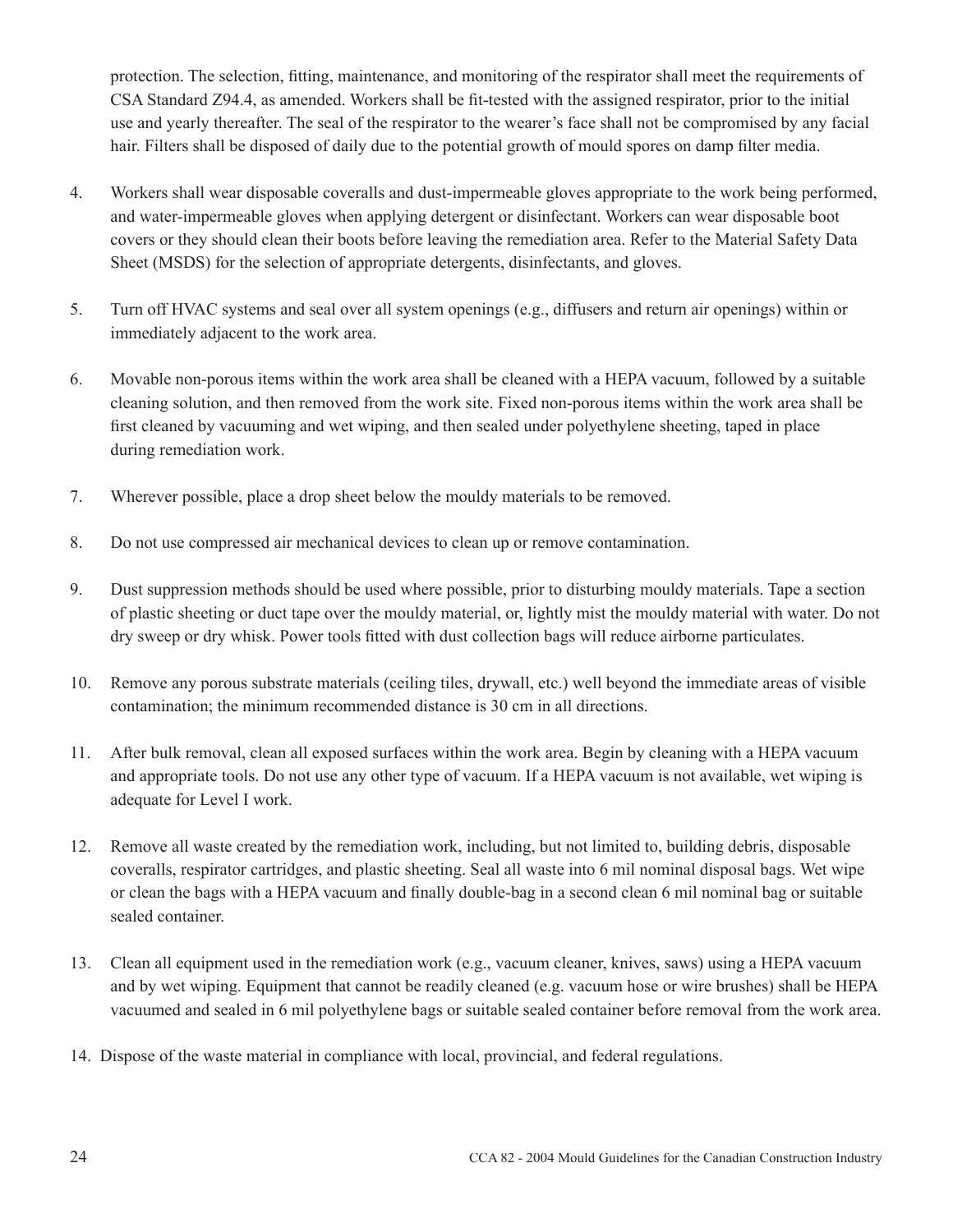- 15. Wash face and hands, and clean and maintain respirator after completion of mould abatement.
- 16. Leave all areas dry and visibly free from contamination and debris, and ensure that surfaces are adequately dry prior to installation of new materials.

# **9.2.5 Remediation of Medium-Scale Mould Growth (Areas between 1 m²– 10 m²)**

Level II includes all items in Level I together with the following requirements:

- 1. A health and safety professional experienced in performing microbial investigations should be consulted prior to starting remediation to provide oversight and inspection of remediation activities.
- 2. A competent supervisor must be present during all decontamination work.
- 3. Workers shall wear full-body dust-impervious coveralls, with attached hoods, secured with tape at the ankles and wrists.
- 4. Isolate the work area with an enclosure constructed of fibre-reinforced polyethylene sheeting or 6 mil polyethylene sheeting, taped and supported as required. Provide a temporary roof where an existing ceiling does not complete the temporary enclosure. Use fibre-reinforced polyethylene sheeting for covering floors.
- 5. Provide a negative pressure within the enclosure by drawing air from the work area and exhausting it out of the enclosure, by using an exhaust fan (to outdoors), a HEPA vacuum or a HEPA air filtration device (negative air machine). Provide a minimum negative pressure of 5 Pascals (0.02 inches of water column). Where possible, discharge the filtered air outside the building and away from people.
- 6. Consider providing a change space at the entrance to the containment area, for workers to don / remove coveralls and for storage of clean supplies. Provide double-overlapping or slit and covering flaps at both ends of the change room, and ensure that the space is under negative pressure with respect to the occupied areas of the building, and under positive pressure with respect to the mould removal area.

Appoint a competent person to inspect the work area for defects in the enclosure, barriers, and change room.

7. The project authority should document the abatement work in writing and maintain records in the project file, supported by inspection reports or other relevant documents.

# **9.2.6 Remediation of Large-Scale Mould Growth (Areas greater than 10 m²)**

Level III mould abatement includes all Level II measures, as well as the following:

- 1. A health and safety professional (HSP) experienced in performing microbial investigations must be consulted prior to commencing remediation. The HSP must determine whether the following procedures are applicable to the specific remediation project, and identify any required changes. In addition, the HSP will provide periodic hands-on monitoring of all associated mould removal activities.
- 2. Workers shall wear a full-facepiece air purifying respirator fitted with P100 filters, or preferably, a tight-fitting positive-pressure full-facepiece Powered Air Purifying Respirator with high-efficiency particulate filters.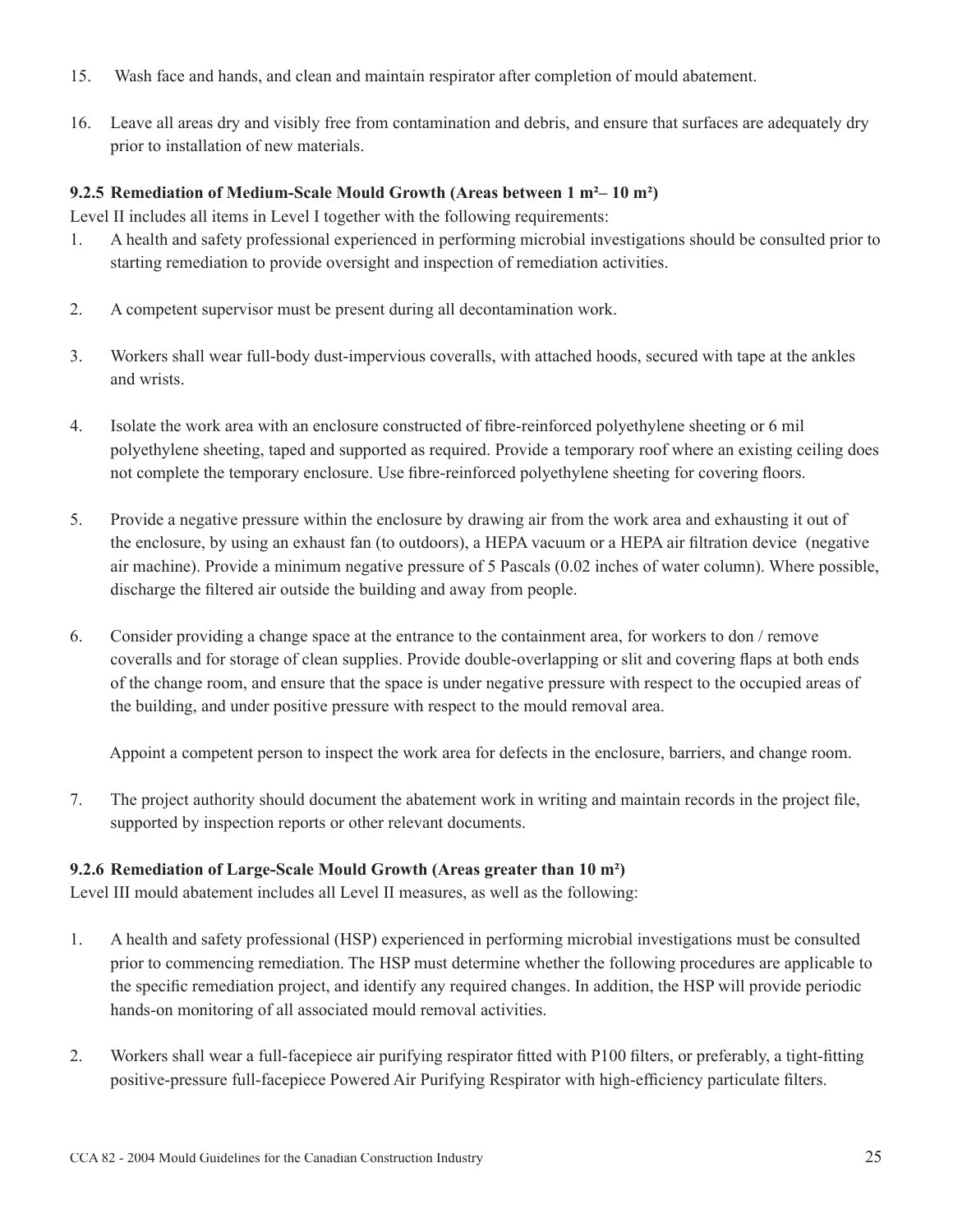- 3. Workers shall wear impermeable gloves and full-body dust-impervious coveralls, with attached hoods, tightly secured with tape at the ankles and wrists.
- 4. Workers shall wear disposable boot covers or separate work boots that can be effectively cleaned with a HEPA vacuum or wiped clean prior to removal from the work area.
- 5. Isolate the work area from adjacent spaces using temporary hoarding, tape, and polyethylene sheeting, etc. Cover all walls that form part of the enclosure perimeter with one layer of polyethylene sheeting, taped in place. Where temporary walls form part of the enclosure perimeter, provide two separately sealed layers of polyethylene sheeting, one on each side of the temporary wall.
- 6. Provide a negative pressure within the enclosure, by using portable, HEPA-fi ltered exhaust fans (negative air machines). Provide a minimum negative pressure of 5 Pascals (0.02 inches of water column) and a minimum of four air changes per hour. Where possible, discharge the fi ltered air outside the building and away from people.
- 7. A competent person must regularly inspect the work area and record, in writing, any defects in the enclosure, barriers, and change room, at the beginning of every shift, at the end of every shift where no shift immediately follows, and at least once daily on days where there are no shifts. These inspections should be documented in writing.
- 8. Provide a Worker Decontamination Facility, to include a Clean Change Room and a Dirty Change Room. (see Figure B for a schematic layout of these rooms). Install flap doors at each opening into and within the Decontamination Facility. Provide a wash station consisting of, at a minimum, a basin, fresh water, soap, and toweling in the Clean Change Room. Consider providing a shower for worker comfort. Construct and arrange the worker decontamination rooms in such a way that everyone entering or leaving the work area must pass through each room of the decontamination unit.
- 9. Before entering the contaminated work area, workers must first put on clean coveralls and a respirator in the Clean Change Room. When exiting, workers must use a HEPA vacuum in the work area to remove gross contamination from coveralls and boot covers (or separate work boots). Workers must then enter the Dirty Change Room and remove dirty coveralls and boot covers, the latter are to be used and then disposed of. Work boots used without boot covers must be removed and stored in the dirty change room. On leaving the work area, workers must then clean their face and hands in the wash station.
- 10. A separate Waste Decontamination Facility, consisting of a Double Bagging Room and a Waste Transfer Room, should be provided where large volumes of waste will be removed. Seal the waste into bags in the contaminated work area, and wipe the exterior of the bags or other suitable sealed containers. Transfer the bags to the Double Bagging Room and place in a second bag or sealed container. Transfer the double-bagged waste or container into the Waste Transfer Room for removal by workers entering from outside the decontamination facilities.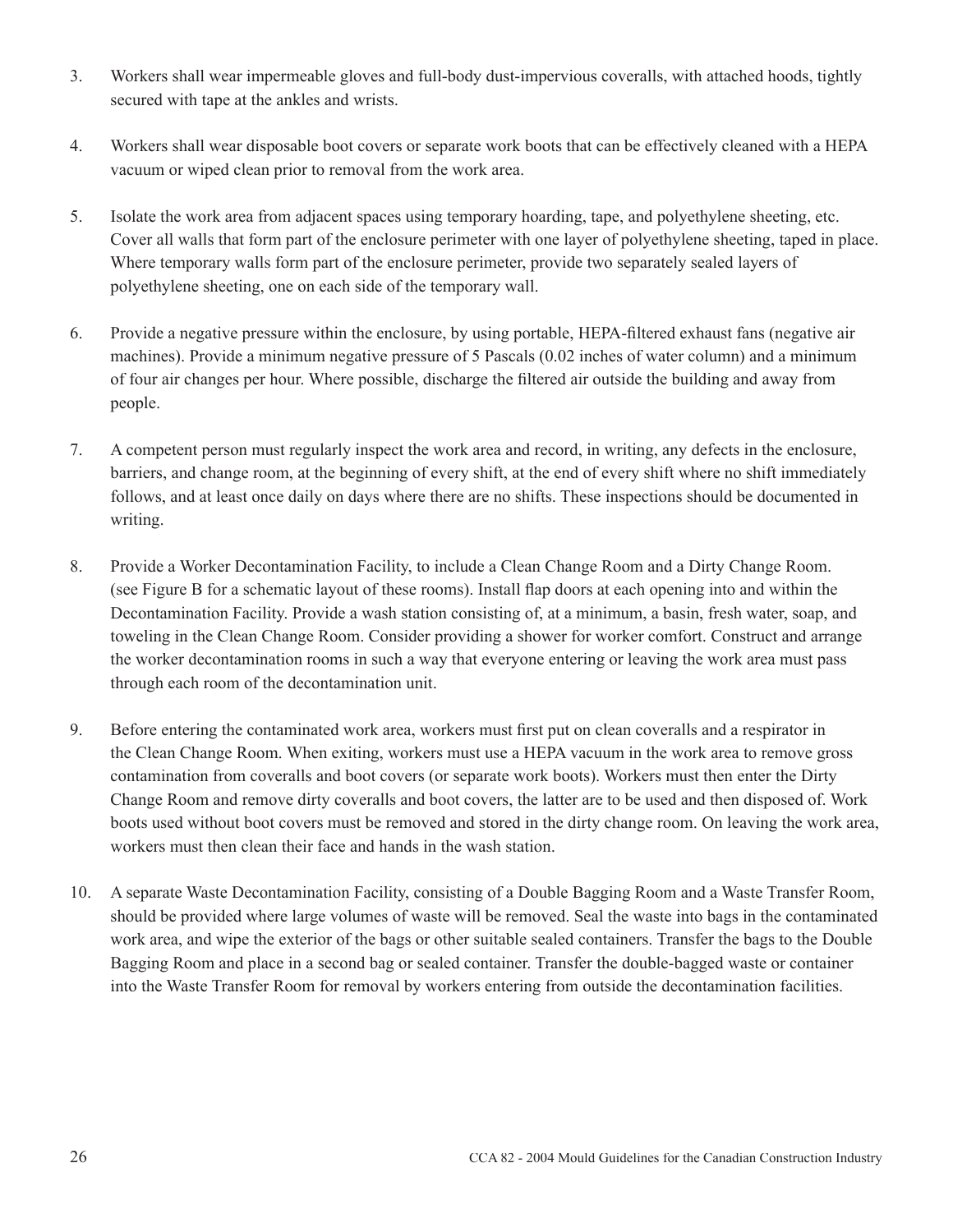11. Upon completion of removal and cleaning, the Health and Safety Professional shall inspect the Level 3 work area for acceptable completion, through a combination of careful visual inspection, and possibly, testing. A site will be considered acceptable and clean when a thorough visual inspection shows that all the removal work has been completed and that all surfaces in the work area are free of any dust or debris. In addition, mould measurements (air samples, swabs, tape-lifts, or vacuumed dust samples) can be taken to demonstrate that the work area is no longer impacted by the mould contamination and removal process.

Generally, air samples are collected from the work area and compared to samples taken in reference areas (areas adjacent to where the work area make-up air is being drawn, or outdoor locations). An acceptable condition is indicated when concentrations of airborne fungal particles in the work area are not significantly elevated when compared to concentrations in the reference samples, and the types of fungal particulate present in the work area do not differ significantly from those present in the reference samples. The samples may so be compared to any similar measurements taken in the work area prior to the remediation work Again, the sample results should be interpreted by a qualified professional.

# **Figure B.**

Layout of Decontamination Facilities for Level III Mould Remediation

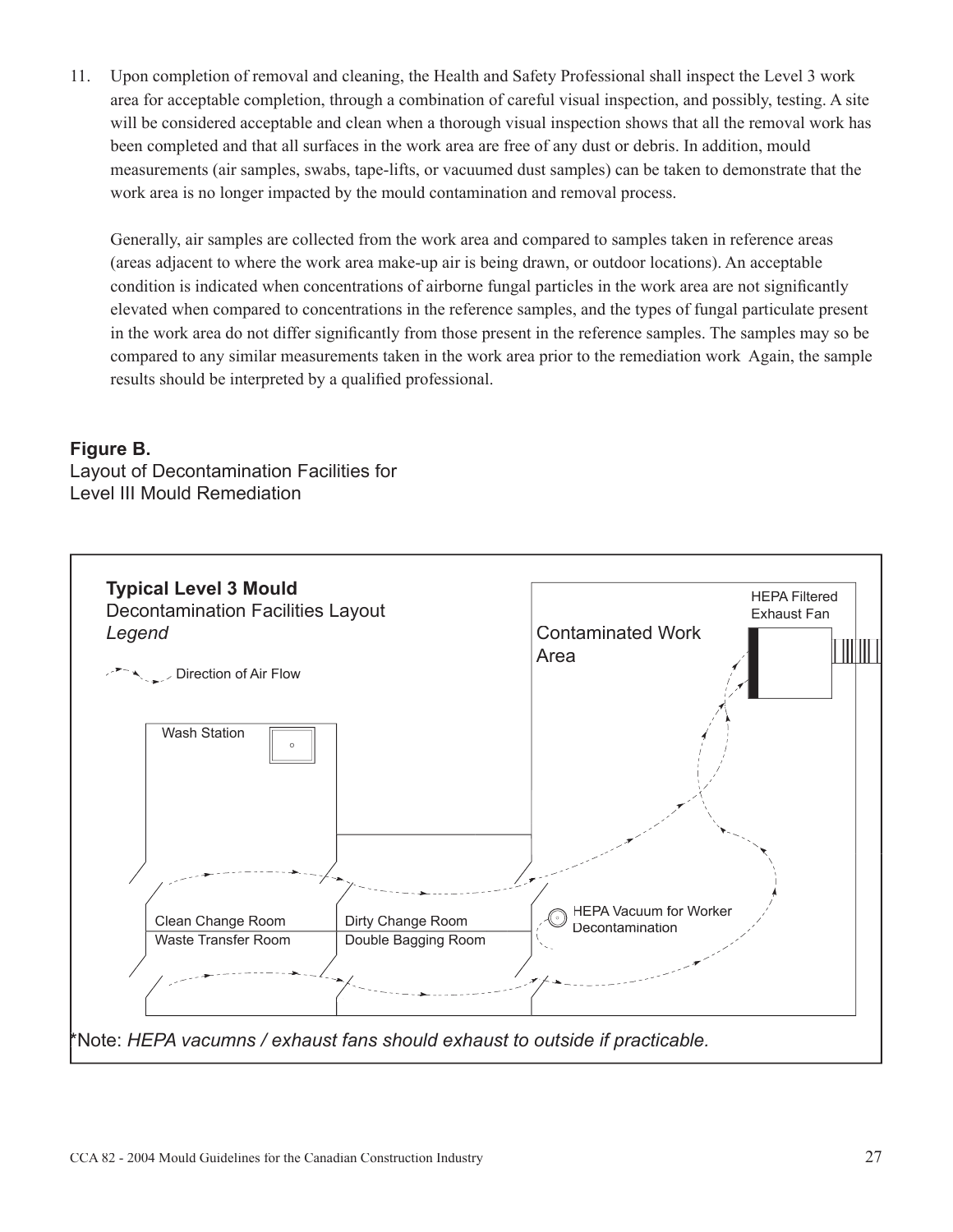## **9.3 Remediation of HVAC Systems**

HVAC systems include central or main systems, rooftop and compartmental units, ventilators, heat pumps, induction, convection and fan-coil units (within the occupied space or ceiling), air supply ductwork, variable air volume (VAV) boxes, and the return air system. Internal HVAC system components that become contaminated with active mould growth, spores, associated contaminants or must be cleaned or replaced.

HVAC contamination can occur during various stages of the building life cycle:

- <sup>l</sup> during building construction and system installation, where there is water intrusion/damage and wet interior components are not properly restored;
- through cross-contamination during remediation of other areas within the building where proper isolation and containment applications were not utilized;
- <sup>l</sup> through improper system design, operation or maintenance practices; and
- by catastrophic events such as a flood, fire, or water leak.

Mould (and bacteria) can grow on any HVAC system component, porous or non-porous, that is continuously wet. The system design, operation, and maintenance must ensure that there are no areas of stagnant water or sustained wetness. Professional organizations such as ASHRAE and Public Works and Government Services Canada publish guidelines for avoiding moisture.

The underlying cause of microbial contamination must be rectified before remediation begins.

Contaminated system components, such as dampers, mixing plenums, enclosures, filters, cooling/heating coils, humidifiers, fans, insulation, grills and deflectors, etc., should be cleaned by an appropriate method such as HEPAvacuuming, wet-wiping, pressure washing, or other mechanical means, using suitable cleaning equipment and products. The remediation process must not damage or degrade any components.

Damaged and non-functioning components discovered prior to remediation should be reported to the building owner/ manager. Verify that there are no asbestos-containing materials that may become damaged during remediation or that may need to be replaced. If any additional or hidden contamination is found during remediation, the contractor must notify the manager in charge.

As in the remediation process within the building, Universal Precautions (assume an exposure hazard exists and use personal protection) and Controlled Conditions (isolate the affected area to contain the contamination) must be followed.

Prior to starting remediation, it is important to determine the extent and objective(s) of the work.

#### **9.3.1 Small contamination areas, under 3 m²**

The following procedures may be utilized in remediating small areas within the HVAC system:

Remediation can be conducted by regular maintenance staff or contractors trained in proper removal and containment methods, personal protection, and potential health hazards. Personnel should also be familiar with Occupational Health and Safety regulations and policies.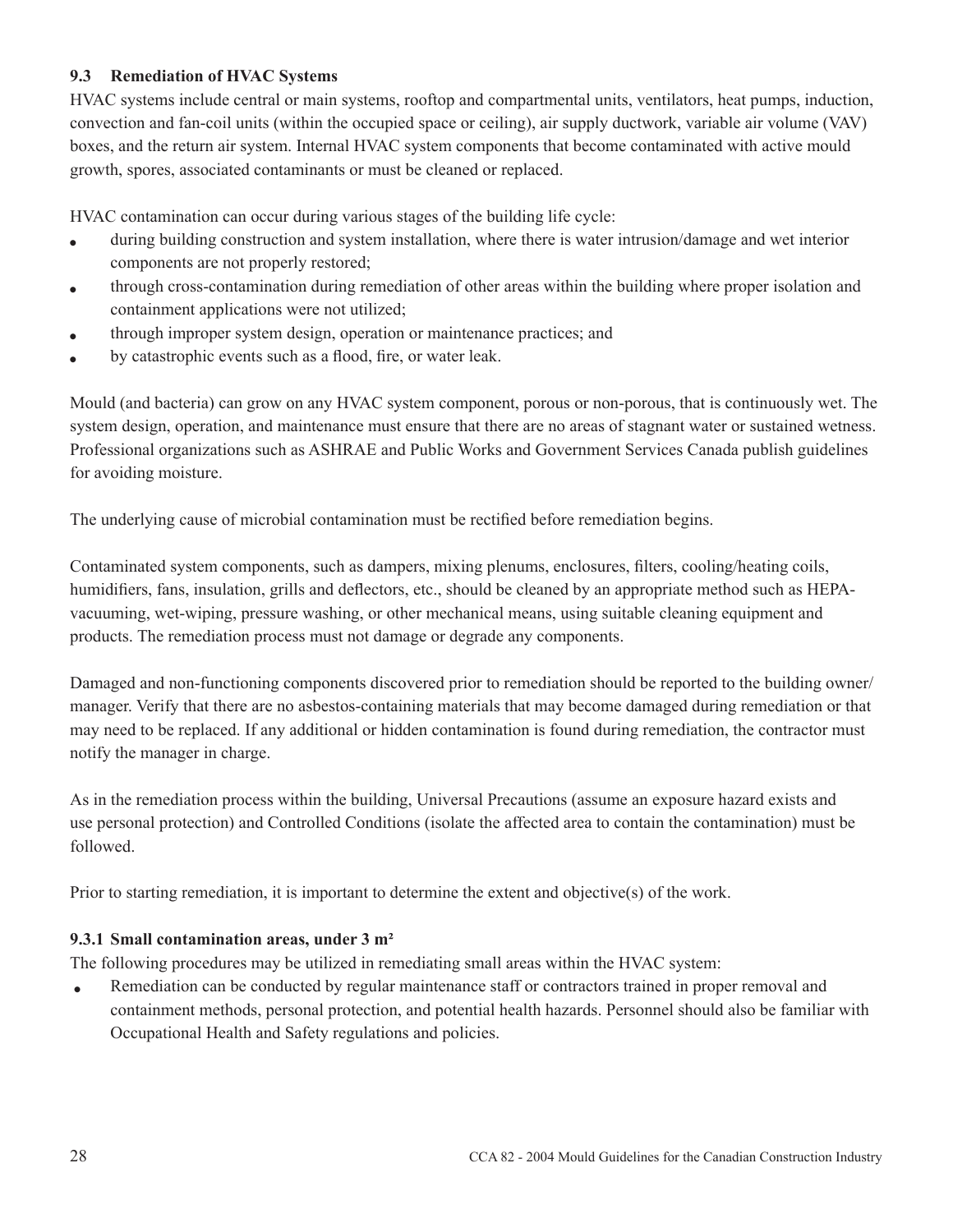- **e** Respiratory protection (N95 disposable mask or better), gloves, and eye protection should be worn.
- The HVAC system should be shut down during remediation.
- <sup>l</sup> Avoid the spread of dust and debris from the work site to non-contaminated adjacent areas. Isolate the zone, cover clean components, and protect motors, bearings, sensors, electrical components, etc.
- <sup>l</sup> When cleaning air-handling units within an occupied space, seal the return grills. Use drop cloths to protect carpets and furnishings. Building occupants should be removed from the cleaning area. (Remediation is normally done during the evenings.)
- Clean filters inside the air-handling unit can be removed or protected before remediation. Contaminated porous materials must be discarded; and sealed in plastic bags or a suitable sealed container.
- When removing insulation, the underlying metal surface should be cleaned of debris and dust prior to installing new insulation. Closed-cell foam or metal-bonded insulation is preferable.
- Do not transport contaminated materials through occupied spaces. Where this is not feasible, the debris should be sealed in bags or containers in the work area, and then removed.
- leavily contaminated or damaged components that are difficult to clean, such as coils, reservoirs and condensate pans, may need to be replaced.
- <sup>l</sup> All tools and equipment used during decontamination must be cleaned prior to removal from the work site.
- <sup>l</sup> After remediation, there should be no visible dust and debris in the HVAC system nor in the mechanical room.

### **9.3.2 Larger contamination areas (3 m² or more)**

Larger contamination areas within the HVAC system or in the mechanical room may require the services of a professional restoration / remediation firm and should include, in addition to the above, the following measures:

- A qualified professional with experience in mould remediation and HVAC systems should be consulted to provide project management services. These services may include assessment of the problem, the development of a Scope of Work (Standard Operating Procedure), remediation management, oversight, quality assurance, and acceptance testing.
- Workers must wear a full-face respirator with HEPA cartridges or a powered air purifying respirator, disposable clothing with head and foot covering, gloves, and eye protection.
- Isolate the contaminated area and place under negative pressure. Restrict access and post hazardous materials warning signs at entry points. Provide air locks, a decontamination room, and washing and clean-up facilities.
- Negative air pressure greater than 5 Pascal (or 0.02 in. WC) should be maintained between the remediation area and the occupied workplace, and greater than 2 Pascal should be between the cleaning area and the adjacent mechanical space.
- Ill contaminated materials should be cleaned or removed in an established sequence following a controlled air flow path proceeding from clean to dirty areas.
- Insulation should be removed from air supply ducts with water-damaged contaminated porous internal insulation (usually unbonded fibreglass). Contaminated fibreboard ducts should also be discarded. Where feasible replace with external insulation.
- $\bullet$  Dirty, contaminated fl exible ducts should be replaced.
- <sup>l</sup> Contaminated materials must be double-bagged or placed in sealed containers in the work area; the external surface must then be cleaned by hepa-vacuuming or by washing prior to transport through a clean workplace. Combustibles must be removed daily.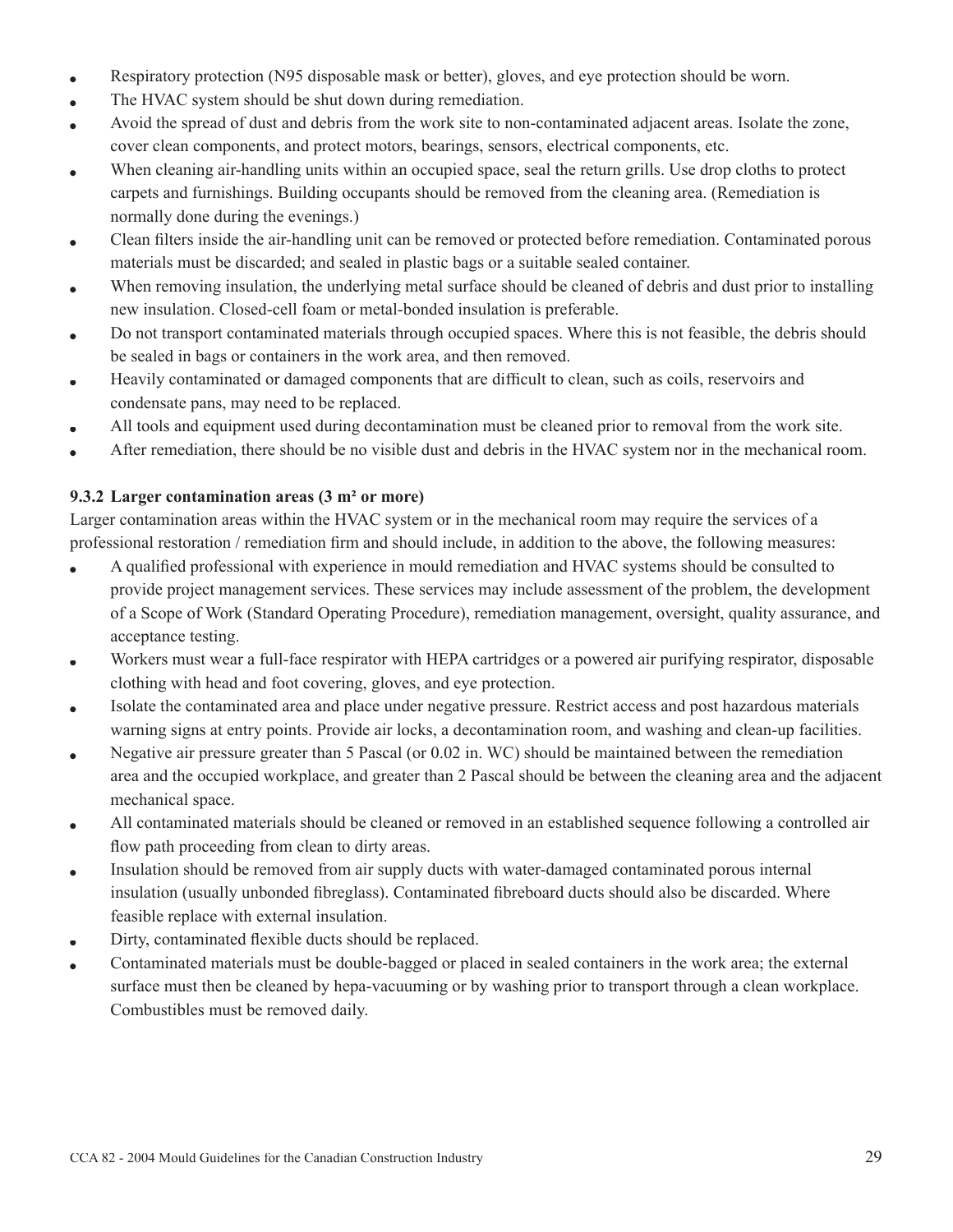## **9.4 Conclusion**

The objective of fungal remediation is not to disinfect or sterilize interior surfaces and components, but rather to restore surfaces to 'normal' conditions. For example, the presence of settled dusts containing spores from outdoor sources is not a problem, while the colonization by any fungus and the predominance of species that do not normally occur outdoors are indicators of unsuccessful cleaning or remediation.

If the occupied space is undergoing mould remediation, the dedicated HVAC system should be inspected and possibly cleaned after this remediation as part of a final commissioning process. While it is good practice to avoid crosscontamination of the HVAC system by sealing off the air return and isolating the remediation zone, it is prudent to verify that both the remediated area and the air supply system are clean before the space is occupied.

The primary response to fungal contamination in buildings must be prompt remediation of contaminated material and infrastructure repair. The simplest and most expedient remediation methods that properly and safely remove fungal growth from buildings should be used. In all situations, the underlying cause of water accumulation must be rectified or the fungal growth will recur. The focus should be on preventing contamination, through proper building construction practices, maintenance, and prompt repair of water-damaged areas.

#### **10.0 COMMUNICATION**

If not properly planned, implemented, monitored, and documented, communicating the potential hazards of fungal contamination can become a contentious issue.

When Level 2 or 3 remediation is required, there should be a meeting of the major stakeholders, which may include the building owner's representative(s), the general contractor's representative(s) and the remediation contractor's representative(s). This meeting should establish what is to be communicated and to whom, a timetable for implementation, a monitoring and feedback plan, follow-up meetings, and a completion report, all of which are to be documented, circulated to affected stakeholders, and maintained as part of the project file.

External comunication to tenants should include a description of remedial measures to be undertaken and a timetable for their completion. The following outlines the responsibilities of the various stakeholders, with regard to building occupants, construction workers, public notification, security, meetings / documentation, joint Health and Safety committees, and regulatory compliance.

#### **Building Occupants**

The owner is responsible for advising the building occupants of the reasonable risks of microbial exposure and remediation activities, and for notifying individuals with persistent health problems associated with bioaerosol exposures to seek medical advice.

#### **Construction Workers**

Contractors are responsible for notifying workers of the remediation activities, the precautions that should be taken, and the personal protection equipment requirements. Contractors must also advise workers of remediation work areas, routes of travel, location of restricted areas, and observance of posted warning signs.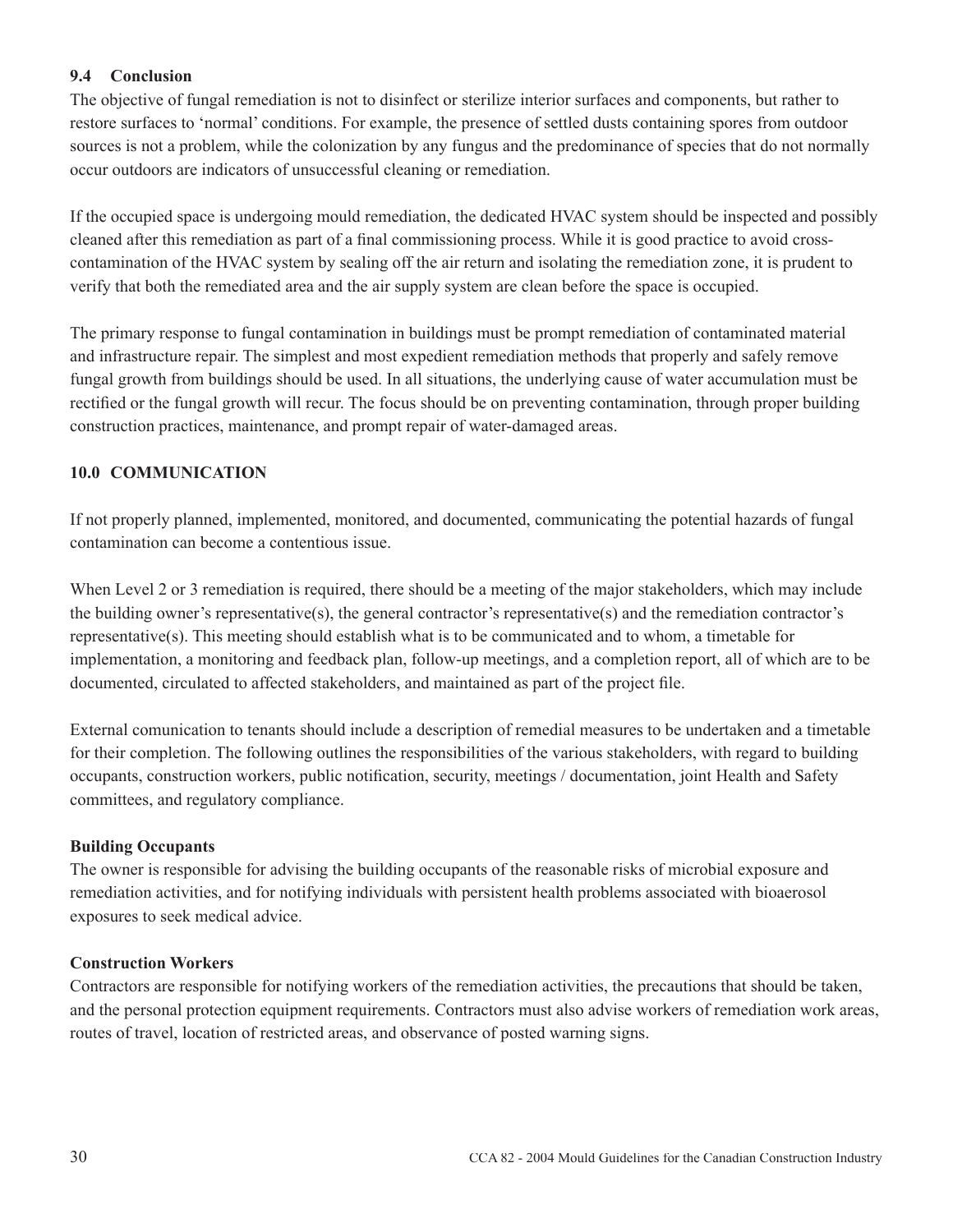#### **Public Notification**

Building owners are responsible for posting warning signs at strategic locations to inform the public of remediation activities and necessary restrictions. Through contractual arrangements with the contractor(s), the owner may assign responsibility for public notification to the contractor.

#### **Security**

Building owners are responsible for security in the remediation work areas - it is particularly important that no unauthorized personnel enter the remediation areas after work hours. Again, this responsibility can be assigned to the contractor(s) through contractual arrangements.

#### **Meetings / Documentation**

Building owners and contractors are jointly responsible for scheduling and attending Communication meetings, documenting all action and completed items, and circulating the minutes of these meetings to the appropriate stakeholders.

#### **Joint Health and Safety Committees**

Each stakeholder is responsible for notifying their workplace Joint Health and Safety Committee (if this is a jurisdictional requirement) of remediation activities and for submitting the applicable report of findings and procedures.

#### **Regulatory Compliance**

Communicating the potential hazards of fungal remediation is a requirement of federal / provincial Health and Safety Acts and Regulations.

#### **11.0 DECOMMISSIONING / DEMOLITION CONSIDERATIONS**

Prior to the decommissioning or demolition of a building, an environmental site assessment or audit is required to establish the presence of hazardous materials, such as lead (e.g., in paint), asbestos, PCBs, and other materials that require unique handling and disposal procedures. Currently, mould-contaminated materials are not classified as hazardous waste. However, certain precautions should apply to the handling, disposal, recycling, and transportation of mouldy materials.

Two principles underlie these precautions - the need for worker protection and the avoidance of cross-contamination to neighbouring spaces.

The demolition contractor should inspect the site for visible mould contamination and signs of hidden mould contamination. The latter includes musty odours, visible water damage or dampness, a history of water damage, roof, window, or building envelope failures, and years of non-occupancy, vandalism, and neglect.

When workers enter a mould-contaminated building to disconnect services, prepare the facility for demolition, or to salvage items, industrial hygiene practices similar to Level III remediation measures, specifically respiratory, eye, and clothing protection, must be followed. During this process and during demolition, it is important to follow work and dust control procedures that eliminate or reduce dust generation.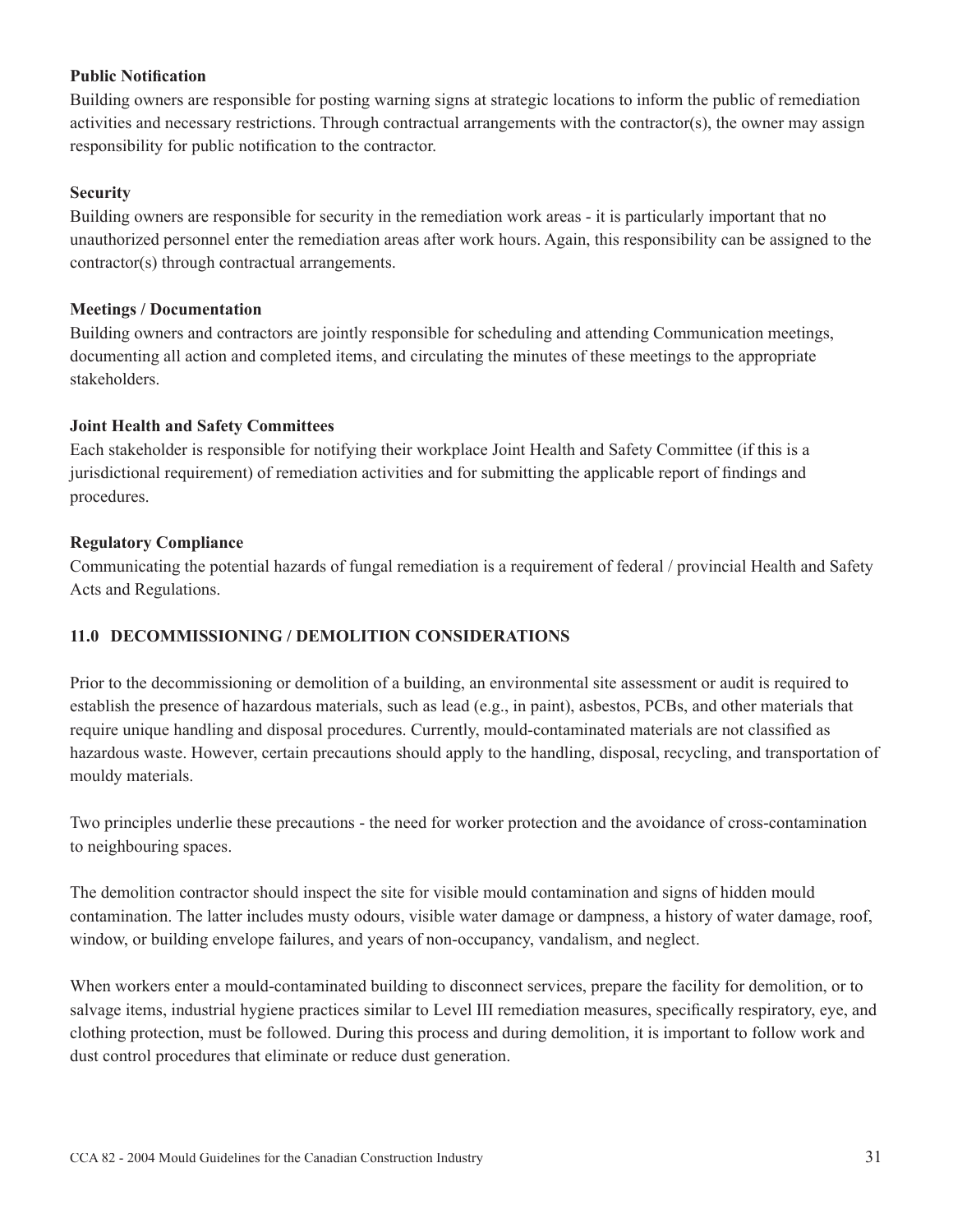During demolition, it is advisable to first remove contaminated materials whenever possible. Mouldy materials should be double bagged or placed in a closed container on site. To reduce airborne dust, carefully mist or wet dust the debris before removing by broom and shovel, or use a HEPA-filtered vacuum. Truck-mounted vacuum systems can be used to remove large amounts of contamination. Mist or wet walls prior to cutting and removing them. It is also a good practice to use power equipment with exhaust filters.

Small items can be double bagged for disposal in a waste container, while larger items can be placed directly in closed drums or hoppers. Transportation of these items to an outdoor container, dumpster, or vehicle, should again minimize the possibility of cross-contamination. The containers should also be covered and secured to avoid exposure to the elements (rain and wind) and scavengers. A delay in removing debris will increase the risk of microbial growth and exposure.

Expert advice should be sought regarding the removal of contaminated materials prior to demolition, taking into consideration the size of the building and effectiveness of dust suppression techniques, the quantity and location of the contaminated materials, the structural integrity and soundness of the building, weather conditions, and the proximity to other buildings, building type and population (exposure risk factors).

The application of biocides and other disinfectants to treat contaminated materials before removal is not recommended. These chemicals are not totally effective and may have adverse health risks. Formaldehyde saturation has proven effective in treating soil contaminated with bird or bat droppings; however, it is advisable to seek expert advice. Lead-contaminated soil is considered hazardous and is costly to remediate and dispose of.

Dust containing contamination and potentially hazardous substances can be aerosolized during construction, excavation, or demolition. However, it is important to be aware that air currents can easily carry spores over long distances; therefore, not only are people at the work site at risk, but others can also be infected. Contaminants entering the ventilation system intakes of adjacent buildings (possibly "high risk" facilities such as schools, retirement homes and health care facilities) can cause a serious outbreak of disease.

During windy periods, demolition, removal or disposal of contaminated or dusty materials outdoors should be stopped. The cabs of earthmoving equipment and trucks should be equipped with air conditioning and the filters on these units should be maintained and replaced using respiratory protection. Trucks carrying contaminated soil or debris must be covered and should pass through a wash station before leaving the site. At the dumpsite, the driver should ensure that everyone is safely away from the area where the truck is emptied so they will not be exposed to aerosolized dust.

Educating and training contractors and workers in good work practices will minimize both the risk of exposure and cross-contamination during demolition and handling of mouldy materials. Companies should develop written internal Standard Operating Procedures that mirror the established regulations, standards and guidelines developed by governments and recognized, professional authorities.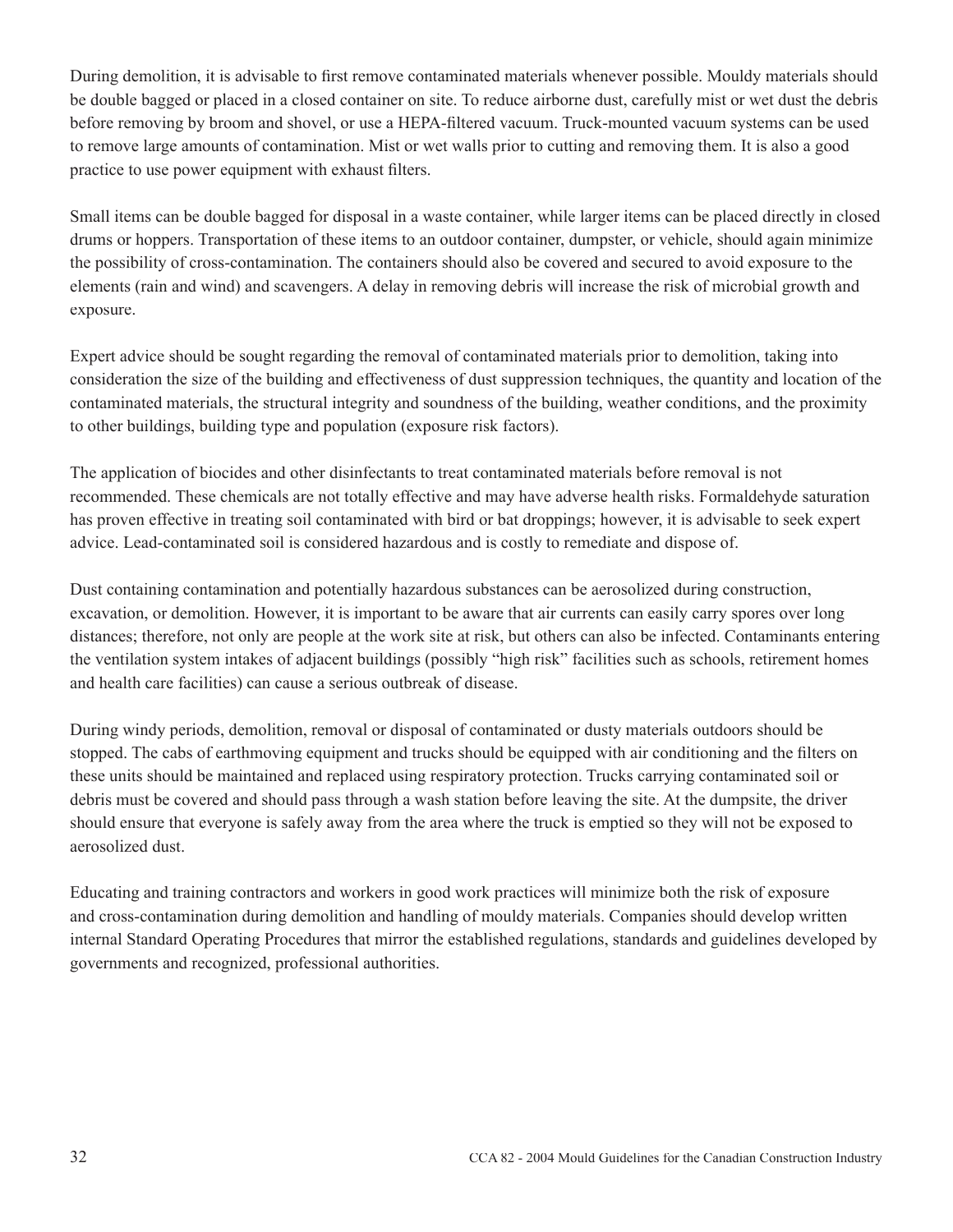#### **12.0 DISPOSAL OF MOULDY MATERIALS**

Mouldy construction materials may be disposed of as regular garbage in approved landfills, with no special considerations generally required. However, federal, provincial, and local regulations must be followed. Debris and waste should be stored in a secure location and transported in a closed container to minimize the possibility of crosscontamination or exposure. Where local legislation requires recycling of materials, mouldy construction materials debris, especially porous materials such as carpets, textiles, insulation, and drywall, should not be included.

Non-porous materials such as metal, glass, stone, and plastics, and some semi-porous materials such as wood beams and framing, brick and concrete, can be recycled or salvaged for re-use. A professional restoration specialist should be consulted to determine the appropriate cleaning methods and precautions to prevent the spread of contamination. Cleaning methods include vacumning, abrasion, and the use of liquids.

#### **13.0 GUIDELINES FOR SELECTING MOULD REMEDIATION CONTRACTORS**

#### **13.1 General**

The method(s) used to remediate mould growth depends on the cause and extent of the growth, and often a variety of techniques and cleaning procedures are required to control the situation and minimize health risks due to exposure and the spread of contaminants. The materials subject to mould remediation also vary and include porous materials (e.g., furniture, carpet, etc.), structural elements (e.g. tile, insulation, etc.), and HVAC system components (e.g., air handling units, ducts, etc.). There is no one single Canadian body that provides training in mould remediation nor is there a definitive list of selection criteria for choosing a remediation contractor. The following section provides some guidelines for choosing a mould remediation contractor. However, these are general guidelines only. There are unique situations that require special consideration, and these are beyond the scope of the guidelines presented here.

#### **13.2 Approved Remediation Plan**

The mould remediation contractor must have a written remediation plan approved by a qualified professional. The plan should include the scope of work to be completed, and must define the objectives of the remediation, the areas and components to be remediated, the procedures to be followed, the chemicals, and waste disposal methods to be used, and the criteria which will determine whether remediation has been successfully completed. The remediation plan should also include a work schedule outlining the sequence of events and the documentation and inspection procedures. Environmental control requirements must be clearly stated, including containment, airflow, humidity and ventilation control strategies. The remediation plan must specify the remedy of the underlying cause of the mould growth, and verification cleaning and testing protocols for quality assurance. Finally, there should be procedures for modifying the remediation plan (change orders) and for reporting additional contamination.

#### **13.3 Continual Training Requirements**

The goal of mould remediation is to remove or clean contaminated materials and building components using proper work practices and isolation techniques so that no one's health is compromised and the contaminants are contained. Unfortunately, there is no single body that provides mould remediation certification. However, the practitioner should be familiar with current public and occupational health requirements, as well as the proper techniques for restoring materials, structural elements, and HVAC system components. Practitioners who continually upgrade their skills, maintain membership in relevant industry associations, and can provide solid references for work on similar projects, will most likely have the skills and knowledge required for mould remediation work.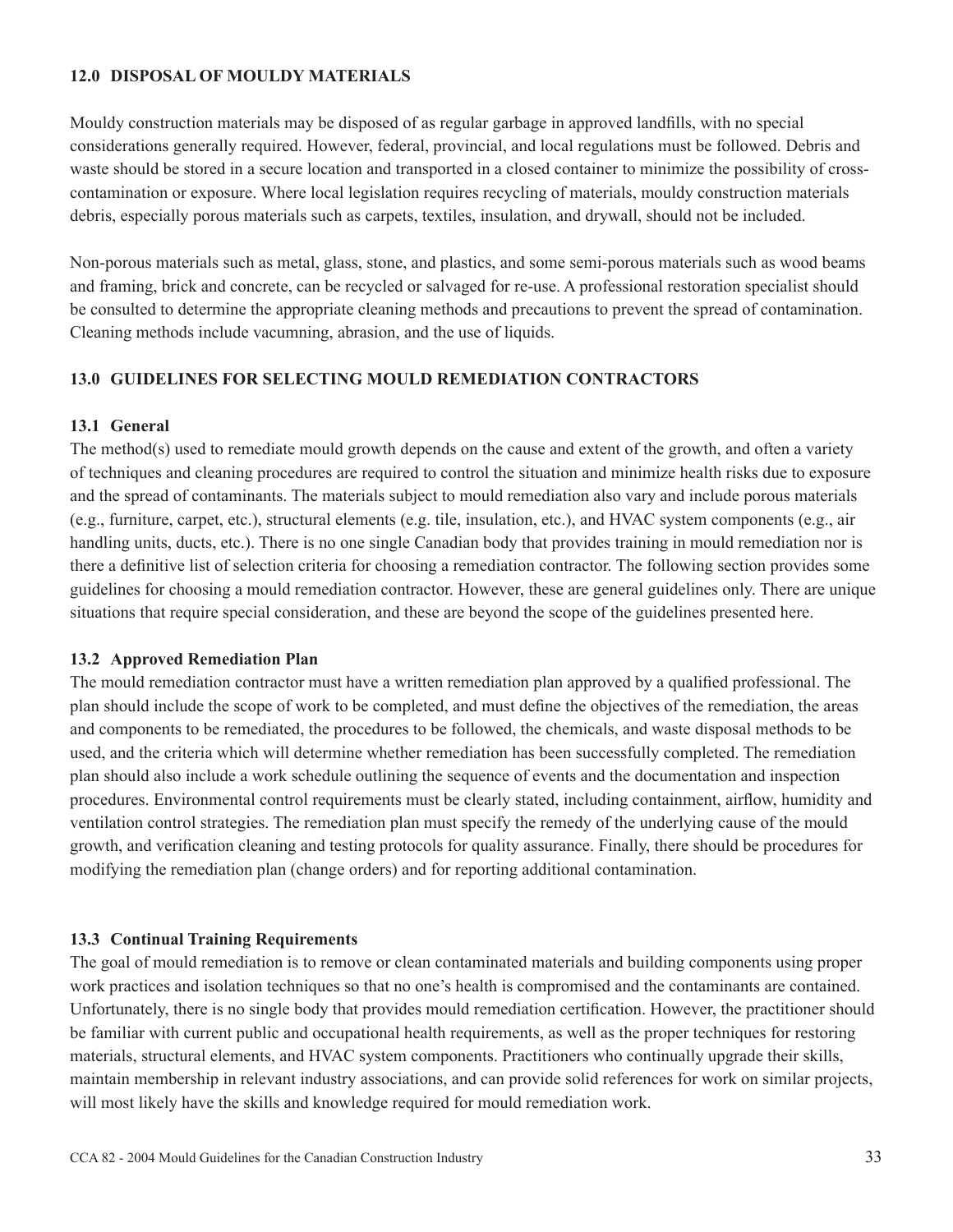# **APPENDIX A Checklist for Visually Determining the Presence of Mould in an Existing Building**

# **1. Occupied Space**

| Number of floors:                                                             |                                 |                     |                 |
|-------------------------------------------------------------------------------|---------------------------------|---------------------|-----------------|
| General Uses:                                                                 |                                 |                     |                 |
| Problematic?                                                                  | Yes $\Box$                      | $No$ $\Box$         | $N/A$ $\square$ |
| Use of attic, if applicable:                                                  |                                 |                     |                 |
| Dirty, malodours, signs of animals/birds/insects, growth sign, water marks?   | Yes<br>$\Box$                   | $No$ $\Box$         | $N/A$ $\square$ |
| Use of basement or crawlspace, if applicable:                                 |                                 |                     |                 |
| Dirty, malodours, animal/bird/insect indication, growth sign, water marks?    | Yes $\Box$                      | No $\Box$           | $N/A$ $\square$ |
| Presence of water features (e.g. fountains, sprays, indoor waterfalls, etc.): |                                 |                     |                 |
| Sign of abnormal water movement?                                              | Yes<br>ப                        | $\rm No$ $\Box$     | $N/A$ $\square$ |
| Malodours?                                                                    | Yes<br>⊔                        | $No$ $\Box$         | $N/A$ $\square$ |
| $Location(s)$ :                                                               |                                 |                     |                 |
| Visible microbial growth?                                                     | Yes<br>ப                        | $\rm No$ $\Box$     | $N/A$ $\square$ |
| $Location(s)$ :                                                               |                                 |                     |                 |
| History of water damage?                                                      | Yes<br>ப                        | $\rm No$ $\Box$     | $N/A$ $\square$ |
| $Location(s)$ :                                                               |                                 |                     |                 |
| Evidence of water damage (stained or discoloured ciling tiles, walls, floors, |                                 |                     |                 |
| carpeting etc.)?                                                              | Yes<br>$\overline{\phantom{a}}$ | No<br>$\Box$        | $N/A$ $\square$ |
| $Location(s)$ :                                                               |                                 |                     |                 |
| Condensation or mildew on walls and windows?                                  | Yes $\Box$                      | No $\Box$           | $N/A$ $\square$ |
| $Location(s)$ :                                                               |                                 |                     |                 |
| Foul* window air conditioners?                                                | Yes $\Box$                      | $\rm No$ $\Box$     | $N/A$ $\square$ |
| $Location(s)$ :                                                               |                                 |                     |                 |
| Foul evaporative air coolers?                                                 | Yes<br>- 1                      | N <sub>0</sub><br>Ш | $N/A$ $\square$ |
| Foul sump pump?                                                               | Yes<br>ப                        | N <sub>0</sub><br>ப | $N/A$ $\square$ |
| Foul fan coil and induction units?                                            | Yes<br>ப                        | $\rm No$ $\Box$     | $N/A$ $\square$ |
| Potted plants with visible microbial growth?                                  | Yes<br>- 1                      | $No$ $\Box$         | $N/A$ $\square$ |
| Portable air cleaners for odour control?                                      | Yes $\Box$                      | $No$ $\Box$         | $N/A$ $\square$ |
| $Location(s)$ :                                                               |                                 |                     |                 |
| Foul console humidifiers?                                                     | Yes<br>- 1                      | $No$ $\Box$         | $N/A$ $\square$ |
| $Location(s)$ :                                                               |                                 |                     |                 |
| Console dehumidifiers?                                                        | Yes<br>$\mathbf{r}$             | $No$ $\Box$         | $N/A$ $\square$ |
| $Location(s)$ :                                                               |                                 |                     |                 |
| Typical RH greater than 60%?                                                  | Yes                             | $No$ $\Box$         | $N/A$ $\square$ |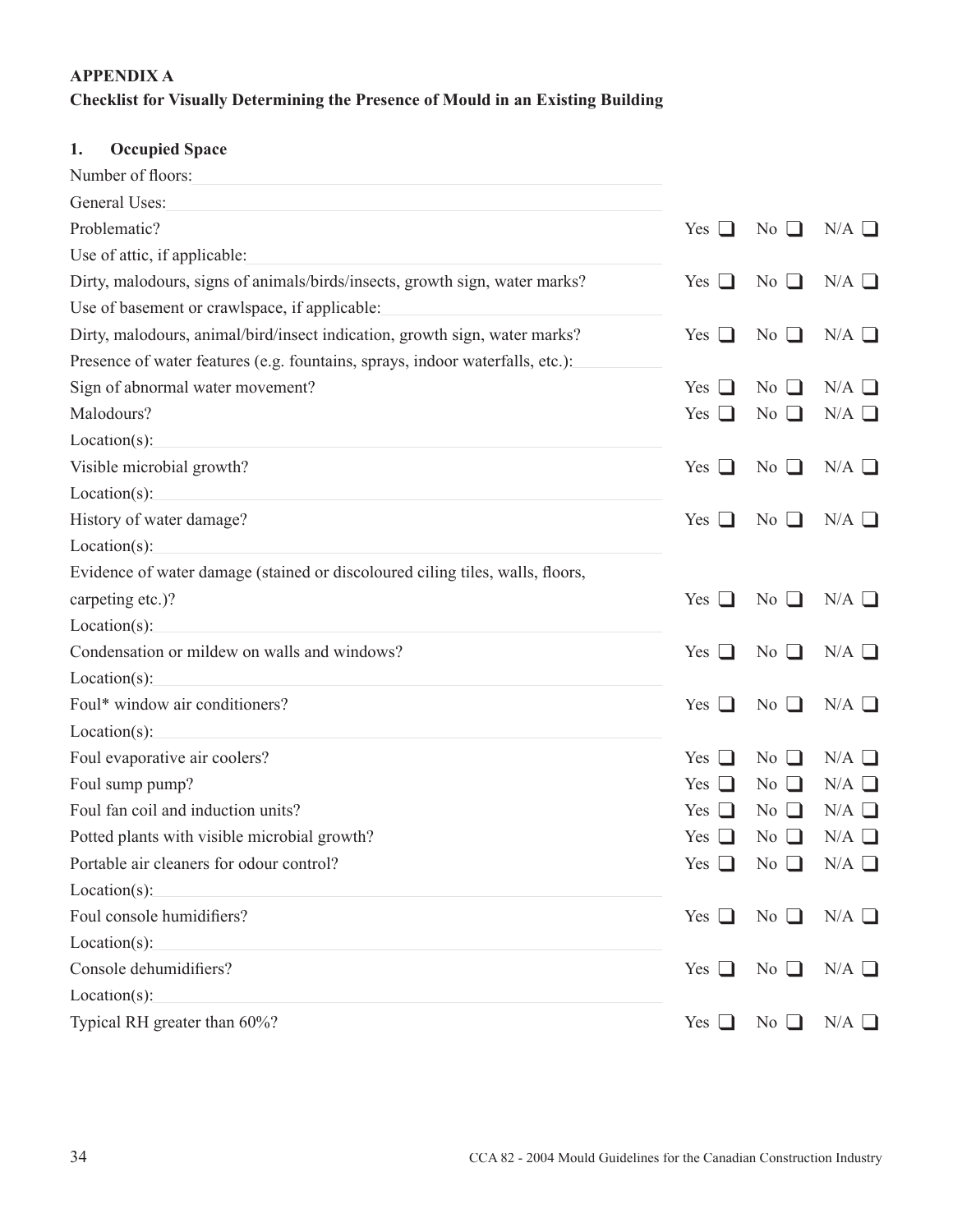#### **2. Heating, Ventilation, and Air-Conditioning System**

# **A. General Characteristics**

| Type of ventilation system:                  |
|----------------------------------------------|
| Location of air-handling units:              |
| Cooling method:                              |
| Heating method:                              |
| Locations served by individual air handlers: |

## **B. Outdoor Air Intake (OAI)**

| $Location(s)$ :                                                                 |                |             |                 |
|---------------------------------------------------------------------------------|----------------|-------------|-----------------|
| Compromised bird screen?                                                        | Yes $\Box$     | $No$ $\Box$ | $N/A$ $\square$ |
| Feathers or bird droppings near or in air intake?                               | Yes<br>⊔       | No $\Box$   | $N/A$ $\square$ |
| Other organic matter near or in air intake (e.g., leaves, plant down, insects)? | Yes $\Box$     | $No$ $\Box$ | $N/A$ $\square$ |
| Air intake unprotected from rain, snow, fog?                                    | Yes $\Box$     | No $\Box$   | $N/A$ $\square$ |
| Standing water or evidence or standing water near or in air intake?             | Yes $\Box$     | $No$ $\Box$ | $N/A$ $\square$ |
| Cooling tower within $7.5$ m $(25$ ft.)?                                        | Yes $\Box$     | $No$ $\Box$ | $N/A$ $\square$ |
| Exhaust air outlet within 7.5 m (25 ft.)?                                       | Yes $\Box$     | No $\Box$   | $N/A$ $\square$ |
| C. Filters                                                                      |                |             |                 |
| Filter with organic debris and sign of microbial growth?                        | Yes $\Box$     | No $\Box$   | $N/A$ $\square$ |
| D. Mixing Chamber of Air-Handling Unit                                          |                |             |                 |
| Mixing area dirty, with debris and sign of microbial growth?                    | Yes.<br>$\Box$ | No $\Box$   | $N/A$ $\square$ |
| Malodours?                                                                      | Yes $\Box$     | $No$ $\Box$ | $N/A$ $\square$ |
| Evidence of water damage or intrusion?                                          | Yes $\Box$     | $No$ $\Box$ | $N/A$ $\square$ |
| E. Heating and Cooling Coil Area                                                |                |             |                 |
| Coils with organic material and sign of microbial growth?                       | Yes<br>⊔       | $No$ $\Box$ | $N/A$ $\square$ |
| Foul condensate pan and drain (i.e., standing water, biofilm, or residue)?      | Yes $\Box$     | $No$ $\Box$ | $N/A$ $\square$ |
| Corrosion on pan?                                                               | Yes $\Box$     | No $\Box$   | $N/A$ $\square$ |
| Malodours?                                                                      | Yes $\Box$     | $No$ $\Box$ | $N/A$ $\square$ |
| Evidence or water transport from coil area to other areas?                      | Yes $\Box$     | No $\Box$   | $N/A$ $\square$ |
| F. Stray Humidifiers, Evaporative Coolers or Air Washers                        |                |             |                 |
| Type of unit:                                                                   |                |             |                 |
| Chemicals or additives used:                                                    |                |             |                 |
| Maintenance schedule:                                                           |                |             |                 |
| Type of medium, if any:                                                         |                |             |                 |
| Microbiological growth found in previous water sample?<br>If yes, details:      | Yes            | No $\Box$   | $N/A$ $\square$ |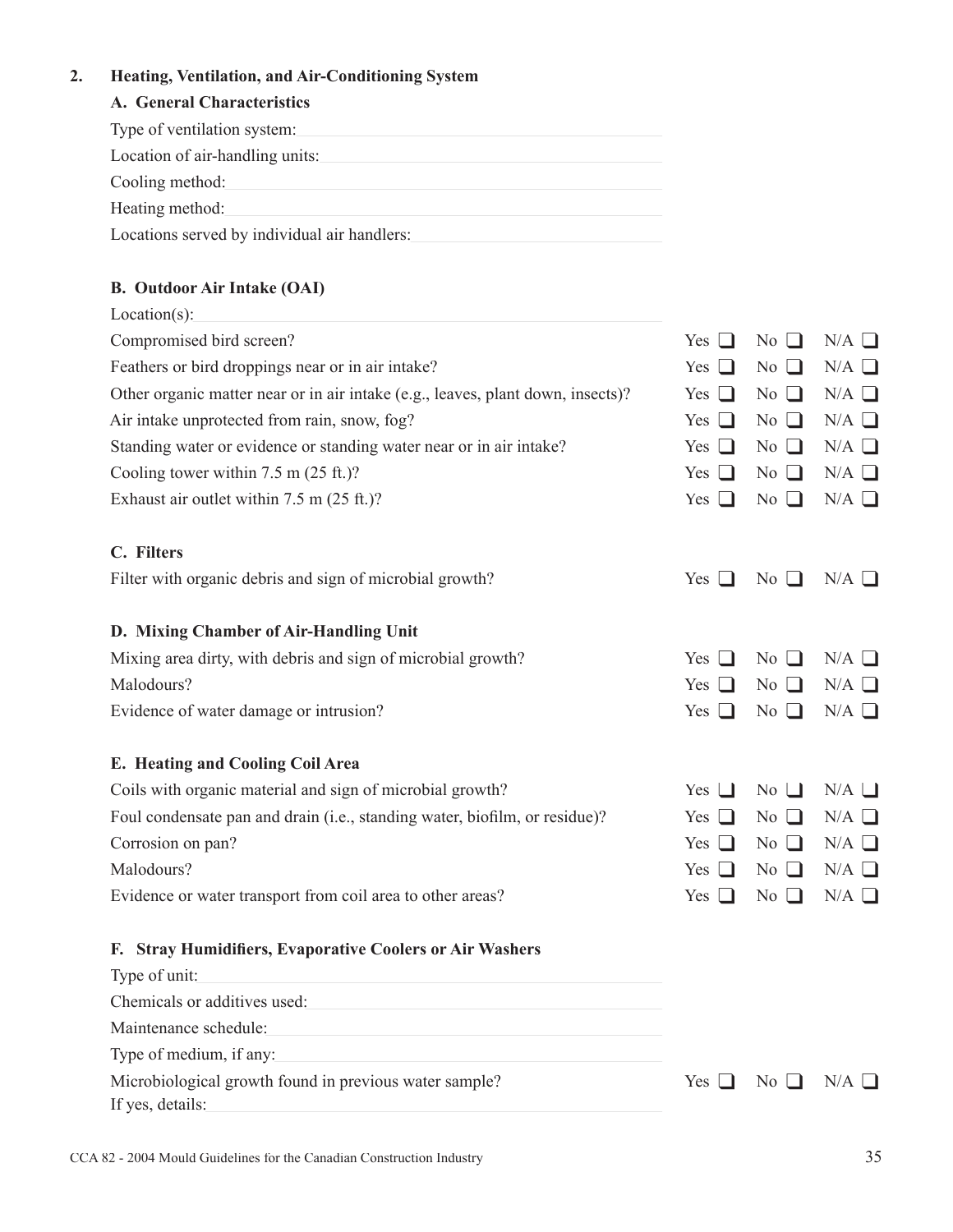|        | Recirculated water used with foul indiation?                                  | Yes $\Box$          | $\rm No$ $\Box$                            | $N/A$ $\square$ |
|--------|-------------------------------------------------------------------------------|---------------------|--------------------------------------------|-----------------|
|        | Biofilm, dirt or microbial growth in sump area?                               | Yes<br>$\Box$       | N <sub>0</sub><br>ப                        | $N/A$ $\square$ |
|        | Malodours?                                                                    | Yes<br>$\Box$       | $No$ $\Box$                                | $N/A$ $\square$ |
|        | Water leakage from humidifier into duct system?                               | Yes<br>⊔            | $No$ $\Box$                                | $N/A$ $\square$ |
|        | Water pooled near unit?                                                       | Yes $\Box$          | $\overline{N_0}$ $\Box$                    | $N/A$ $\square$ |
|        | Unit enters airspace directly (or ducted to other areas) with sign of unusual |                     |                                            |                 |
|        | water movement?                                                               | Yes<br>ப            | $\rm No$ $\Box$                            | $N/A$ $\square$ |
|        | G. Supply Side or Air-Handling Unit                                           |                     |                                            |                 |
|        | Where do ducts enter building (e.g., ceilings, below floor):                  |                     |                                            |                 |
|        | Type of supply ducts (lined or unlined):                                      |                     |                                            |                 |
|        | Supply area with debris and sign of microbial growth?                         | Yes<br>$\Box$       | No $\Box$                                  | $N/A$ $\square$ |
|        | Malodours?                                                                    | Yes<br>ப            | No<br>⊔                                    | $N/A$ $\square$ |
|        | Evidene of water damage or intrusion?                                         | Yes $\Box$          | $No$ $\Box$                                | $N/A$ $\square$ |
|        | H. Return Side of Air-Handling Unit                                           |                     |                                            |                 |
|        | Type of return (ducted or plenum):                                            |                     |                                            |                 |
|        | Porous lining on ducts or plenums with foul indication?                       | Yes<br>$\Box$       | $No$ $\Box$                                | $N/A$ $\square$ |
|        | Return area with debris and sign of microbial growth?                         | Yes<br>ப            | $No$ $\Box$                                | $N/A$ $\square$ |
|        | Malodours?                                                                    | Yes $\Box$          | $\overline{N_0}$                           | $N/A$ $\square$ |
|        | Evidence of water damage or intrusion?                                        | Yes $\Box$          | $No$ $\Box$                                | $N/A$ $\square$ |
| 3.     | <b>Plumbing Fixtures/Piping/Accessories</b>                                   |                     |                                            |                 |
|        | Evidence of water leakage from:                                               |                     |                                            |                 |
|        | Bathtubs?                                                                     | Yes<br>$\Box$       | N <sub>0</sub><br>$\Box$                   | $N/A$ $\square$ |
|        | Urinals?                                                                      | Yes<br>$\mathbf{I}$ | N <sub>0</sub><br>- 1                      | $N/A$ $\square$ |
|        | Showers?                                                                      | Yes<br>$\Box$       | N <sub>0</sub><br>ப                        | $N/A$ $\square$ |
|        | Toilets?                                                                      | $\Box$<br>Yes       | $No$ $\Box$                                | $N/A$ $\square$ |
|        | Basins?                                                                       | Yes $\Box$          | $No$ $\Box$                                | $N/A$ $\square$ |
| Sinks? |                                                                               | Yes $\Box$          | $No$ $\Box$                                | $N/A$ $\square$ |
|        | Laundry tubs?                                                                 | Yes $\Box$          | $No$ $\Box$                                | $N/A$ $\square$ |
|        | Washing facilities?                                                           | Yes<br>$\perp$      | N <sub>0</sub><br>$\Box$                   | $N/A$ $\square$ |
|        | Gang hand-wash stations?                                                      | Yes $\Box$          | $No$ $\Box$                                | $N/A$ $\square$ |
|        | Fire suppression systems?                                                     | Yes<br>⊔            | $No$ $\Box$                                | $N/A$ $\square$ |
|        | Piping (supply/drainage)?                                                     | Yes<br>ப            | $No$ $\Box$                                | $N/A$ $\square$ |
|        | Roof vents?                                                                   | Yes $\Box$          | $No$ $\Box$                                | $N/A$ $\square$ |
|        | Grease interceptor traps?                                                     | Yes $\Box$          | $No$ $\Box$                                | $N/A$ $\square$ |
|        | Ice-making machines?                                                          | Yes<br>$\Box$       | N <sub>0</sub><br>$\overline{\phantom{0}}$ | $N/A$ $\square$ |
|        | Floor drain back-ups?                                                         | Yes $\Box$          | $No$ $\Box$                                | $N/A$ $\square$ |
|        |                                                                               |                     |                                            |                 |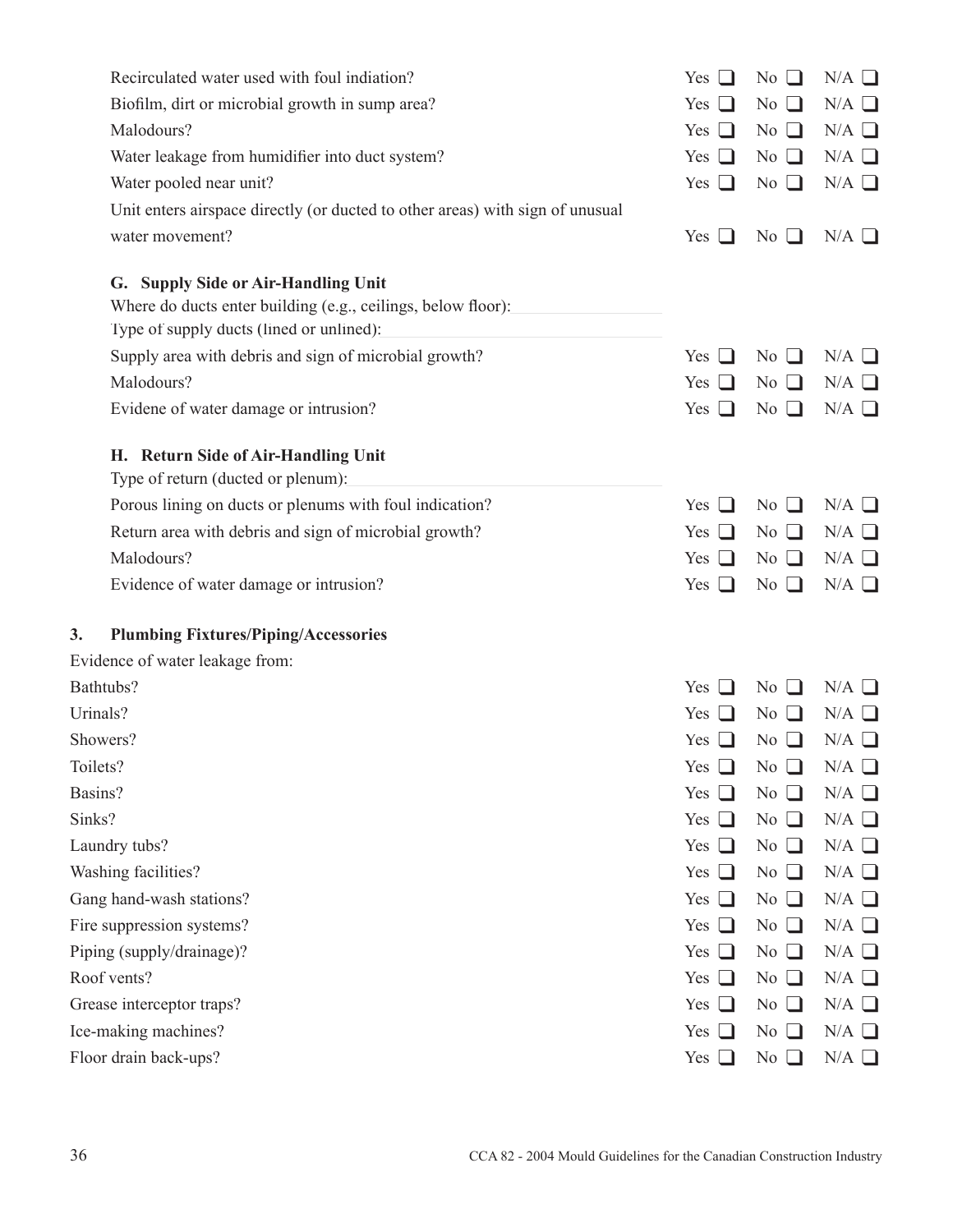| Vacuum breakers?                                          | Yes                             | N <sub>o</sub>           | $N/A$ $\square$ |
|-----------------------------------------------------------|---------------------------------|--------------------------|-----------------|
| Relief valves?                                            | Yes                             | N <sub>0</sub><br>$\Box$ | $N/A$ $\square$ |
| Blowdown valves?                                          | Yes                             | No $\Box$                | $N/A$ $\Box$    |
| Building envelope penetration?                            | Yes                             | $No$ $\Box$              | $N/A$ $\square$ |
| Valve stems?                                              | Yes                             | $No$ $\Box$              | $N/A$ $\square$ |
| <b>Refuse Areas</b><br>4.                                 |                                 |                          |                 |
| Check for microbial growth in:                            |                                 |                          |                 |
| Garbage cans?                                             | Yes                             | $\rm No \ \blacksquare$  | $N/A$ $\square$ |
| Garbage bins?                                             | Yes<br>$\overline{\phantom{0}}$ | $No$ $\Box$              | $N/A$ $\square$ |
| Garbage storage rooms?                                    | Yes                             | $No$ $\Box$              | $N/A$ $\square$ |
| Garbage chutes?                                           | Yes                             | No<br>$\blacksquare$     | $N/A$ $\square$ |
| Recycle bins?                                             |                                 | $No$ $\Box$              | $N/A$ $\square$ |
| * <b>Foul</b> : Refers to Unusual Appearance and/or Odour |                                 |                          |                 |

# **NOTE:**

A "Yes" response indicates a potential problem, and requires effective remedial action.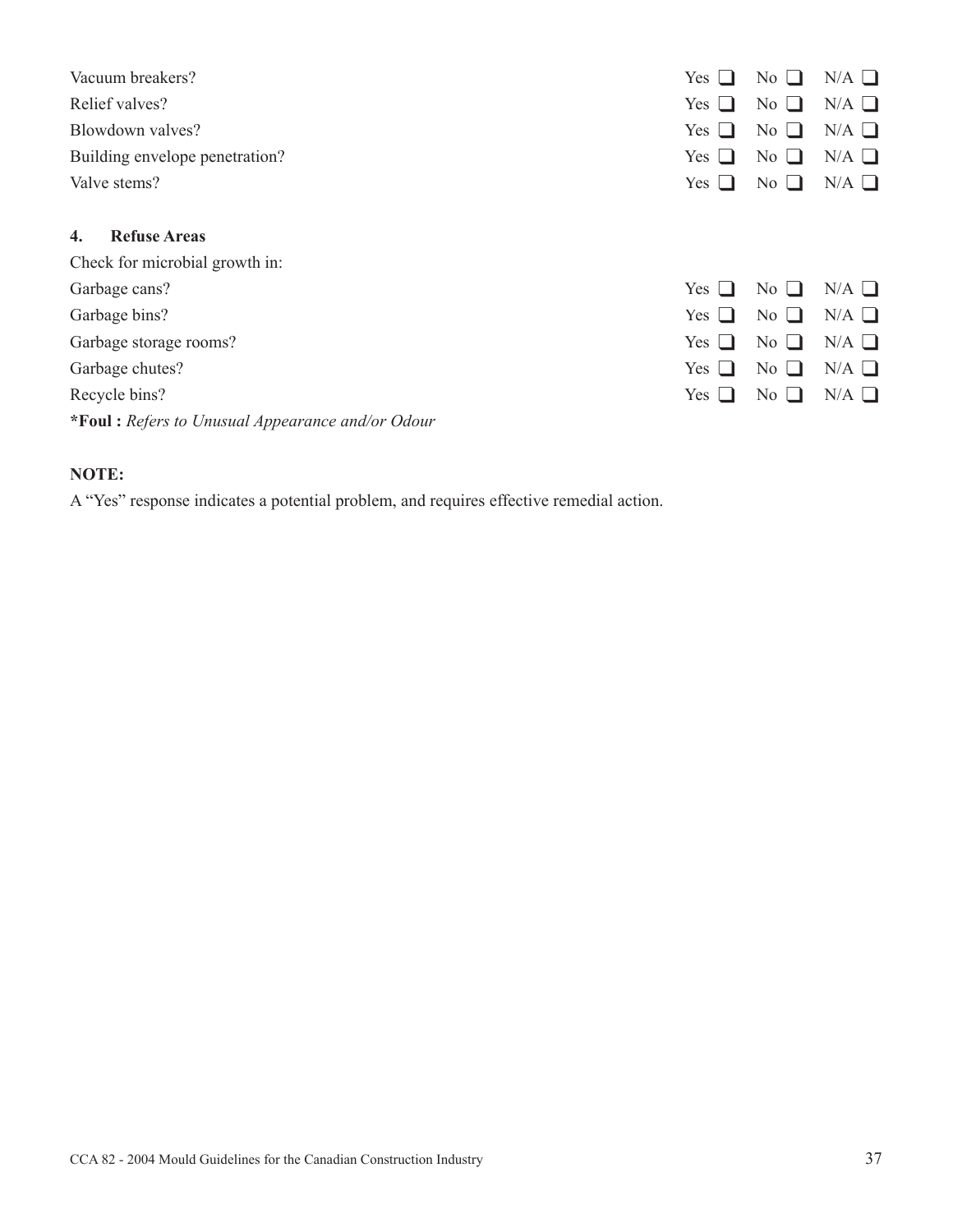# **APPENDIX B Mould Remediation Resources**

- \* American Society of Heating, Refrigerating and Air Conditioning Engineers Inc., (ASHRAE)
	- Atlanta, Georgia (www.ashrae.org)
	- Standards and handbooks for system design, operation and maintenance. Ventilation and thermal comfort standards.
- \* Canada Mortgage and Housing Corporation (CMHC)
	- Ottawa, Ontario (www.cmhc.schl.gc.ca)
	- <sup>l</sup> Procedures and guides for inspection, repair, maintenance, mould cleanup, and rehabilitation of homes.
- \* Health Canada
	- Ottawa, Ontario (www.hc-sc.gc.ca)
	- <sup>l</sup> Occupational health and safety, indoor air quality and microbial assessment and remediation guidelines.
- \* Institute of Inspection, Cleaning and Restoration Certification (IICRC)
	- $\bullet$  Vancouver, Washington (www.iicrc.org)
	- $\bullet$  Standards for inspection, cleaning and water damage restoration
- \* National Air Duct Cleaners Association (NADCA)
	- Washington, DC (www.nadca.com)
	- Standards and specifications for assessment, cleaning and restoration of HVAC system
- \* North American Insulation Manufacturers Association (NAIMA)
	- Alexandria, Virginia (www.naima.org)
	- Practice codes for dealing with cleaning, moisture in building insulation and air transmission systems
- \* Sheet Metal and Air Conditioning Contractors National Association (SMACNA)
	- $\bullet$  Chantilly, Virginia (www.smacna.org)
	- Practice codes and construction standards for building and HVAC system works
	- <sup>l</sup> Guidelines for indoor air quality of occupied buildings under construction, duct cleanliness for new construction
- \* Public Works and Government Services Canada (PWGSC)
	- Ottawa, Ontario K1A 0S5 (http://source.tpsgc.gc.ca/rps/aes/es/content/wwa\_units\_iaq\_pub-e.html)
	- Building design, operation and maintenance guidelines, IAQ assessment strategy, flood restoration and mould avoidance and remediation practices
- \* U.S. Environmental Protection Agency (EPA)
	- $\bullet$  Washington, DC (www.epa.gov/iaq)
	- IAQ and mould guidelines for homes, buildings and schools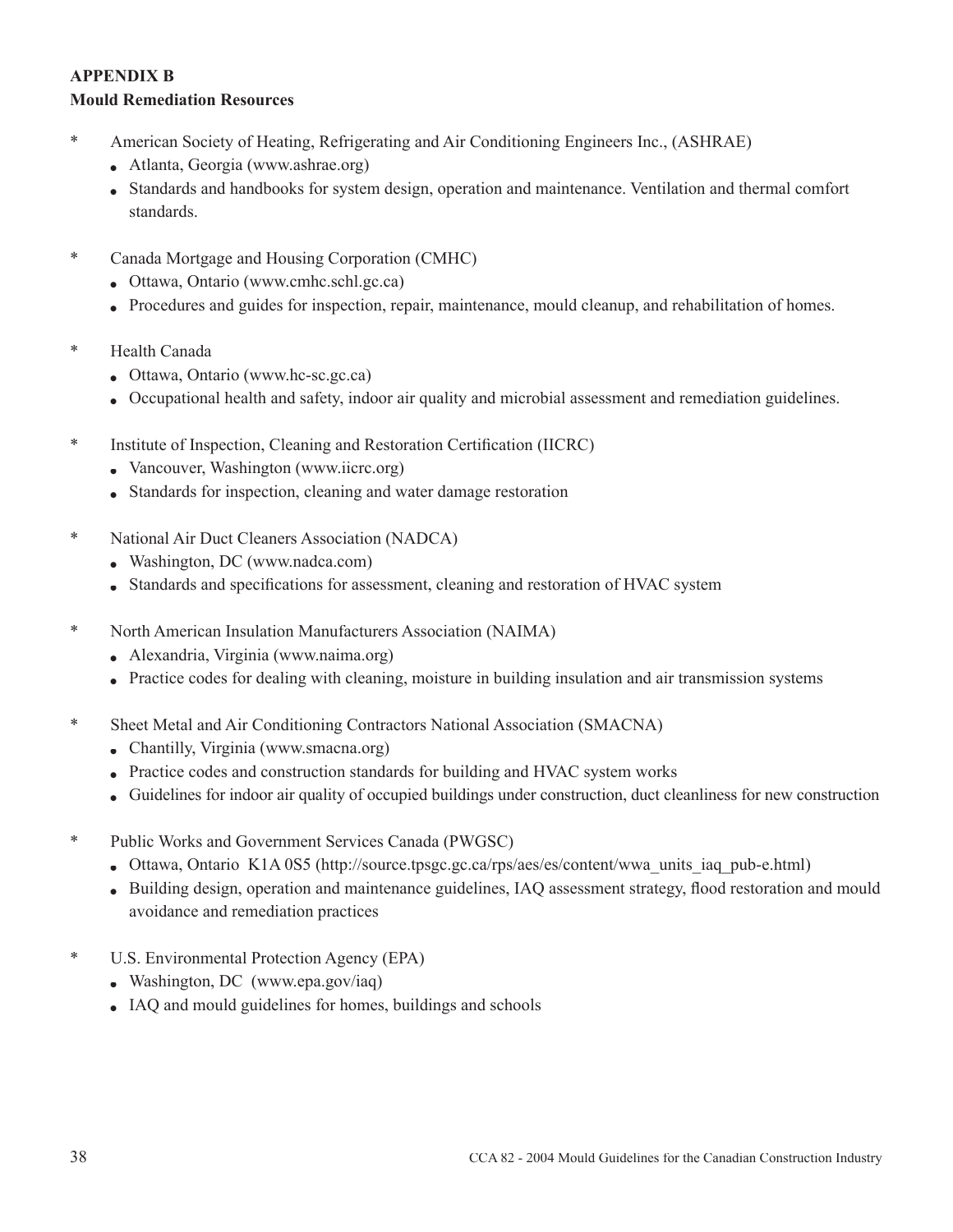# **NOTES**